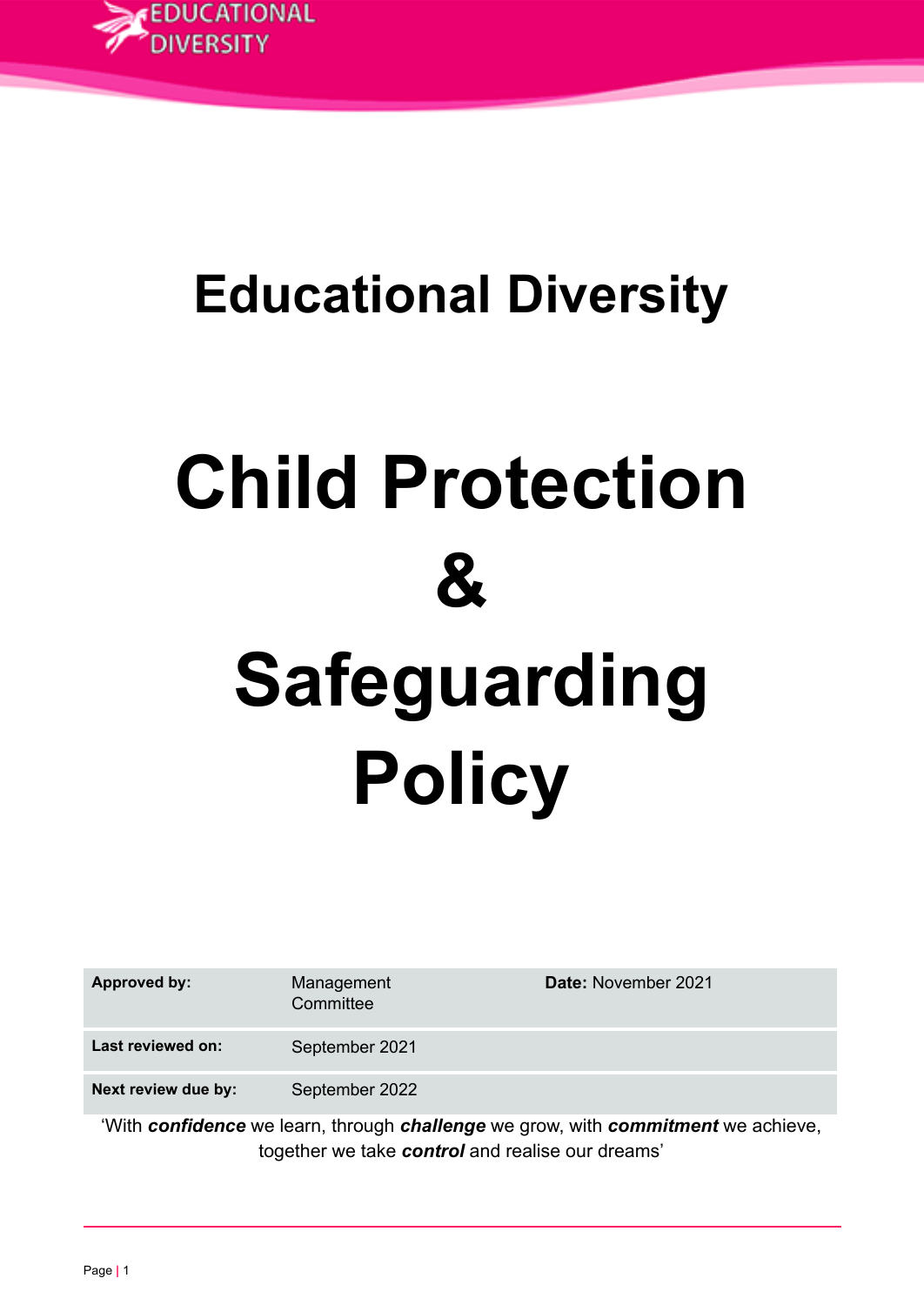# **Contents**

<span id="page-1-0"></span>

| Important contacts                                                       | 3              |
|--------------------------------------------------------------------------|----------------|
| 1. Aims                                                                  | 4              |
| 2. Legislation and statutory guidance                                    | $\overline{4}$ |
| 3. Definitions                                                           | 5              |
| 4. Equality statement                                                    | 5              |
| 5. Roles and responsibilities                                            | 6              |
| 6. Confidentiality                                                       | $\overline{7}$ |
| 7. Recognising abuse and taking action                                   | 8              |
| 8. Online safety and the use of mobile technology                        | 18             |
| 9. Notifying parents or carers                                           | 19             |
| 10. Pupils with special educational needs, disabilities or health issues | 19             |
| 11. Pupils with a social worker                                          | 20             |
| 12. Looked-after and previously looked-after children                    | 20             |
| 13. Complaints and concerns about school safeguarding policies           | 20             |
| 14. Record-keeping                                                       | 21             |
| 15. Training                                                             | 22             |
| 16. Monitoring arrangements                                              | 23             |
| 17. Links with other policies                                            | 23             |
| Appendix 1: types of abuse                                               | 24             |
| Appendix 2: safer recruitment and DBS checks - policy and procedures     | 25             |
| Appendix 3: allegations of abuse made against staff                      | 30             |
| Appendix 4: specific safeguarding issues                                 | 37             |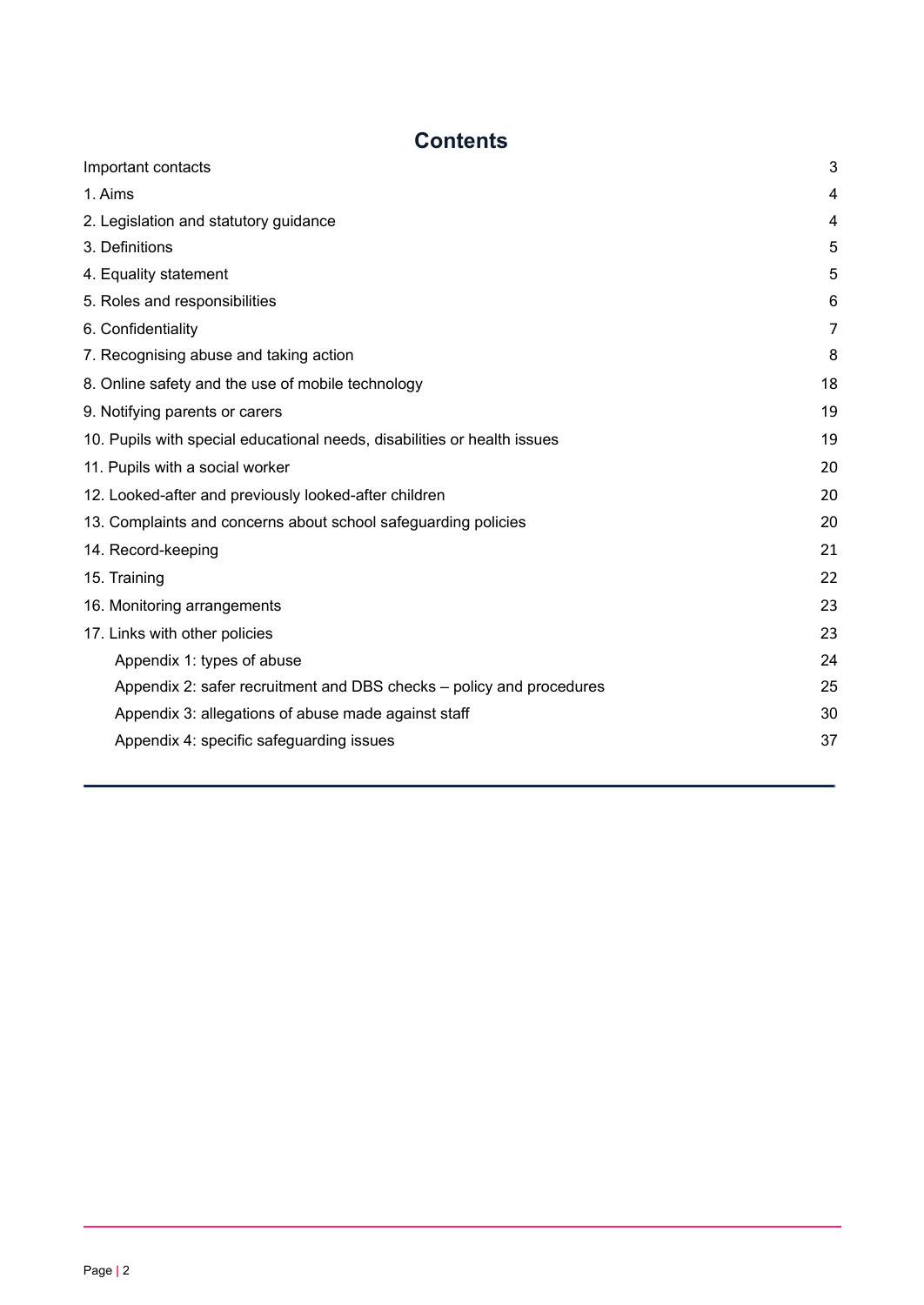# **Important contacts**

<span id="page-2-0"></span>

| ROLE/ORGANISATION                            | <b>NAME</b>                    | <b>CONTACT DETAILS</b>                 |
|----------------------------------------------|--------------------------------|----------------------------------------|
| Designated safeguarding lead                 | Kathryn Bastow                 | 07747 756329                           |
| (DSL)                                        |                                | 01253 476645 / 47698                   |
| Deputy DSL                                   | Simon Coulter                  | 01253 476663                           |
|                                              |                                | 07469 038569                           |
|                                              | Angela Phillipson              | LADO@blackpool.gov.uk                  |
| Local authority designated<br>officer (LADO) |                                | angela.phillipson@blackpool.gov.<br>uk |
|                                              |                                | 01253 478128 / 477558                  |
| Chair of Management<br>Committee             | Dayle Harrison                 | 01253 763414 and 07862744513           |
| Channel helpline                             |                                | 020 7340 7264                          |
| Lancashire Prevent & Channel                 |                                | 01254 585260                           |
| Team                                         |                                | prevent.team@blackburn.gov.uk          |
| PASTORAL TEAM                                | <b>NAME</b>                    | <b>CONTACT DETAILS</b>                 |
| Pegasus -                                    | Gina Barton                    | 01253 476660                           |
| Safeguarding Support Worker                  |                                | 07557 114197                           |
|                                              | Rachel Ellis / Lewis Sowerby / | 01253 476691                           |
| Pegasus - Behaviour Managers                 | Kerry Ashton Armstrong         | Rachel: 07500 881850                   |
|                                              |                                | Kerry: 07766 534250                    |
|                                              |                                |                                        |
|                                              |                                | Lewis: 07387250100                     |
|                                              | Jordana Roskell                | 01253 476691                           |
| Atlas - Outreach worker                      |                                | 07341 070517                           |
| Athena -                                     | Rebecca Kenyon                 | 01253 476663                           |
| Safeguarding Support Worker                  |                                |                                        |
|                                              | Sam Reeves                     | 01253 476663                           |
| Athena - Behaviour Manager                   |                                | 07909001363                            |
| Chrysalis - Centre lead                      | Melissa Barker                 | 01253 476661                           |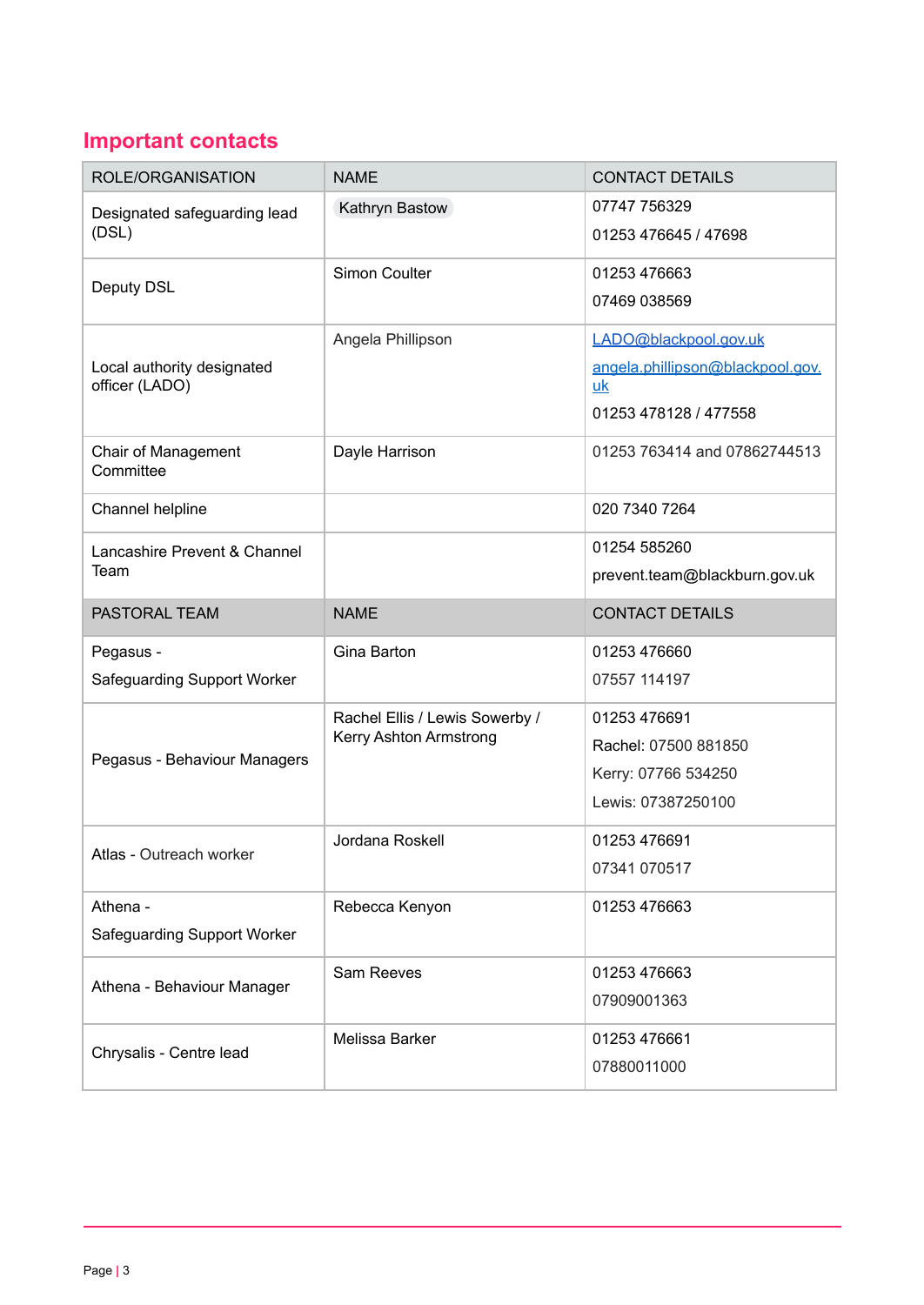# **1. Aims**

The school aims to ensure that:

- Appropriate action is taken in a timely manner to safeguard and promote children's welfare
- All staff are aware of their statutory responsibilities with respect to safeguarding
- <span id="page-3-0"></span>• Staff are properly trained in recognising and reporting safeguarding issues

# **2. Legislation and statutory guidance**

This policy is based on the Department for [Education](https://www.gov.uk/government/publications/keeping-children-safe-in-education--2)'s statutory guidance Keeping Children Safe in Education [\(2021\)](https://www.gov.uk/government/publications/keeping-children-safe-in-education--2) and Working Together to [Safeguard](https://www.gov.uk/government/publications/working-together-to-safeguard-children--2) Children (2018), and the [Governance](https://www.gov.uk/government/publications/governance-handbook) Handbook. We comply with this guidance and the arrangements agreed and published by our 3 local safeguarding partners.

This policy is also based on the following legislation:

- Section 175 of the [Education](http://www.legislation.gov.uk/ukpga/2002/32/section/175) Act 2002, which places a duty on schools and local authorities to safeguard and promote the welfare of pupils
- The School Staffing (England) [Regulations](http://www.legislation.gov.uk/uksi/2009/2680/contents/made) 2009, which set out what must be recorded on the single central record and the requirement for at least one person conducting an interview to be trained in safer recruitment techniques
- The [Children](http://www.legislation.gov.uk/ukpga/1989/41) Act 1989 (and 2004 [amendment\)](http://www.legislation.gov.uk/ukpga/2004/31/contents), which provides a framework for the care and protection of children
- Section 5B(11) of the Female Genital Mutilation Act 2003, as inserted by section 74 of the [Serious](http://www.legislation.gov.uk/ukpga/2015/9/part/5/crossheading/female-genital-mutilation) Crime Act [2015,](http://www.legislation.gov.uk/ukpga/2015/9/part/5/crossheading/female-genital-mutilation) which places a statutory duty on teachers to report to the police where they discover that female genital mutilation (FGM) appears to have been carried out on a girl under 18
- Statutory [guidance](https://www.gov.uk/government/publications/multi-agency-statutory-guidance-on-female-genital-mutilation) on FGM, which sets out responsibilities with regards to safeguarding and supporting girls affected by FGM
- The [Rehabilitation](http://www.legislation.gov.uk/ukpga/1974/53) of Offenders Act 1974, which outlines when people with criminal convictions can work with children
- Schedule 4 of the [Safeguarding](http://www.legislation.gov.uk/ukpga/2006/47/schedule/4) Vulnerable Groups Act 2006, which defines what 'regulated activity' is in relation to children
- Statutory [guidance](https://www.gov.uk/government/publications/prevent-duty-guidance) on the Prevent duty, which explains schools' duties under the Counter-Terrorism and Security Act 2015 with respect to protecting people from the risk of radicalisation and extremism
- The Childcare [\(Disqualification\)](http://www.legislation.gov.uk/uksi/2018/794/contents/made) and Childcare (Early Years Provision Free of Charge) (Extended Entitlement) [\(Amendment\)](http://www.legislation.gov.uk/uksi/2018/794/contents/made) Regulations 2018 (referred to in this policy as the "2018 Childcare Disqualification Regulations") and [Childcare](http://www.legislation.gov.uk/ukpga/2006/21/contents) Act 2006, which set out who is disqualified from working with children

Our locally agreed multi-agency safeguarding arrangements in Blackburn with Darwen, Blackpool and Lancashire are called the Children's Safeguarding Assurance Partnership (CSAP) and came into being on the 29th September 2019. Our local procedures are detailed within this policy.

# **3. Definitions**

**Safeguarding and promoting the welfare of children** means:

- Protecting children from maltreatment
- Preventing impairment of children's mental and physical health or development
- Ensuring that children grow up in circumstances consistent with the provision of safe and effective care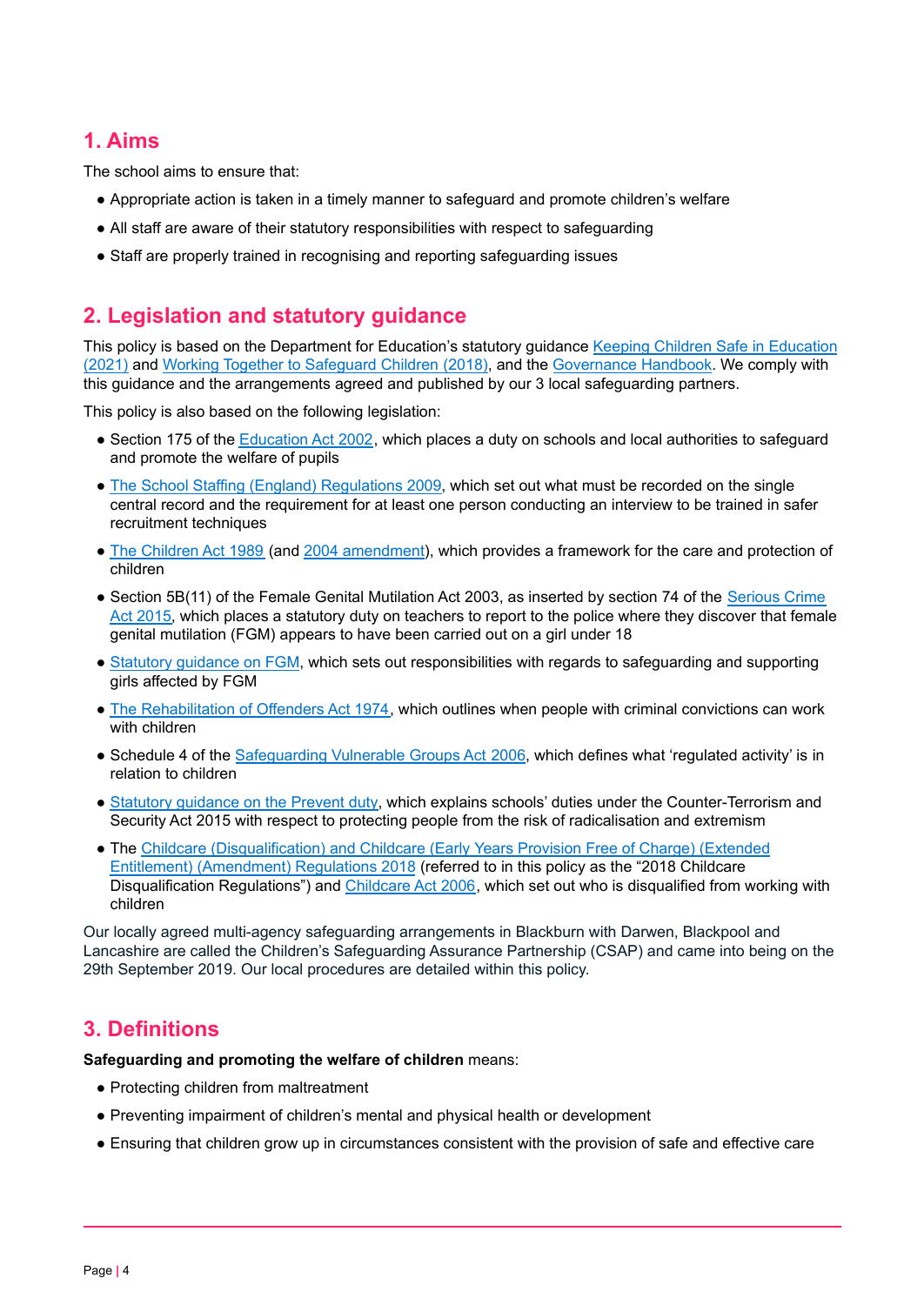● Taking action to enable all children to have the best outcomes

**Child protection** is part of this definition and refers to activities undertaken to prevent children suffering, or being likely to suffer, significant harm.

**Abuse** is a form of maltreatment of a child, and may involve inflicting harm or failing to act to prevent harm. *Appendix 1* explains the different types of abuse.

**Neglect** is a form of abuse and is the persistent failure to meet a child's basic physical and/or psychological needs, likely to result in the serious impairment of the child's health or development. *Appendix 1* defines neglect in more detail.

**Sharing of nudes and semi-nudes** (also known as sexting or youth produced sexual imagery) is where children share nude or semi-nude images, videos or live streams.

**Children** includes everyone under the age of 18.

The following 3 **safeguarding partners** are identified in Keeping Children Safe in Education (and defined in the Children Act 2004, as amended by chapter 2 of the Children and Social Work Act 2017). They will make arrangements to work together to safeguard and promote the welfare of local children, including identifying and responding to their needs:

- The local authority (LA)
- A clinical commissioning group for an area within the LA
- <span id="page-4-0"></span>• The chief officer of police for a police area in the LA area

# **4. Equality statement**

All children have the right to live without being abused, or live in the fear of being abused. Here within Educational Diversity, we firmly believe that our children matter and it is our responsibility to protect any child in our care who we know to be at risk of being abused, or who has been abused.

Some children have an increased risk of abuse, and additional barriers can exist for some children with respect to recognising or disclosing it. We are committed to anti-discriminatory practice and recognise children's diverse circumstances. We ensure that all children have the same protection, regardless of any barriers they may face.

We give special consideration to children who:

- Have special educational needs (SEN) or disabilities or health conditions (see section 10)
- Are young carers
- May experience discrimination due to their race, ethnicity, religion, gender identification or sexuality
- Have English as an additional language
- Are known to be living in difficult situations for example, temporary accommodation or where there are issues such as substance abuse or domestic violence
- Are at risk of FGM, sexual exploitation, forced marriage, or radicalisation
- Are asylum seekers
- Are at risk due to either their own or a family member's mental health needs
- Are looked after or previously looked after (see section 12)
- Are missing from education
- Whose parent/carer has expressed an intention to remove them from school to be home educated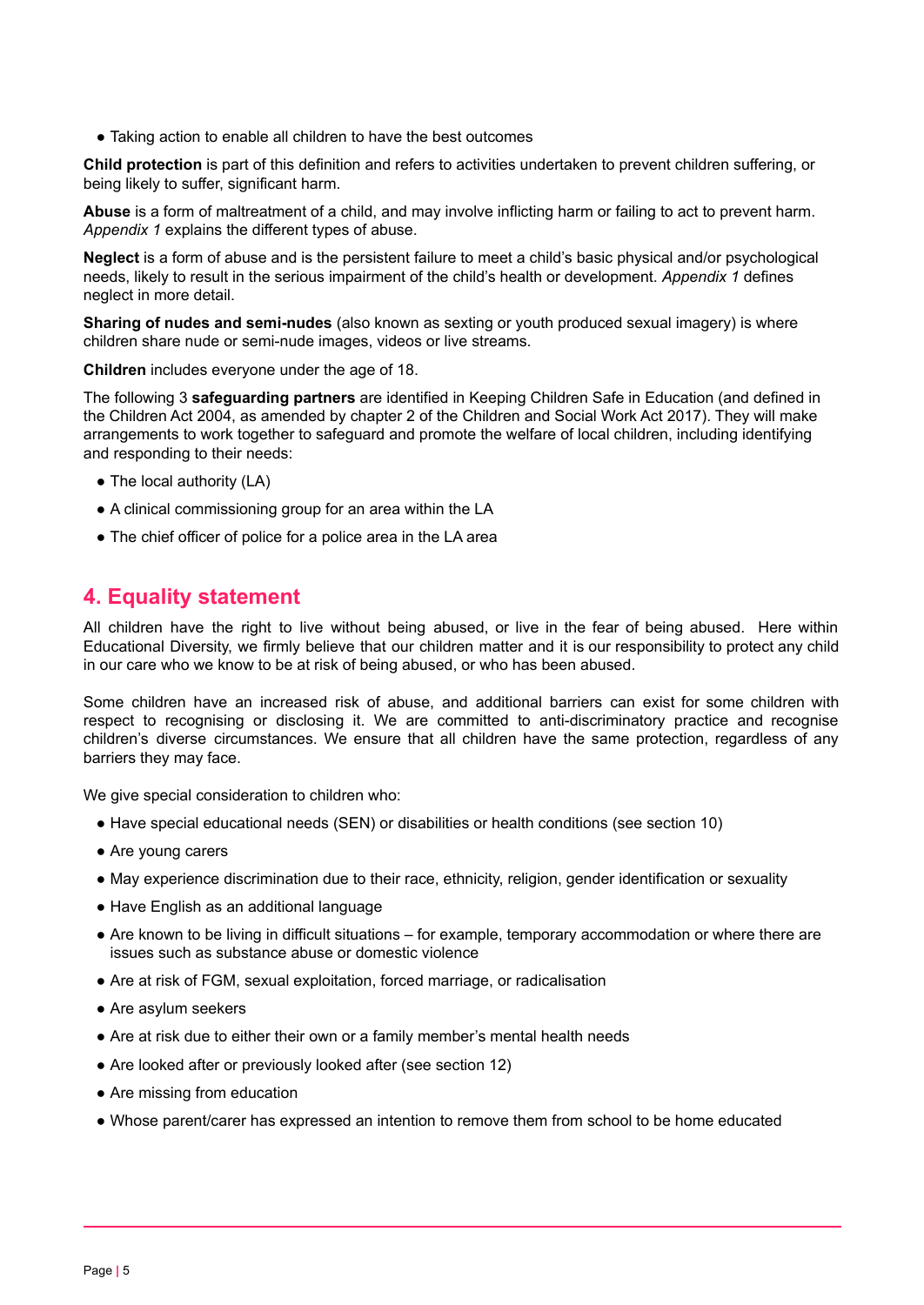# **5. Roles and responsibilities**

Safeguarding and child protection is **everyone's** responsibility. This policy applies to all staff, volunteers and governors in the school and is consistent with the procedures of the 3 safeguarding partners. Our policy and procedures also apply to extended school and off-site activities.

#### **5.1 All staff**

All staff will read and understand part 1 and annex B of the Department for Education's statutory safeguarding guidance, Keeping Children Safe in [Education,](https://www.gov.uk/government/publications/keeping-children-safe-in-education--2) and review this guidance at least annually.

All staff will sign a declaration at the beginning of each academic year to say that they have reviewed and understood the guidance.

All staff will be aware of:

- Our systems which support safeguarding, including this child protection and safeguarding policy, the staff code of conduct, the role and identity of the designated safeguarding lead (DSL) and deputy DSL, the behaviour policy,the online safety policy and the safeguarding response to children who go missing from education.
- The early help process (sometimes known as the common assessment framework) and their role in it, including identifying emerging problems, liaising with the Pastoral Team and / or the DSL, and sharing information with other professionals to support early identification and assessment
- The process for making referrals to local authority children's social care and for statutory assessments that may follow a referral, including the role they might be expected to play
- What to do if they identify a safeguarding issue or a child tells them they are being abused or neglected, including specific issues such as FGM, and how to maintain an appropriate level of confidentiality while liaising with relevant professionals
- The signs of different types of abuse and neglect, as well as specific safeguarding issues, such as peer-on-peer abuse, child sexual exploitation (CSE), child criminal exploitation (CCE), indicators of being at risk from or involved with serious violent crime, FGM and radicalisation
- The importance of reassuring victims that they are being taken seriously and that they will be supported and kept safe

Section 15 and *Appendix 4* of this policy outline in more detail how staff are supported to do this.

#### **5.2 The designated safeguarding lead (DSL)**

The DSL is a member of the senior leadership team. Our DSL is Kathryn Bastow, Deputy Headteacher. The DSL takes lead responsibility for child protection and wider safeguarding in the school.

During term time, the DSL will be available during school hours for staff to discuss any safeguarding concerns.

The DSL can be contacted out of school hours when necessary either by email [\(kathryn.bastow@eddiversity.blackpool.sch.uk](mailto:kathryn.bastow@eddiversity.blackpool.sch.uk) ) or by mobile (07747 756329).

The Deputy DSL - Simon Coulter, Assistant Headteacher acts as cover for the DSL and is on hand alongside the DSL for any safeguarding queries throughout the school day.

If the DSL and Deputy DSL are not available, Victoria O'Farrell, Headteacher will act as cover (for example, during out-of-hours/out-of-term activities).

The DSL will be given the time, funding, training, resources and support to:

- Provide advice and support to other staff on child welfare and child protection matters
- Take part in strategy discussions and inter-agency meetings and/or support other staff to do so
- Contribute to the assessment of children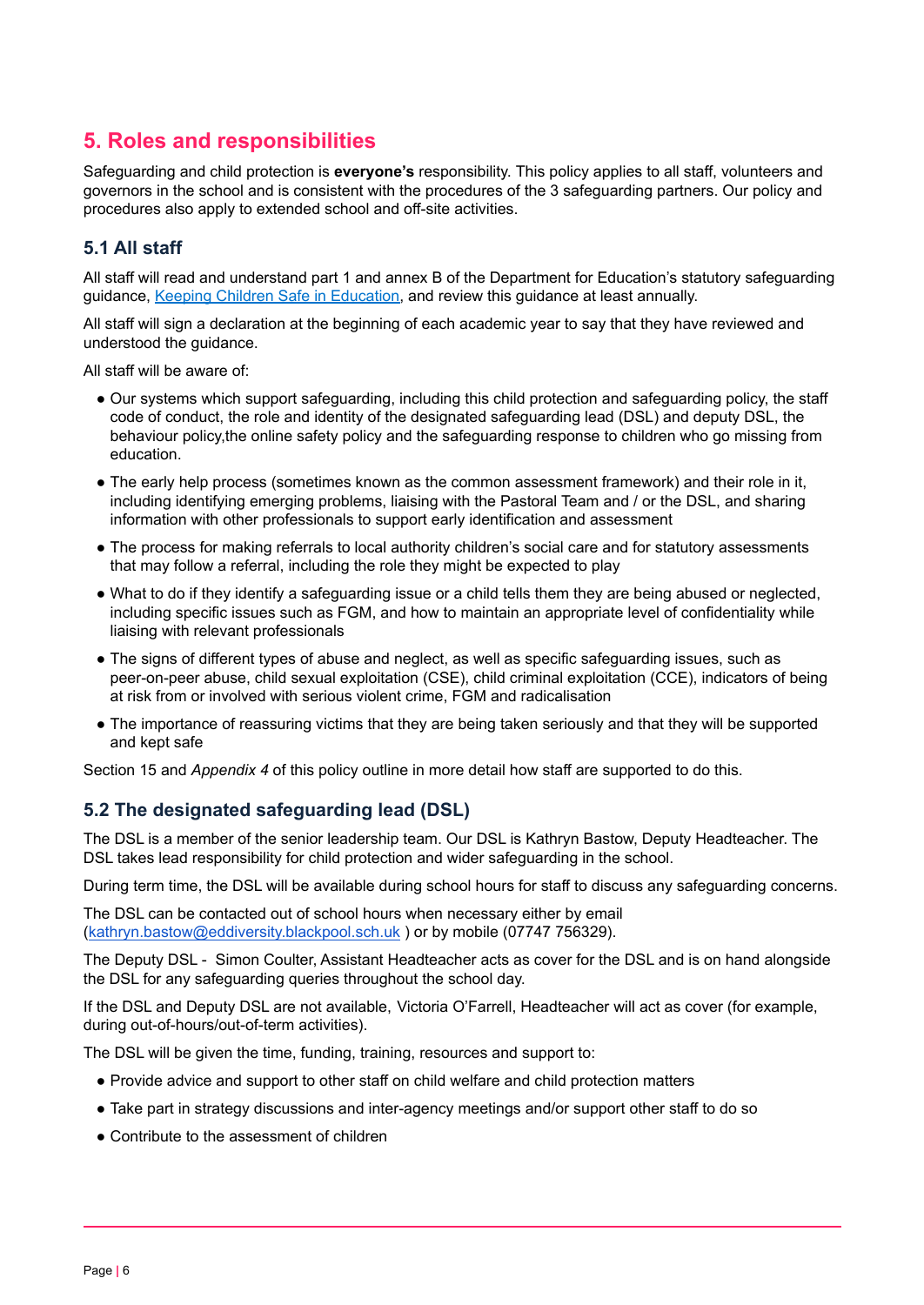● Refer suspected cases, as appropriate, to the relevant body (local authority children's social care, Channel programme, Disclosure and Barring Service, and/or police), and support staff who make such referrals directly

The DSL will also keep the headteacher informed of any issues, and liaise with local authority case managers and designated officers for child protection concerns as appropriate.

The full responsibilities of the DSL and deputy are set out in their job description.

#### **5.3 The Management Committee**

The Management Committee will:

- Facilitate a whole-school approach to safeguarding, ensuring that safeguarding and child protection are at the forefront and underpin all relevant aspects of process and policy development
- Evaluate and approve this policy at each review, ensuring it complies with the law, and hold the headteacher to account for its implementation
- Appoint a senior board level (or equivalent) lead to monitor the effectiveness of this policy in conjunction with the full governing board. This is always a different person from the DSL

The chair of the management committee will act as the 'case manager' in the event that an allegation of abuse is made against the headteacher, where appropriate (see appendix 3).

All management committee members will read Keeping Children Safe in Education in its entirety.

Section 15 of this policy has information on how governors are supported to fulfil their role.

#### **5.4 The headteacher**

The headteacher is responsible for the implementation of this policy, including:

- Ensuring that staff (including temporary staff) and volunteers:
	- $\circ$  Are informed of our systems which support safeguarding, including this policy, as part of their induction
	- $\circ$  Understand and follow the procedures included in this policy, particularly those concerning referrals of cases of suspected abuse and neglect
- Communicating this policy to parents/carers when their child joins the school and via the school website
- Ensuring that the DSL has appropriate time, funding, training and resources, and that there is always adequate cover if the DSL is absent
- Ensuring that all staff undertake appropriate safeguarding and child protection training, and updating the content of the training regularly
- Acting as the 'case manager' in the event of an allegation of abuse made against another member of staff or volunteer, where appropriate *(see appendix 3)*
- <span id="page-6-0"></span>• Ensuring the relevant staffing ratios are met, where applicable

# **6. Confidentiality**

At Educational Diversity we take seriously the importance of confidentiality and data protection with respect to safeguarding. We ensure that all information is held and used securely, in line with our Data Protection policy. However, it is very clear that the Data Protection Act (DPA) 2018 and UK GDPR do not prevent, or limit, the sharing of information for the purposes of keeping children safe. As such, staff understand and work together to ensure the following principles and practices are taken into consideration:

Timely information sharing is essential to effective safeguarding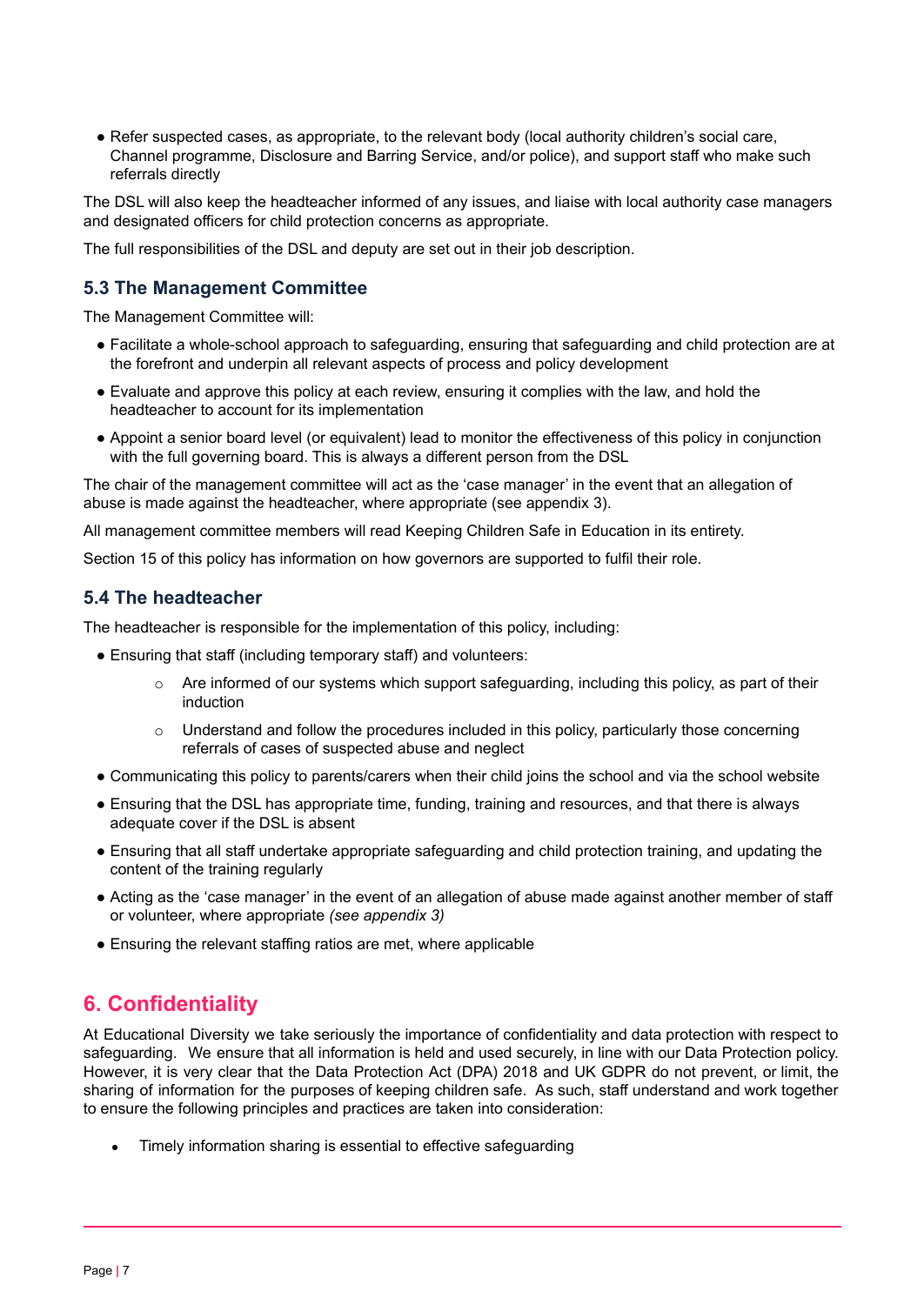- Fears about sharing information must not be allowed to stand in the way of the need to promote the welfare, and protect the safety, of children
- Staff should never promise a child that they will not tell anyone about a report of abuse, as this may not be in the child's best interests
- The government's information sharing advice for [safeguarding](https://www.gov.uk/government/publications/safeguarding-practitioners-information-sharing-advice) practitioners includes 7 'golden rules' for sharing information, and supports staff who have to make decisions about sharing information
- If staff are in any doubt about sharing information, they should speak to the designated safeguarding lead (or deputy)
- Confidentiality is also addressed in this policy with respect to record-keeping in section 14, and allegations of abuse against staff in *Appendix 3*

# <span id="page-7-0"></span>**7. Recognising abuse and taking action**

Please note – in this and subsequent sections, you should take any references to the DSL to mean "the DSL (or deputy DSL)".

In Educational Diversity we have a Pastoral Team, consisting of Safeguarding Support Workers and Behaviour Managers across all locations (see pages 2-3). These form part of our team who respond to safeguarding concerns across the school.

We follow the local procedures for making a referral (below), as set out by the Children's Safeguarding Assurance Partnership (CSAP) and take account of guidance issued by the Department for Education. The Blackpool Safeguarding website provides guidance and links for support and referral pathways: *[www.blackpoolsafeguarding.org.uk](http://www.blackpoolsafeguarding.org.uk)*

Staff, volunteers and management committee members must follow the procedures set out below in the event of a safeguarding issue.

| Anyone reporting an initial<br>safeguarding concern | Inform the Safeguarding Support Worker for your centre or<br>DSL immediately.<br>• Follow up any concern in writing. |
|-----------------------------------------------------|----------------------------------------------------------------------------------------------------------------------|
|                                                     | In the absence of the Safeguarding Support Worker, contact the<br>DSL, Deputy DSL or Headteacher                     |

CSAP referral procedures and support include:

| <b>Emergency referrals</b> | If a child is at immediate risk, please<br>call the police                                                                            | 999                      |
|----------------------------|---------------------------------------------------------------------------------------------------------------------------------------|--------------------------|
| Children's Social Care     | If you have any concerns regarding<br>the welfare of a child, please contact<br>the Duty and Assessment Team                          | 01253 477299             |
|                            | To make a referral to social care (often<br>following advice from Duty Team), use<br>the request for support online referral<br>form. | Request for support form |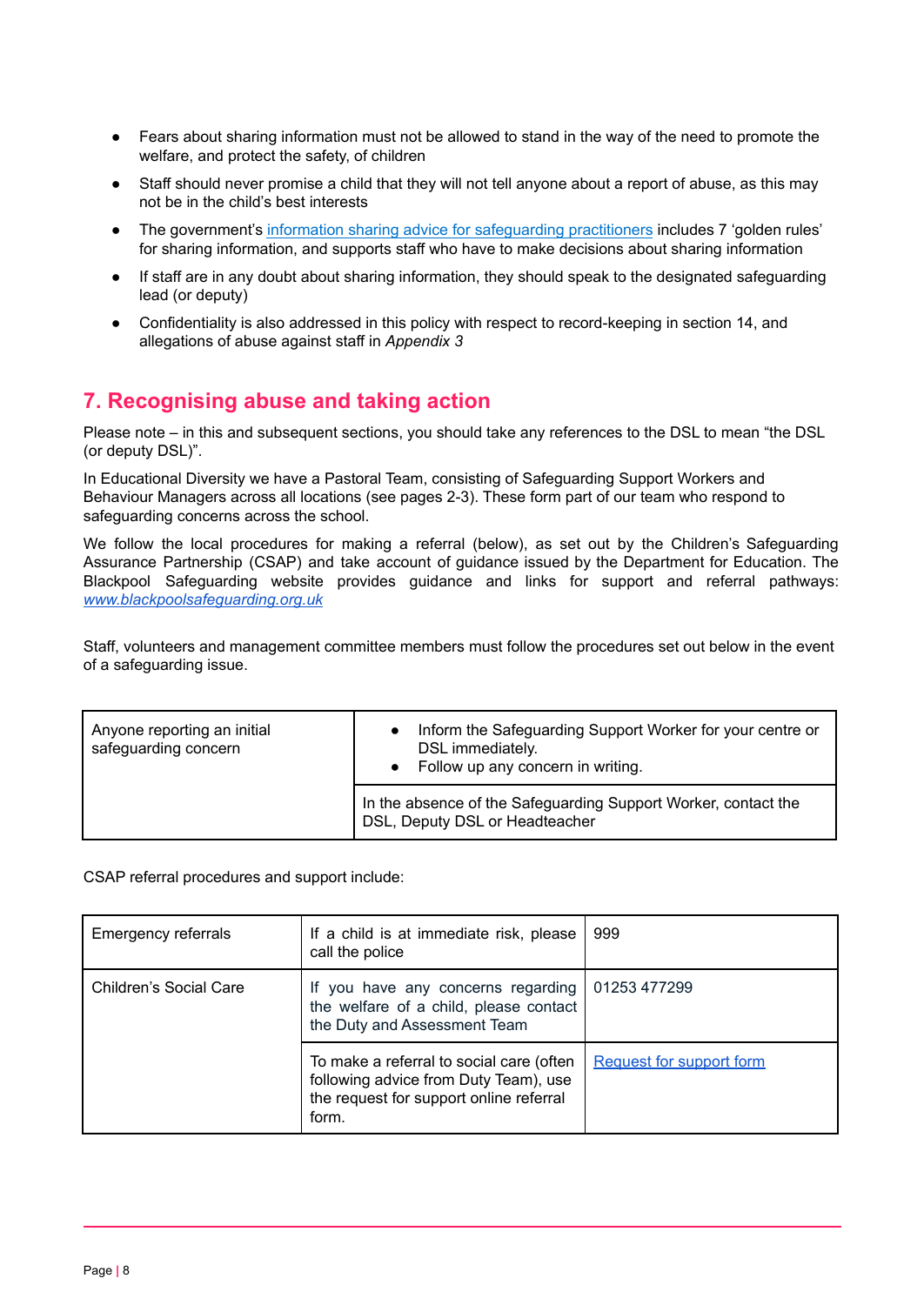| <b>Blackpool Families Rock</b><br>Request for Support Hub | To request early help support from<br>local agencies, please use the request<br>for support online referral form                                                                            | Early Help and Thresholds for<br>Intervention   Blackpool Safeg<br>(blackpoolsafeguarding.org.uk) |
|-----------------------------------------------------------|---------------------------------------------------------------------------------------------------------------------------------------------------------------------------------------------|---------------------------------------------------------------------------------------------------|
|                                                           | If you want advice from a social<br>worker about steps to support a child<br>or their family, use this advice line.<br>This is NOT an alternative to making a<br>referral into social care. | 01253 478959<br>(For professionals only)                                                          |

For further guidance on reporting child abuse to your local council, see information in the following link:

<https://www.gov.uk/report-child-abuse-to-local-council>

#### **7.1 If a child is suffering or likely to suffer harm, or in immediate danger**

Make a referral to children's social care and/or the police **immediately** if you believe a child is suffering or likely to suffer from harm, or is in immediate danger. **Anyone can make a referral** but in Educational Diversity we have a pastoral team who will support anyone to do this effectively and efficiently. In the absence of the pastoral team, the referral should be made immediately by the staff member raising the concern.

Tell the Safeguarding Support Worker for your centre and the DSL (see section 5.2 and section 7) as soon as possible if you make a referral directly.

#### **7.2 If a child makes a disclosure to you**

If a child discloses a safeguarding issue to you, you should:

- Listen to and believe them. Allow them time to talk freely and do not ask leading questions
- Stay calm and do not show that you are shocked or upset
- Tell the child they have done the right thing in telling you. Do not tell them they should have told you sooner
- Explain what will happen next and that you will have to pass this information on. Do not promise to keep it a secret
- Write up your conversation as soon as possible in the child's own words. Stick to the facts, and do not put your own judgement on it
- Sign and date the write-up and pass it on to the DSL. Alternatively, if appropriate, make a referral to children's social care and/or the police directly (see 7.1), and tell the DSL as soon as possible that you have done so. Aside from these people, do not disclose the information to anyone else unless told to do so by a relevant authority involved in the safeguarding process

#### **7.3 If you discover that FGM has taken place or a pupil is at risk of FGM**

Keeping Children Safe in Education explains that FGM comprises "all procedures involving partial or total removal of the external female genitalia, or other injury to the female genital organs".

FGM is illegal in the UK and a form of child abuse with long-lasting, harmful consequences. It is also known as 'female genital cutting', 'circumcision' or 'initiation'.

Possible indicators that a pupil has already been subjected to FGM, and factors that suggest a pupil may be at risk, are set out in *Appendix 4* of this policy.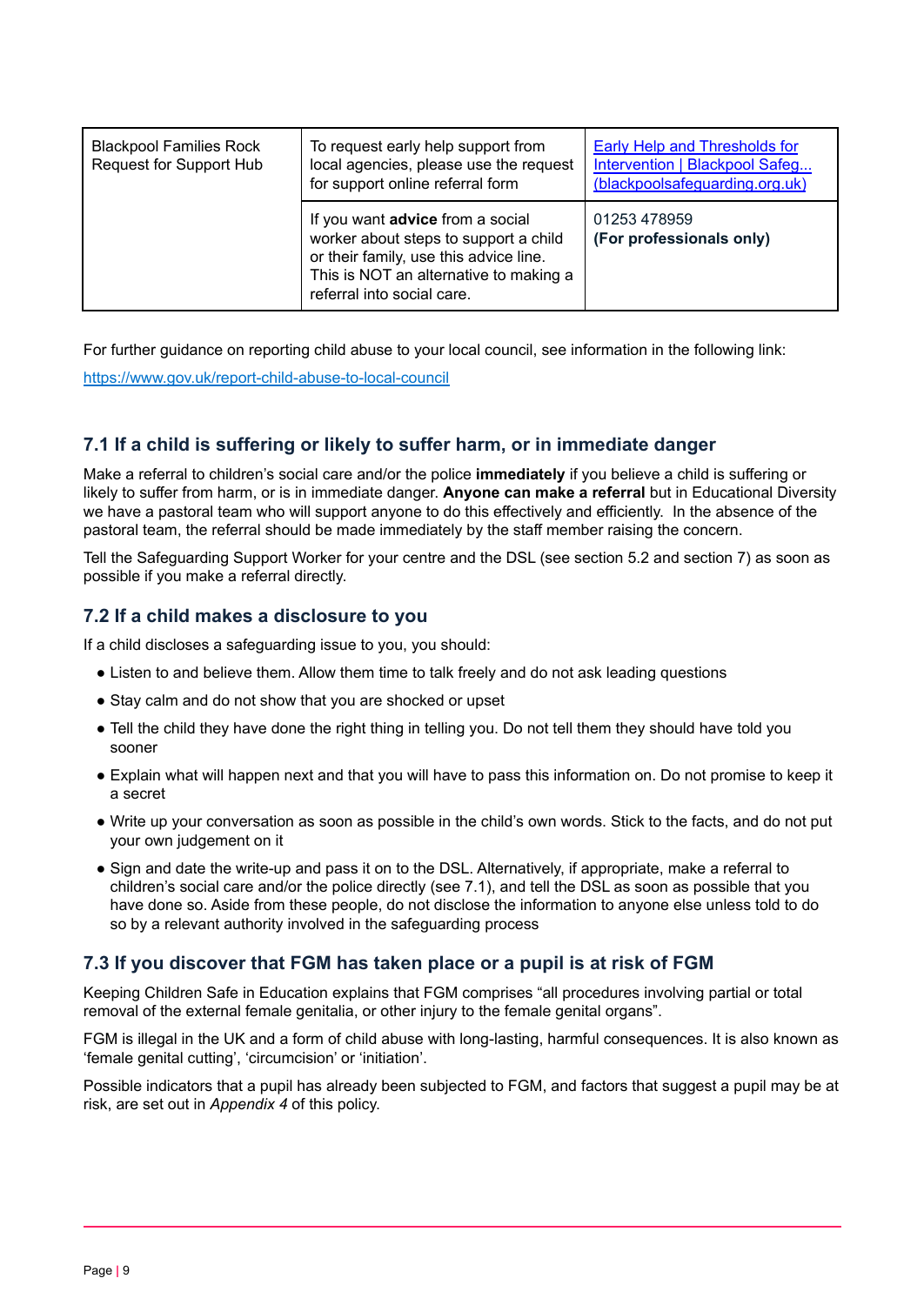**Any teacher** who either:

- Is informed by a girl under 18 that an act of FGM has been carried out on her; or
- Observes physical signs which appear to show that an act of FGM has been carried out on a girl under 18 and they have no reason to believe that the act was necessary for the girl's physical or mental health or for purposes connected with labour or birth

Must immediately report this to the police, personally. This is a mandatory statutory duty, and teachers will face disciplinary sanctions for failing to meet it.

Unless they have been specifically told not to disclose, they should also discuss the case with the DSL and involve children's social care as appropriate.

**Any other member of staff** who discovers that an act of FGM appears to have been carried out on a **pupil under 18** must speak to the DSL and follow our local safeguarding procedures.

The duty for teachers mentioned above does not apply in cases where a pupil is *at risk* of FGM or FGM is suspected but is not known to have been carried out. Staff should not examine pupils.

**Any member of staff** who suspects a pupil is *at risk* of FGM or suspects that FGM has been carried out must speak to the DSL and follow our local safeguarding procedures.

Follow procedures detailed in section 7.

#### **7.4 If you have concerns about a child (as opposed to believing a child is suffering or likely to suffer from harm, or is in immediate danger)**

Figure 1 below, before section 7.7, illustrates the procedure to follow if you have any concerns about a child's welfare.

Where possible, speak to the Safeguarding Support Worker first to agree a course of action. In their absence, speak with the DSL or deputy DSL.

If in exceptional circumstances the DSL is not available, this should not delay appropriate action being taken. Speak to a member of the senior leadership team and/or take advice from local authority children's social care. You can also seek advice at any time from the NSPCC helpline on 0808 800 5000. Share details of any actions you take with the DSL as soon as practically possible.

Make a referral to local authority children's social care directly, if appropriate (see 'Referral' below). Share any action taken with the DSL as soon as possible.

#### **Early help**

If early help is appropriate, the Safeguarding Support Worker, in collaboration with the DSL will generally lead on liaising with other agencies and setting up an inter-agency assessment as appropriate. Staff may be required to support other agencies and professionals in an early help assessment, in some cases acting as the lead practitioner.

The DSL will keep the case under constant review and the school will consider a referral to local authority children's social care if the situation does not seem to be improving. Timelines of interventions will be monitored and reviewed.

See Blackpool Families Rock Request for Support Hub (section 7) for referral procedures.

#### **Referral**

If it is appropriate to refer the case to local authority children's social care or the police, the DSL will make the referral or support you to do so.

If you make a referral directly (see section 7.1), you must tell the DSL as soon as possible.

The local authority will make a decision within 1 working day of a referral about what course of action to take and will let the person who made the referral know the outcome. The DSL or person who made the referral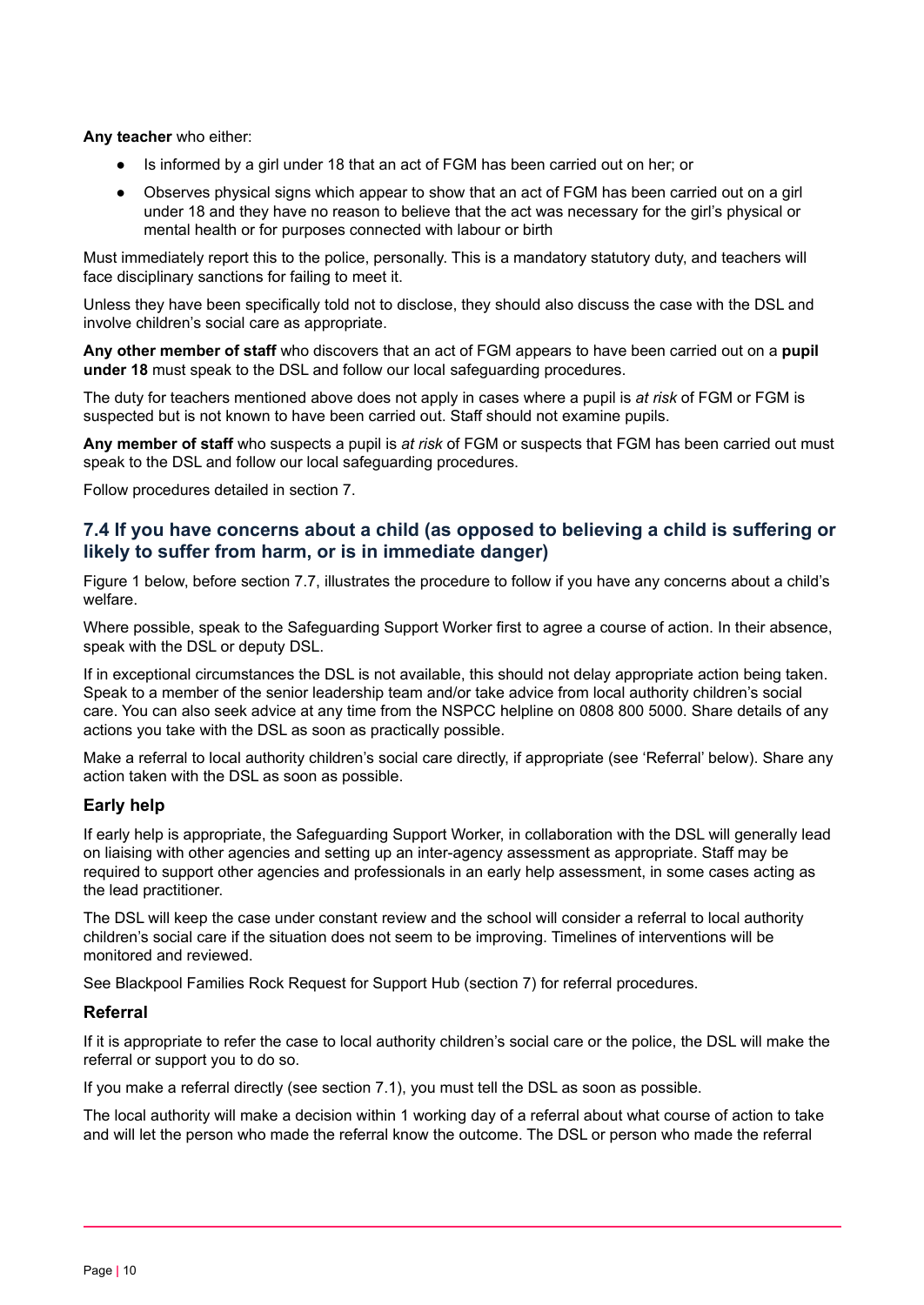must follow up with the local authority if this information is not made available, and ensure outcomes are properly recorded.

If the child's situation does not seem to be improving after the referral, the DSL or person who made the referral must follow local escalation procedures to ensure their concerns have been addressed and that the child's situation improves.

See section 7 for referral procedures. The DSL will support escalation by liaising with social care team managers.

#### **7.5 If you have concerns about extremism**

If a child is not suffering or likely to suffer from harm, or in immediate danger, where possible speak to the Safeguarding Support Worker for your centre in collaboration with DSL or Deputy DSL first to agree a course of action.

If in exceptional circumstances the DSL is not available, this should not delay appropriate action being taken. Speak to a member of the senior leadership team and/or seek advice from local authority children's social care. Make a referral to local authority children's social care directly, if appropriate (see 'Referral' above). Inform the DSL or deputy as soon as practically possible after the referral.

Where there is a concern, the DSL will consider the level of risk and decide which agency to make a referral to. This could include [Channel,](https://www.gov.uk/government/publications/channel-guidance) the government's programme for identifying and supporting individuals at risk of being drawn into terrorism, or the local authority children's social care team.

| The contact details for support: |  |
|----------------------------------|--|
|----------------------------------|--|

| <b>Lancashire Prevent &amp; Channel Team</b><br><b>Advice Line</b>                                                                                                                                        | 01254 585260<br>prevent.team@blackburn.gov.uk                                                                 |
|-----------------------------------------------------------------------------------------------------------------------------------------------------------------------------------------------------------|---------------------------------------------------------------------------------------------------------------|
| <b>Police Prevent Team</b>                                                                                                                                                                                | 101 ask for Prevent                                                                                           |
| Department for Education dedicated helpline<br>This can be used by school staff and governors to<br>raise concerns about extremism with respect to a<br>pupil                                             | 020 7340 7264<br>counter.extremism@education.gov.uk<br>Note that this is not for use in emergency situations. |
| In an emergency, if you:<br>• Think someone is in immediate danger<br>• Think someone may be planning to travel to join<br>an extremist group<br>• See or hear something that may be<br>terrorist-related | 999<br>Confidential anti-terrorist hotline 0800 789 321                                                       |

#### **7.6 If you have a mental health concern**

Mental health problems can, in some cases, be an indicator that a child has suffered or is at risk of suffering abuse, neglect or exploitation.

Staff will be alert to behavioural signs that suggest a child may be experiencing a mental health problem or be at risk of developing one.

If you have a mental health concern about a child that is also a safeguarding concern, take immediate action by following the steps in section 7.4.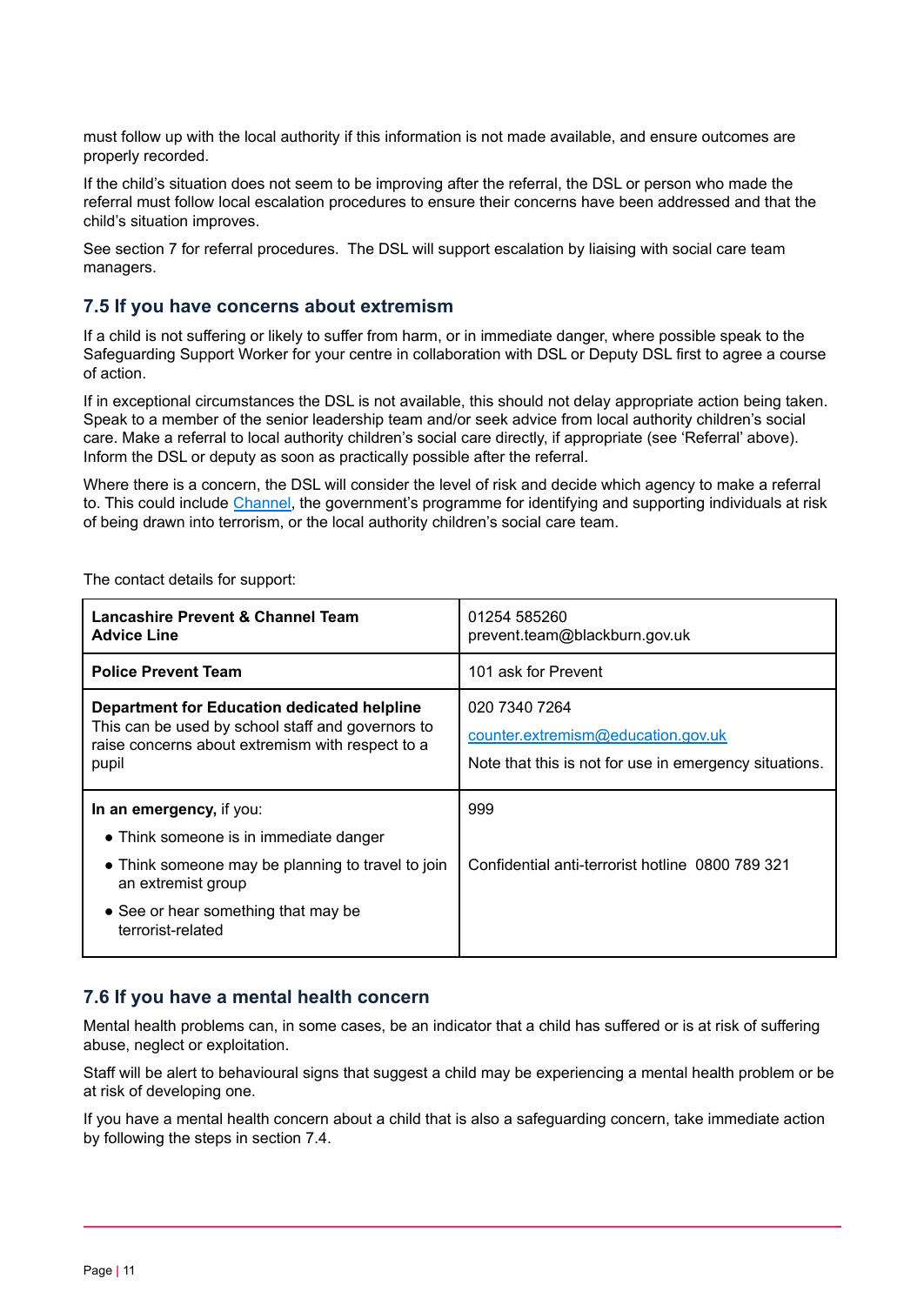If you have a mental health concern that is **not** also a safeguarding concern, speak to the DSL to agree on a course of action.

In Educational Diversity, we have:

- Youtherapy counsellors available on each site to support young people. Referrals for this service can be made via the Pastoral Team.
- Trained Mental Health First Aiders who provide a first response to mental health needs

We have Mental Health First Aiders located across the various locations:

| Athena                    | Simon Coulter, Sam Reeves                                              |
|---------------------------|------------------------------------------------------------------------|
| Pegasus                   | Alex Hitchen                                                           |
| Willows                   | Melissa Barker                                                         |
| <b>Engagement Coaches</b> | Carol Bramhall, Dean Ing, Carol McCann, Keeley Parkinson, Sally Rutter |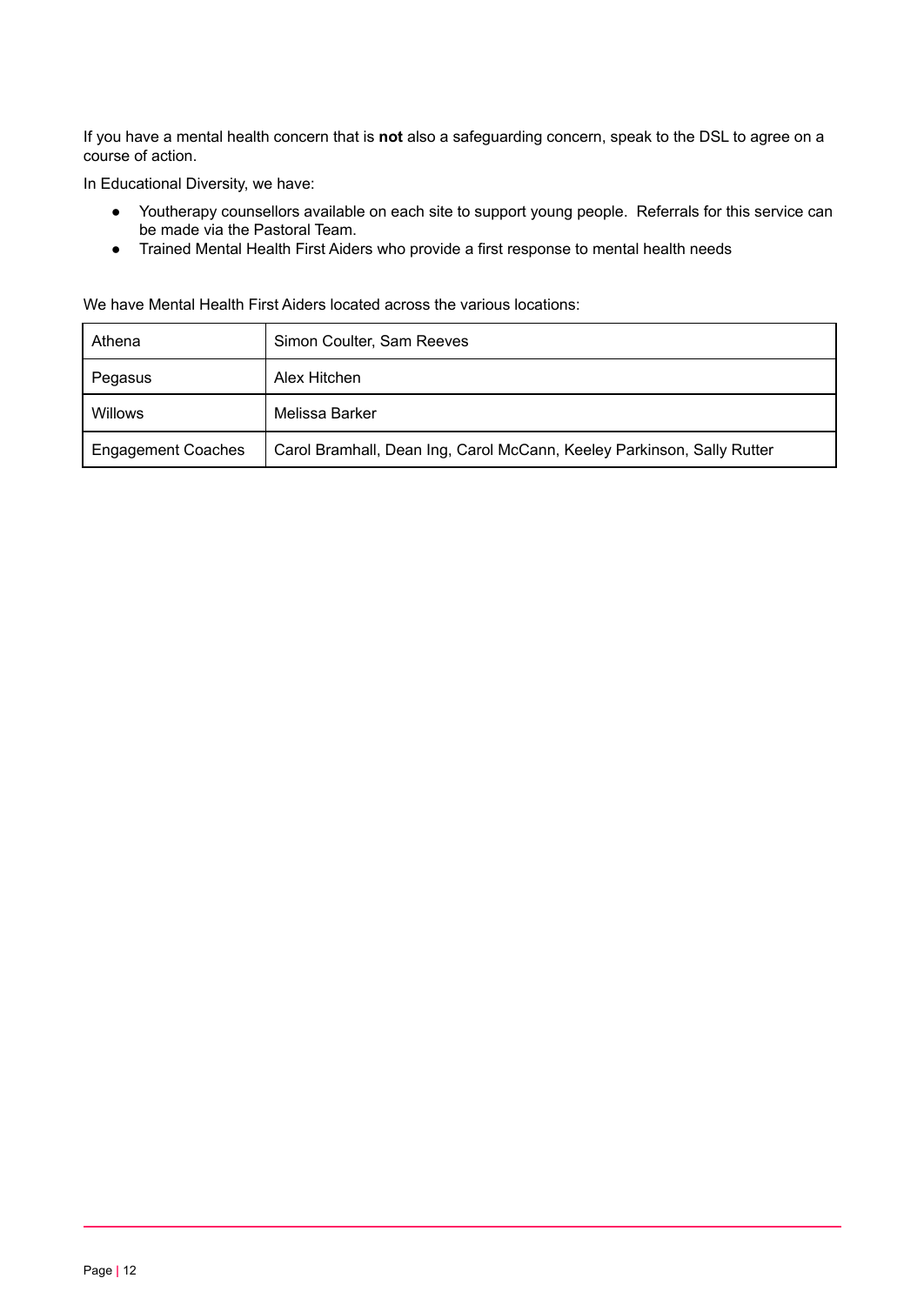#### **Figure 1: procedure if you have concerns about a child's welfare (as opposed to believing a child is suffering or likely to suffer from harm, or in immediate danger)**



(Note – if the DSL is unavailable, this should not delay action. See section 7.4 for what to do.)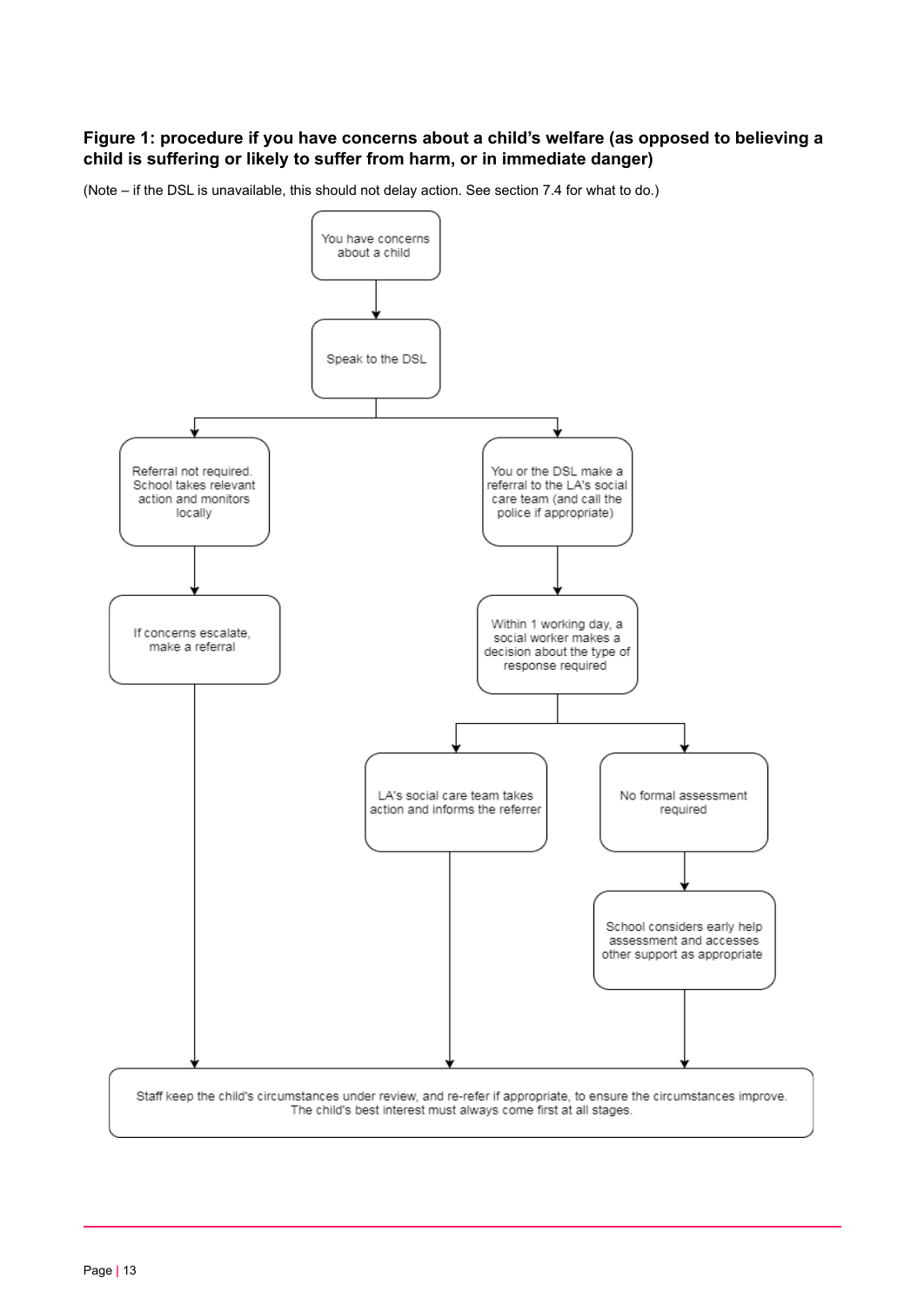#### **7.7 Concerns about a staff member, supply teacher, volunteer or contractor**

If you have concerns about a member of staff (including a supply teacher, volunteer or contractor), or an allegation is made about a member of staff (including a supply teacher, volunteer or contractor) posing a risk of harm to children, speak to the headteacher as soon as possible. If the concerns/allegations are about the headteacher, speak to the chair of the management committee.

The headteacher/chair of the management committee will then follow the procedures set out in *Appendix* 3, if appropriate.

Where you believe there is a conflict of interest in reporting a concern or allegation about a member of staff (including a supply teacher, volunteer or contractor) to the headteacher, report it directly to the local authority designated officer (LADO).

The LADO for Educational Diversity is Angela Philipson, 01253 478126/ 478128 / 477558

#### [LADO@blackpool.gov.uk](mailto:LADO@blackpool.gov.uk)

#### **7.8 Allegations of abuse made against other pupils**

We recognise that children are capable of abusing their peers. Abuse will never be tolerated or passed off as "banter", "just having a laugh" or "part of growing up", as this can lead to a culture of unacceptable behaviours and an unsafe environment for pupils.

We also recognise the gendered nature of peer-on-peer abuse. However, all peer-on-peer abuse is unacceptable and will be taken seriously.

Most cases of pupils hurting other pupils will be dealt with under our school's Relationship and Behaviour policy, but this child protection and safeguarding policy will apply to any allegations that raise safeguarding concerns. This might include where the alleged behaviour:

- Is serious, and potentially a criminal offence
- Could put pupils in the school at risk
- Is violent
- Involves pupils being forced to use drugs or alcohol
- Involves sexual exploitation, sexual abuse or sexual harassment, such as indecent exposure, sexual assault, upskirting or sexually inappropriate pictures or videos (including the sharing of nudes and semi-nudes)

See *Appendix 4* for more information about peer-on-peer abuse.

#### **Procedures for dealing with allegations of peer-on-peer abuse**

If a pupil makes an allegation of abuse against another pupil:

- You must record the allegation and tell the Safeguarding Support Worker (or DSL / deputy DSL), but do not investigate it
- The DSL will contact the local authority children's social care team and follow its advice, as well as the police if the allegation involves a potential criminal offence
- The DSL will put a risk assessment and support plan into place for all children involved (including the victim(s), the child(ren) against whom the allegation has been made and any others affected) with a named person they can talk to if needed
- The DSL will contact the children and adolescent mental health services (CAMHS), if appropriate
- The DSL will make a record of the concern on My Concern, the discussion and any outcome and keep a copy in the files of both children
- If the allegation indicates a potential criminal offence has taken place, the police should be contacted at the earliest opportunity and parents informed (of both the victim(s) and child(ren) the allegation is being made against).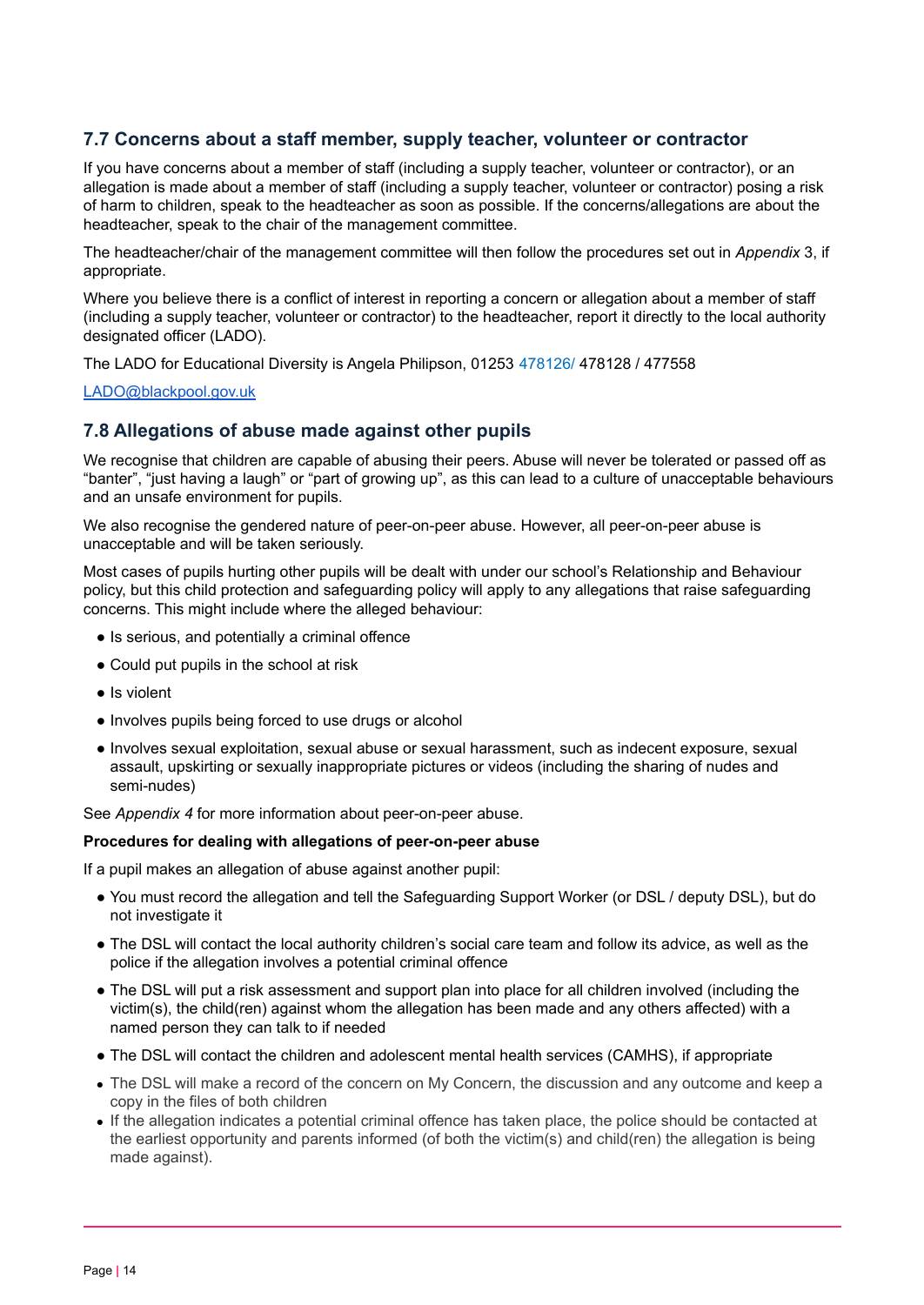- It may be appropriate to exclude the child being complained about for a period of time according to the behaviour policy and procedures.
- Where neither Social Care nor the police accept the complaint, a thorough school investigation should take place into the matter using the school's usual disciplinary procedures.

#### **Creating a supportive environment in school and minimising the risk of peer-on-peer abuse**

We recognise the importance of taking proactive action to minimise the risk of peer-on-peer abuse, and of creating a supportive environment where victims feel confident in reporting incidents.

To achieve this, we will:

- Challenge any form of derogatory or sexualised language or inappropriate behaviour between peers, including requesting or sending sexual images
- Be vigilant to issues that particularly affect different genders for example, sexualised or aggressive touching or grabbing towards female pupils, and initiation or hazing type violence with respect to boys
- Ensure our curriculum helps to educate pupils about appropriate behaviour and consent
- Ensure pupils are able to easily and confidently report abuse using our reporting systems (as described in section 7.10 below)
- Ensure staff reassure victims that they are being taken seriously
- Ensure staff are trained to understand:
	- $\circ$  How to recognise the indicators and signs of peer-on-peer abuse, and know how to identify it and respond to reports
	- $\circ$  That even if there are no reports of peer-on-peer abuse in school, it does not mean it is not happening – staff should maintain an attitude of "it could happen here"
	- $\circ$  That if they have any concerns about a child's welfare, they should act on them immediately rather than wait to be told, and that victims may not always make a direct report. For example:
		- Children can show signs or act in ways they hope adults will notice and react to
		- A friend may make a report
		- A member of staff may overhear a conversation
		- A child's behaviour might indicate that something is wrong
	- $\circ$  That certain children may face additional barriers to telling someone because of their vulnerability, disability, gender, ethnicity and/or sexual orientation
	- o That a pupil harming a peer could be a sign that the child is being abused themselves, and that this would fall under the scope of this policy
	- o The important role they have to play in preventing peer-on-peer abuse and responding where they believe a child may be at risk from it
	- o That they should speak to the DSL if they have any concerns

#### **7.9 Sharing of nudes and semi-nudes ('sexting')**

#### **Your responsibilities when responding to an incident**

If you are made aware of an incident involving the consensual or non-consensual sharing of nude or semi-nude images/videos (also known as 'sexting' or 'youth produced sexual imagery'), you must report it to your Safeguarding Support Worker (or DSL / deputy DSL) immediately.

You must **not**: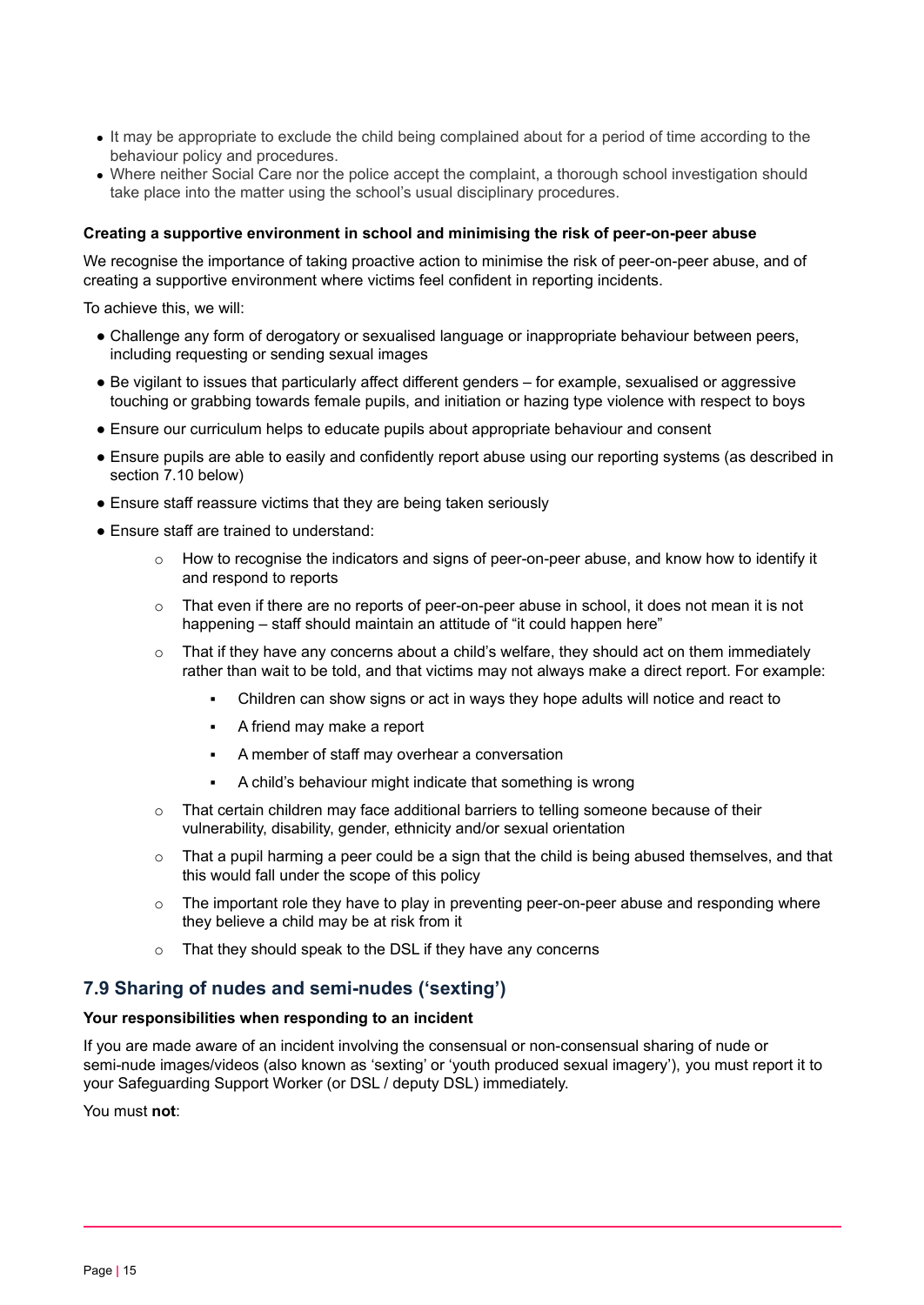- View, copy, print, share, store or save the imagery yourself, or ask a pupil to share or download it (if you have already viewed the imagery by accident, you must report this to the DSL immediately).
- Delete the imagery or ask the pupil to delete it
- Ask the pupil(s) who are involved in the incident to disclose information regarding the imagery (this is the DSL's responsibility)
- Share information about the incident with other members of staff, the pupil(s) it involves or their, or other, parents and/or carers
- Say or do anything to blame or shame any young people involved

You should explain that you need to report the incident, and reassure the pupil(s) that they will receive support and help from the DSL.

#### **Initial review meeting**

Following a report of an incident, the DSL will hold an initial review meeting with appropriate school staff – this may include the staff member who reported the incident and the Safeguarding Support Worker or DSL / Deputy DSL. This meeting will consider the initial evidence and aim to determine:

- Whether there is an immediate risk to pupil(s)
- If a referral needs to be made to the police and/or children's social care
- If it is necessary to view the image(s) in order to safeguard the young person (in most cases, images or videos should not be viewed)
- What further information is required to decide on the best response
- Whether the image(s) has been shared widely and via what services and/or platforms (this may be unknown)
- Whether immediate action should be taken to delete or remove images or videos from devices or online services
- Any relevant facts about the pupils involved which would influence risk assessment
- If there is a need to contact another school, college, setting or individual
- Whether to contact parents or carers of the pupils involved (in most cases parents/carers should be involved)

The DSL will make an immediate referral to police and/or children's social care if:

- The incident involves an adult
- There is reason to believe that a young person has been coerced, blackmailed or groomed, or if there are concerns about their capacity to consent (for example owing to special educational needs)
- What the DSL knows about the images or videos suggests the content depicts sexual acts which are unusual for the young person's developmental stage, or are violent
- The imagery involves sexual acts and any pupil in the images or videos is under 13
- The DSL has reason to believe a pupil is at immediate risk of harm owing to the sharing of nudes and semi-nudes (for example, the young person is presenting as suicidal or self-harming)

If none of the above apply then the DSL, in consultation with the headteacher and other members of staff as appropriate, may decide to respond to the incident without involving the police or children's social care. The decision will be made and recorded in line with the procedures set out in this policy.

#### **Further review by the DSL**

If at the initial review stage a decision has been made not to refer to police and/or children's social care, the DSL will conduct a further review to establish the facts and assess the risks.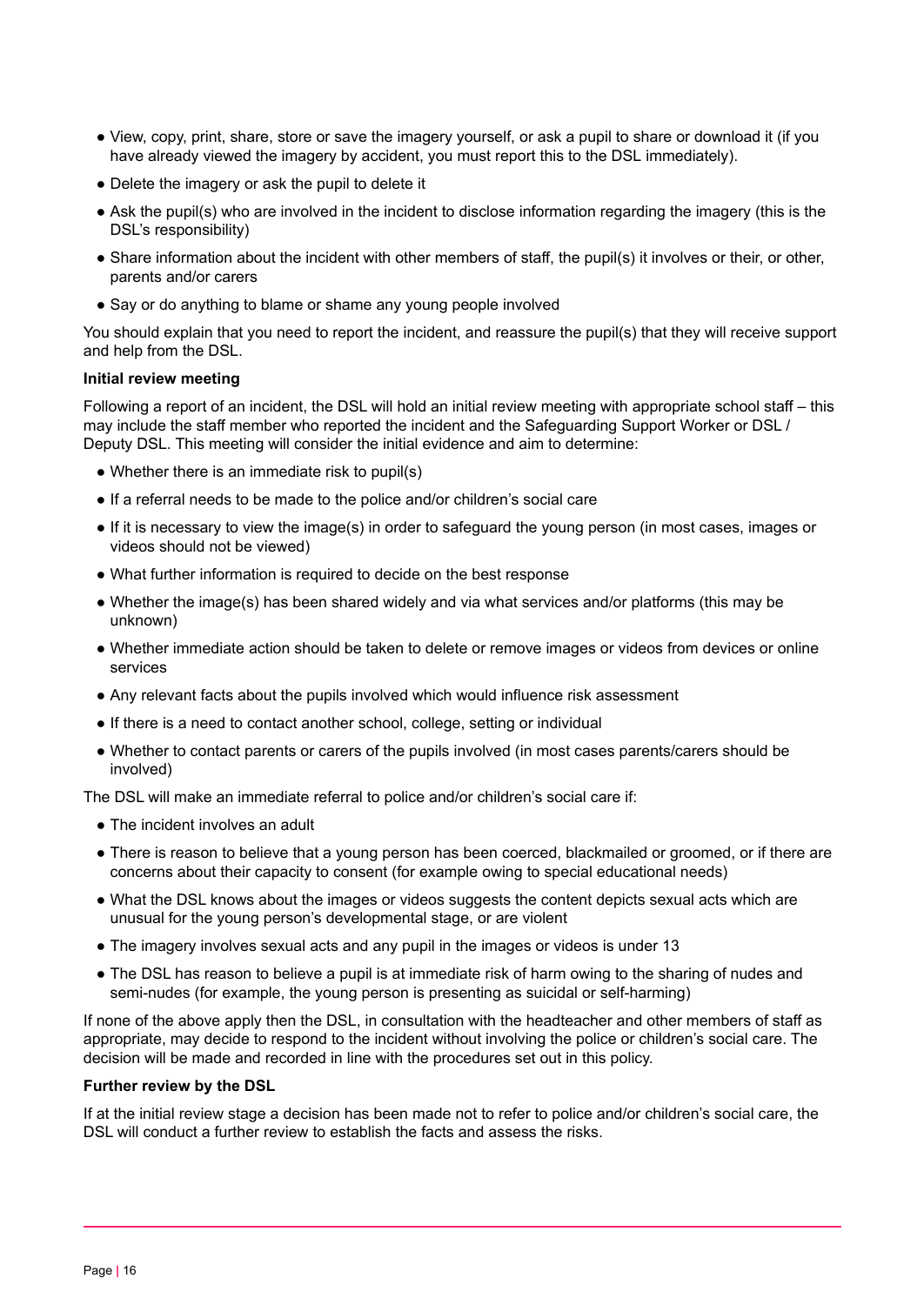They will hold interviews with the pupils involved (if appropriate).

If at any point in the process there is a concern that a pupil has been harmed or is at risk of harm, a referral will be made to children's social care and/or the police immediately.

#### **Informing parents/carers**

The DSL will inform parents/carers at an early stage and keep them involved in the process, unless there is a good reason to believe that involving them would put the pupil at risk of harm.

#### **Referring to the police**

If it is necessary to refer an incident to the police, this will be done through dialling 101.

#### **Recording incidents**

All incidents of sharing of nudes and semi-nudes, and the decisions made in responding to them, will be recorded. The record-keeping arrangements set out in section 14 of this policy also apply to recording these incidents.

#### **Curriculum coverage**

Pupils are taught about the issues surrounding the sharing of nudes and semi-nudes as part of our Relationships and Sex Education curriculum. Teaching covers the following in relation to the sharing of nudes and semi-nudes:

- What it is
- How it is most likely to be encountered
- The consequences of requesting, forwarding or providing such images, including when it is and is not abusive and when it may be deemed as online sexual harassment
- Issues of legality
- The risk of damage to people's feelings and reputation

Pupils also learn the strategies and skills needed to manage:

- Specific requests or pressure to provide (or forward) such images
- The receipt of such images

This policy on the sharing of nudes and semi-nudes is also shared with pupils so they are aware of the processes the school will follow in the event of an incident.

#### **7.10 Reporting systems for our pupils**

Where there is a safeguarding concern, we will take the child's wishes and feelings into account when determining what action to take and what services to provide.

We recognise the importance of ensuring pupils feel safe and comfortable to come forward and report any concerns and/or allegations.

To achieve this, we will:

- Put systems in place for pupils to confidently report abuse
- Ensure our reporting systems are well promoted, easily understood and easily accessible for pupils
- Make it clear to pupils that their concerns will be taken seriously, and that they can safely express their views and give feedback
- Ensure all staff are trained and available to listen to pupils if they have a concern they'd like to share.
- Ensure posters are displayed throughout all sites, to promote the Pastoral Teams and how they can help, including reporting any concerns they may have to them.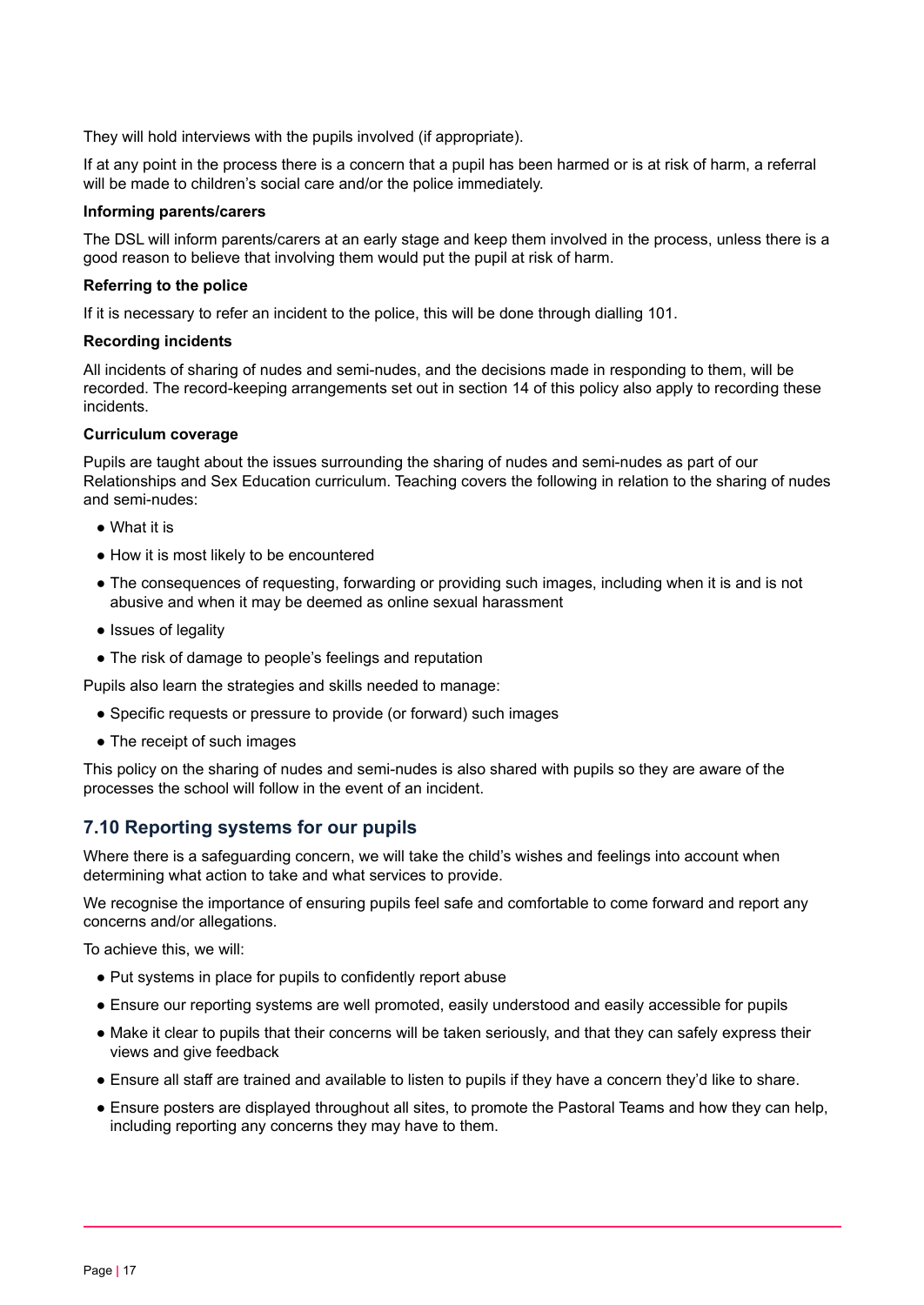- Ensure pupils are made aware of the reporting systems and processes through discussion in our relationships and sex education curriculum
- <span id="page-17-0"></span>● Provide support and reassurance to pupils following disclosures

# **8. Online safety and the use of mobile technology**

We recognise the importance of safeguarding children from potentially harmful and inappropriate online material, and we understand that technology is a significant component in many safeguarding and wellbeing issues.

To address this, our school aims to:

- Have robust processes in place to ensure the online safety of pupils, staff, volunteers and governors
- Protect and educate the whole school community in its safe and responsible use of technology, including mobile and smart technology (which we refer to as 'mobile phones')
- Set clear guidelines for the use of mobile phones for the whole school community
- Establish clear mechanisms to identify, intervene in and escalate any incidents or concerns, where appropriate

#### **The 4 key categories of risk**

Our approach to online safety is based on addressing the following categories of risk:

- **Content** being exposed to illegal, inappropriate or harmful content, such as pornography, fake news, racism, misogyny, self-harm, suicide, anti-Semitism, radicalisation and extremism
- **Contact** being subjected to harmful online interaction with other users, such as peer-to-peer pressure, commercial advertising and adults posing as children or young adults with the intention to groom or exploit them for sexual, criminal, financial or other purposes
- **Conduct** personal online behaviour that increases the likelihood of, or causes, harm, such as making, sending and receiving explicit images (e.g. consensual and non-consensual sharing of nudes and semi-nudes and/or pornography), sharing other explicit images and online bullying; and
- **Commerce** risks such as online gambling, inappropriate advertising, phishing and/or financial scams

#### **To meet our aims and address the risks above we will:**

- Educate pupils about online safety as part of our curriculum. For example:
	- o The safe use of social media, the internet and technology
	- o Keeping personal information private
	- o How to recognise unacceptable behaviour online
	- $\circ$  How to report any incidents of cyber-bullying, ensuring pupils are encouraged to do so, including where they are a witness rather than a victim
- Train staff, as part of their induction, on safe internet use and online safeguarding issues including cyber-bullying and the risks of online radicalisation. All staff members will receive refresher training at least once each academic year
- Educate parents/carers about online safety via our website, communications sent directly to them and during parents' evenings. We will also share clear procedures with them so they know how to raise concerns about online safety
- Make sure staff are aware of any restrictions placed on them with regards to the use of their mobile phone and cameras, for example that: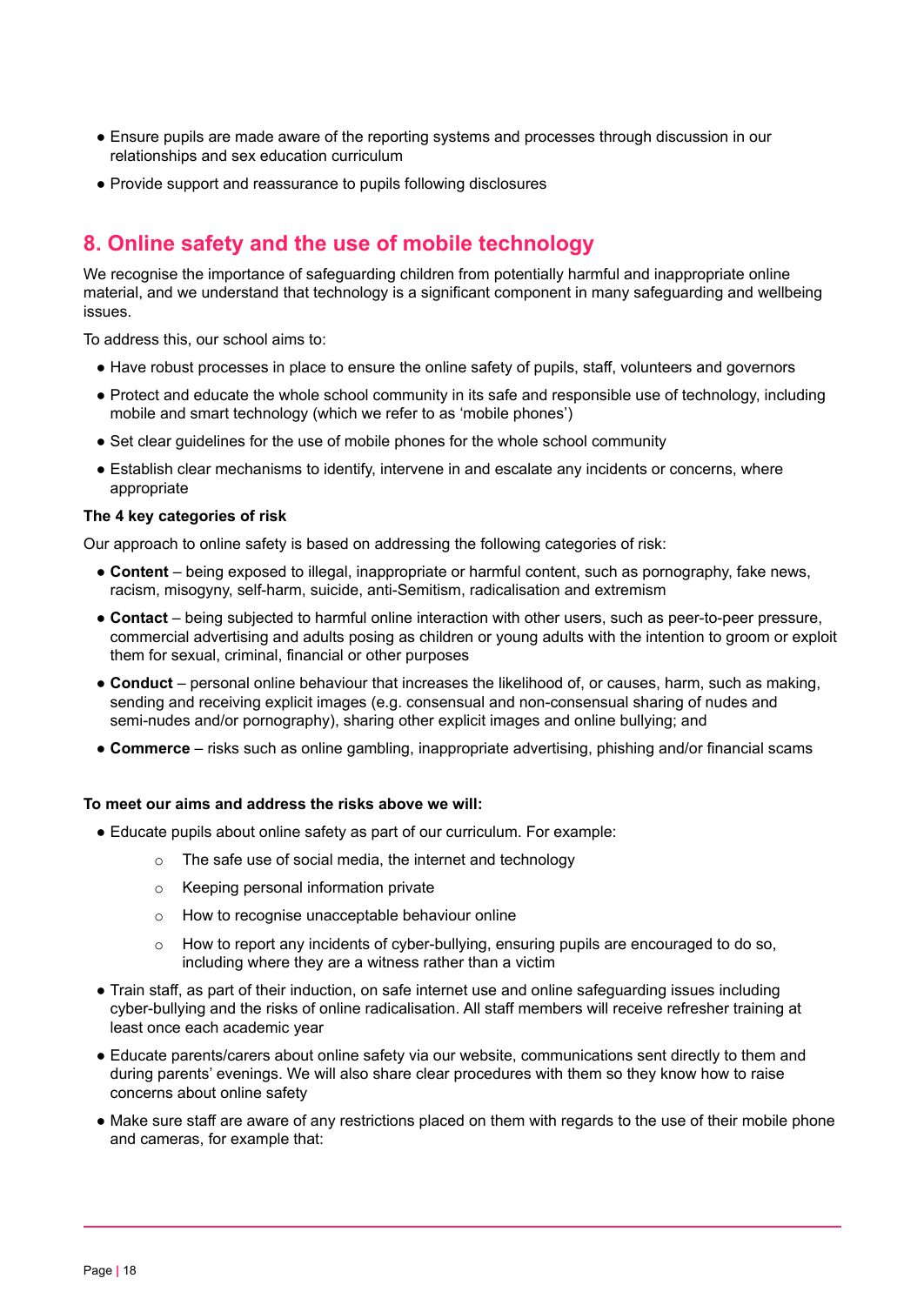- $\circ$  Staff are allowed to bring their personal phones to school for their own use, but are not to use them when students are present.
- $\circ$  Staff will not take pictures or recordings of pupils on their personal phones or cameras
- Make all pupils, parents/carers, staff, volunteers and governors aware that they are expected to read the agreement regarding the acceptable use of the internet in school, use of the school's ICT systems and use of their mobile and smart technology
- Explain the sanctions we will use if a pupil is in breach of our policies on the acceptable use of the internet and mobile phones
- Make sure all staff, pupils and parents/carers are aware that staff have the power to search pupils' phones, as set out in the DfE's guidance on searching, screening and [confiscation](https://www.gov.uk/government/publications/searching-screening-and-confiscation)
- Put in place robust filtering and monitoring systems to limit children's exposure to the 4 key categories of risk (described above) from the school's IT systems
- Carry out an annual review of our approach to online safety, supported by an annual risk assessment that considers and reflects the risks faced by our school community

For comprehensive details about our school's policy on online safety and the use of mobile phones, please refer to our online safety policy, which you can find on our website **<https://www.eddiversity.com/>**

# **9. Notifying parents or carers**

Where appropriate, we will discuss any concerns about a child with the child's parents or carers. The Safeguarding Support Worker, DSL or Deputy DSL will normally do this in the event of a suspicion or disclosure.

Other staff will only talk to parents or carers about any such concerns following consultation with the DSL.

If we believe that notifying the parents or carers would increase the risk to the child, we will discuss this with the local authority children's social care team before doing so.

In the case of allegations of abuse made against other children, we will normally notify the parents or carers of all the children involved.

# <span id="page-18-0"></span>**10. Pupils with special educational needs, disabilities or health issues**

We recognise that pupils with special educational needs (SEN) or disabilities or certain health conditions can face additional safeguarding challenges. Additional barriers can exist when recognising abuse and neglect in this group, including:

- Assumptions that indicators of possible abuse such as behaviour, mood and injury relate to the child's condition without further exploration
- Pupils being more prone to peer group isolation or bullying (including prejudice-based bullying) than other pupils
- The potential for pupils with SEN, disabilities or certain health conditions being disproportionately impacted by behaviours such as bullying, without outwardly showing any signs
- Communication barriers and difficulties in managing or reporting these challenges

We offer extra pastoral support for these pupils. This includes:

- Pastoral team acting as key workers for key individuals and their families, enabling a good knowledge of the individual's needs and how best to understand and support them.
- Tailored support plans are created for individuals who need it. These can include 1:1 activities, therapeutic interventions such as counselling, use of our sensory room.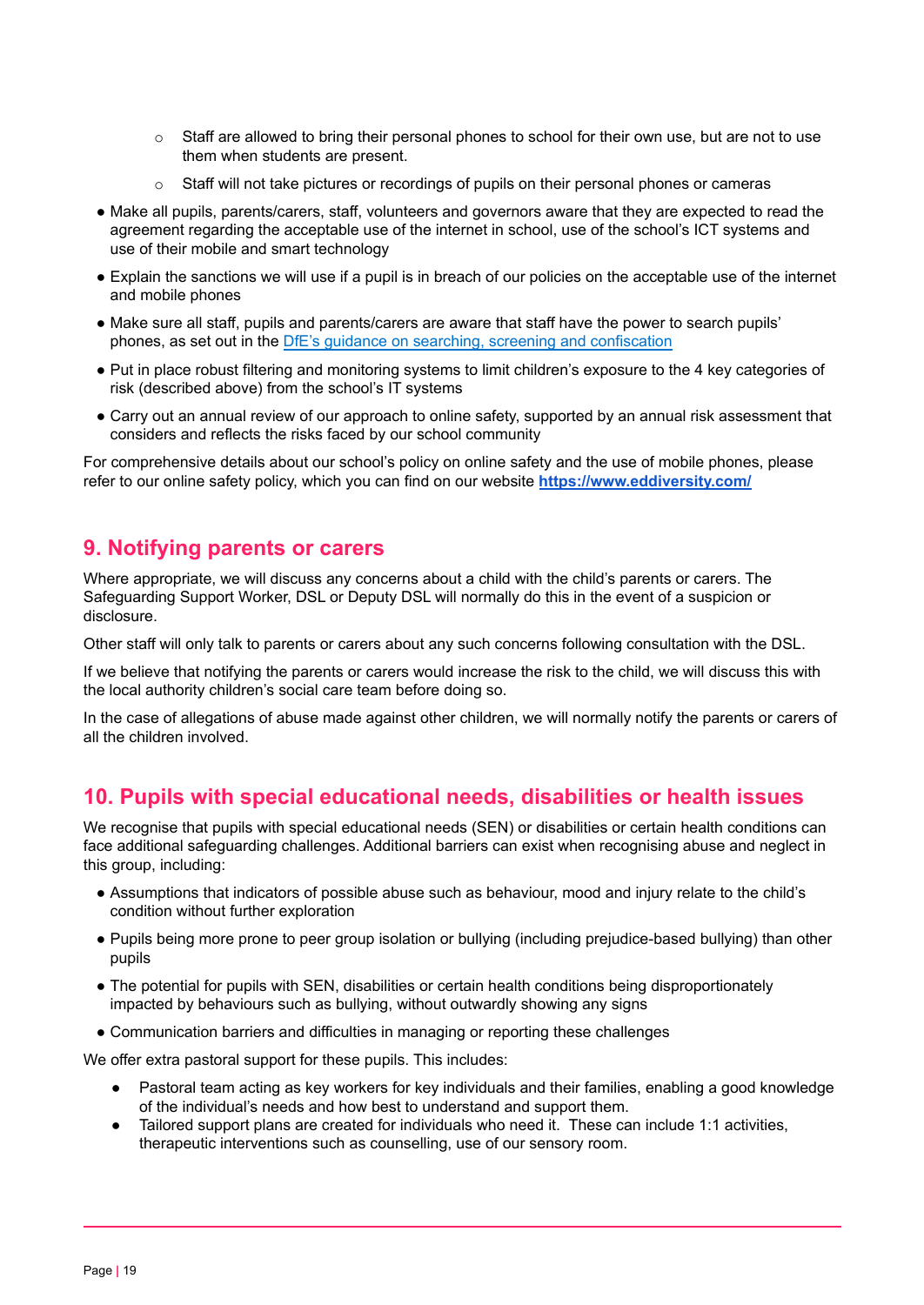All staff are trained in Elklan strategies to support children with speech, language and communication needs (SLCN). Children with SLCN may be supported with visual strategies (such as drawing) to help them communicate their worries and concerns.

# <span id="page-19-0"></span>**11. Pupils with a social worker**

Pupils may need a social worker due to safeguarding or welfare needs. We recognise that a child's experiences of adversity and trauma can leave them vulnerable to further harm as well as potentially creating barriers to attendance, learning, behaviour and mental health.

The Safeguarding Support Workers, DSL, deputy DSL and all other members of staff will work with and support social workers to help protect vulnerable children.

Where we are aware that a pupil has a social worker, the Safeguarding Support Workers, DSL / deputy DSL will always consider this fact to ensure any decisions are made in the best interests of the pupil's safety, welfare and educational outcomes. For example, it will inform decisions about:

- Responding to unauthorised absence or missing education where there are known safeguarding risks
- <span id="page-19-1"></span>• The provision of pastoral and/or academic support

# **12. Looked-after and previously looked-after children**

Educational Diversity will ensure that staff have the skills, knowledge and understanding to keep looked-after children and previously looked-after children safe. In particular, we will ensure that:

- Appropriate staff have relevant information about children's looked after legal status, contact arrangements with birth parents or those with parental responsibility, and care arrangements
- The DSL has details of children's social workers and relevant virtual school heads

Educational Diversity has appointed a designated teacher, Anthony Riley, who is responsible for promoting the educational achievement of looked-after children and previously looked-after children in line with [statutory](https://www.gov.uk/government/publications/designated-teacher-for-looked-after-children) [guidance](https://www.gov.uk/government/publications/designated-teacher-for-looked-after-children).

The designated teacher is appropriately trained and has the relevant qualifications and experience to perform the role.

As part of their role, the designated teacher will:

- Work closely with the DSL / deputy DSL to ensure that any safeguarding concerns regarding looked-after and previously looked-after children are quickly and effectively responded to
- Work with virtual school heads to promote the educational achievement of looked-after and previously looked-after children, including discussing how pupil premium plus funding can be best used to support looked-after children and meet the needs identified in their personal education plans

# <span id="page-19-2"></span>**13. Complaints and concerns about school safeguarding policies**

#### **13.1 Complaints against staff**

Complaints against staff that are likely to require a child protection investigation will be handled in accordance with our procedures for dealing with allegations of abuse made against staff (see appendix 3).

#### **13.2 Other complaints**

Complaints relating to pupils will be dealt with following procedures in accordance with our complaints policy, behaviour policy and anti-bullying policies (see section 7.8 and *Appendix 4*, on peer on peer abuse for more information).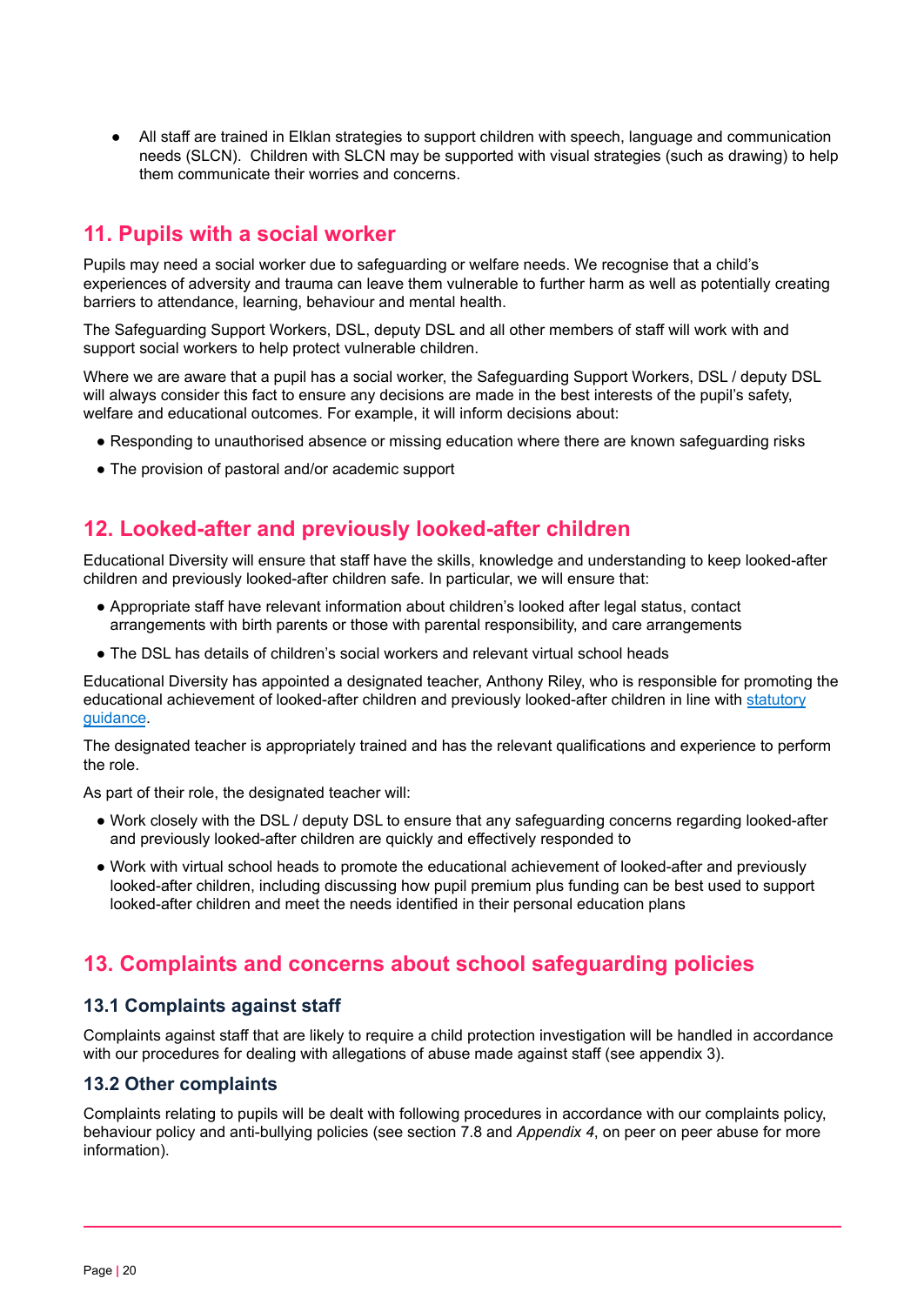Complaints relating to safeguarding concerns about the premises will be dealt with in accordance with the complaints procedure. In the first instance complaints should be brought to the attention of the Lead Teacher of a particular centre.

#### **13.3 Whistle-blowing**

We have a separate [whistle-blowing](https://docs.google.com/document/d/1E-2rmUeWLrbJMQsNrLowHZCxoXu8nig_rh91JRHd2UA/edit) policy which details staff responsibilities, processes and procedures that staff should follow, if they have a concern about any aspect of the school's activities or those who work for the school. This includes concerns of a safeguarding nature such as how Educational Diversity safeguards pupils, including poor or unsafe practice or potential failures. Staff should refer to this policy for further information.

# **14. Record-keeping**

Educational Diversity holds records in line with our records retention schedule.

All safeguarding concerns, discussions, decisions made and the reasons for those decisions, must be recorded in writing using My Concern. If you are in any doubt about whether to record something, discuss it with the DSL / Deputy DSL.

Records will include:

- A clear and comprehensive summary of the concern
- Details of how the concern was followed up and resolved
- A note of any action taken, decisions reached and the outcome

Concerns and referrals will be kept in a separate child protection file for each child, held electronically on My Concern.

Any non-confidential records will be readily accessible and available. Confidential information and records will be held securely and only available to those who have a right or professional need to see them. This will either be via My Concern or in the student's CONFIDENTIAL A-Z folder.

Safeguarding records relating to individual children will be retained for after they have left the school until they are 75 years of age..

Safeguarding records which contain information about allegations of sexual abuse will be retained for the Independent Inquiry into Child Sexual Abuse (IICSA), for the term of the inquiry.

If a child for whom the school has, or has had, safeguarding concerns moves to another school, the DSL will ensure that their child protection file is forwarded promptly and securely, and separately from the main pupil file. In addition, if the concerns are significant or complex, and/or social services are involved, the DSL will speak to the DSL of the receiving school and provide information to enable them to have time to make any necessary preparations to ensure the safety of the child.

Educational Diversity works closely with partner agencies supporting the safeguarding and welfare of young people across Blackpool. In line with local arrangements, important safeguarding information is shared in a timely manner when a child is believed to be at risk of harm.

We participate in Lancashire Constabulary's Operation Encompass which shares information to the school whenever the police have attended a domestic incident and one of our students has been involved or a witness. This information is recorded safely and electronically on My Concern.

In addition:

- *Appendix 2* sets out our policy on record-keeping specifically with respect to recruitment and pre-appointment checks
- <span id="page-20-0"></span>● *Appendix 3* sets out our policy on record-keeping with respect to allegations of abuse made against staff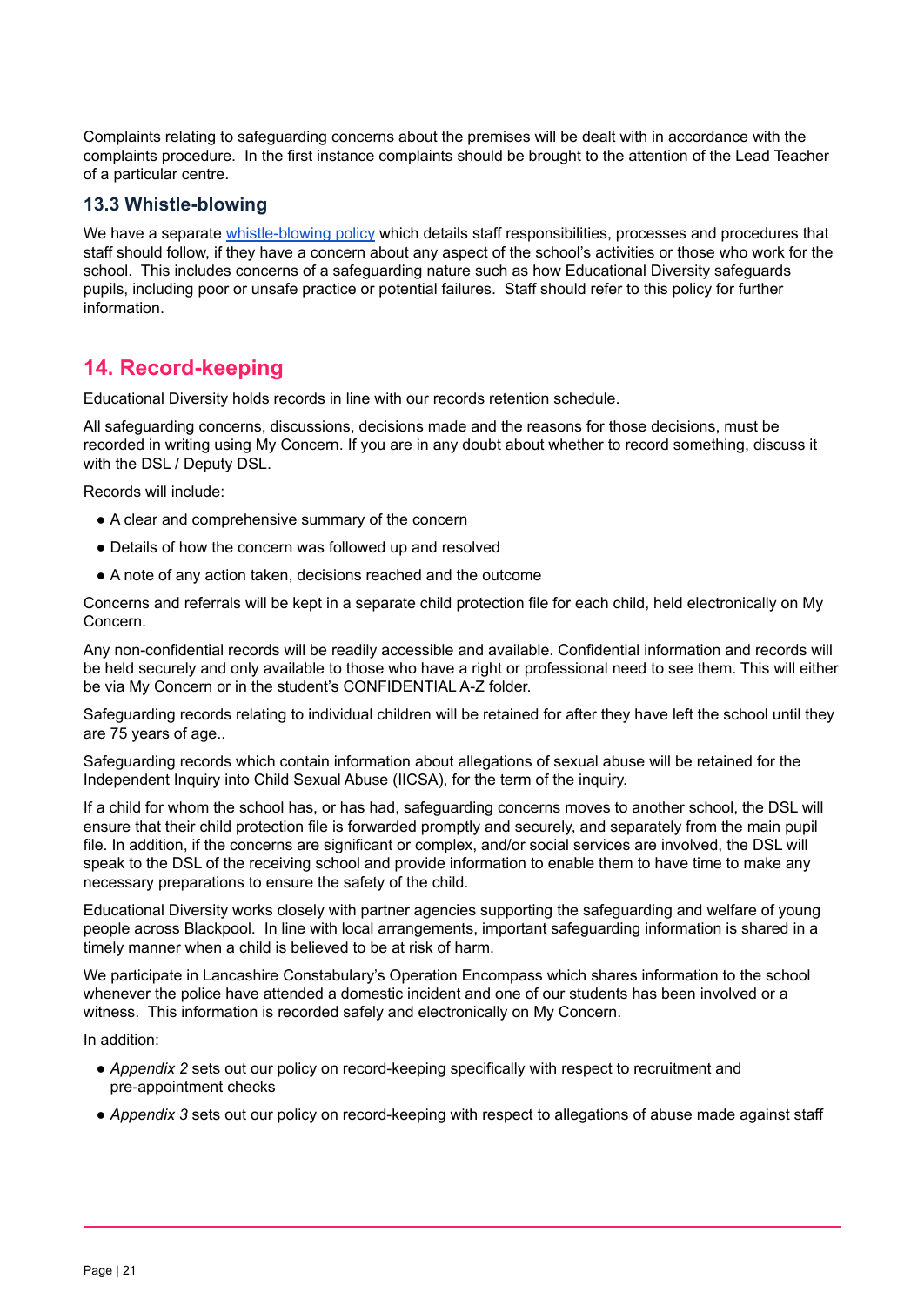# **15. Training**

#### **15.1 All staff**

All staff members will undertake safeguarding and child protection training at induction, including on whistle-blowing procedures and online safety, to ensure they understand the school's safeguarding systems and their responsibilities, and can identify signs of possible abuse or neglect.

This training will be regularly updated and will:

- Be integrated, aligned and considered as part of the whole-school safeguarding approach and wider staff training, and curriculum planning
- Be in line with advice from the 3 safeguarding partners
- Have regard to the Teachers' Standards to support the expectation that all teachers:
	- Manage behaviour effectively to ensure a good and safe environment
	- o Have a clear understanding of the needs of all pupils

All staff will have training on the government's anti-radicalisation strategy, Prevent, to enable them to identify children at risk of being drawn into terrorism and to challenge extremist ideas.

Staff will also receive regular safeguarding and child protection updates, including online safety, as required but at least annually (for example, through emails, e-bulletins and staff meetings).

The Pastoral Team receive regular additional targeted training on issues relating to the complex safeguarding needs of our pupils, (e.g. contextual safeguarding, domestic abuse, neglect, CSE, CCE). In addition these staff are regularly updated on the local procedures and agencies available for support, ensuring they always have the most current information.

Contractors who are provided through a private finance initiative (PFI) or similar contract will also receive safeguarding training.

Volunteers will receive appropriate training, if applicable.

#### **15.2 The DSL and Deputy DSL**

The DSL and Deputy DSL will undertake child protection and safeguarding training at least every 2 years.

In addition, they will update their knowledge and skills at regular intervals and at least annually (for example, through e-bulletins, meeting other DSLs, or taking time to read and digest safeguarding developments).

They will also undertake Prevent awareness training.

#### **15.3 Management Committee**

All Management Committee members receive training about safeguarding, to make sure they have the knowledge and information needed to perform their functions and understand their responsibilities.

As the chair of the Management Committee may be required to act as the 'case manager' in the event that an allegation of abuse is made against the headteacher, they receive training in managing allegations for this purpose.

#### **15.4 Recruitment – interview panels**

At least one person conducting any interview for any post at the school will have undertaken safer recruitment training. This will cover, as a minimum, the contents of Keeping Children Safe in Education, and will be in line with local safeguarding procedures.

See *Appendix 2* of this policy for more information about our safer recruitment procedures.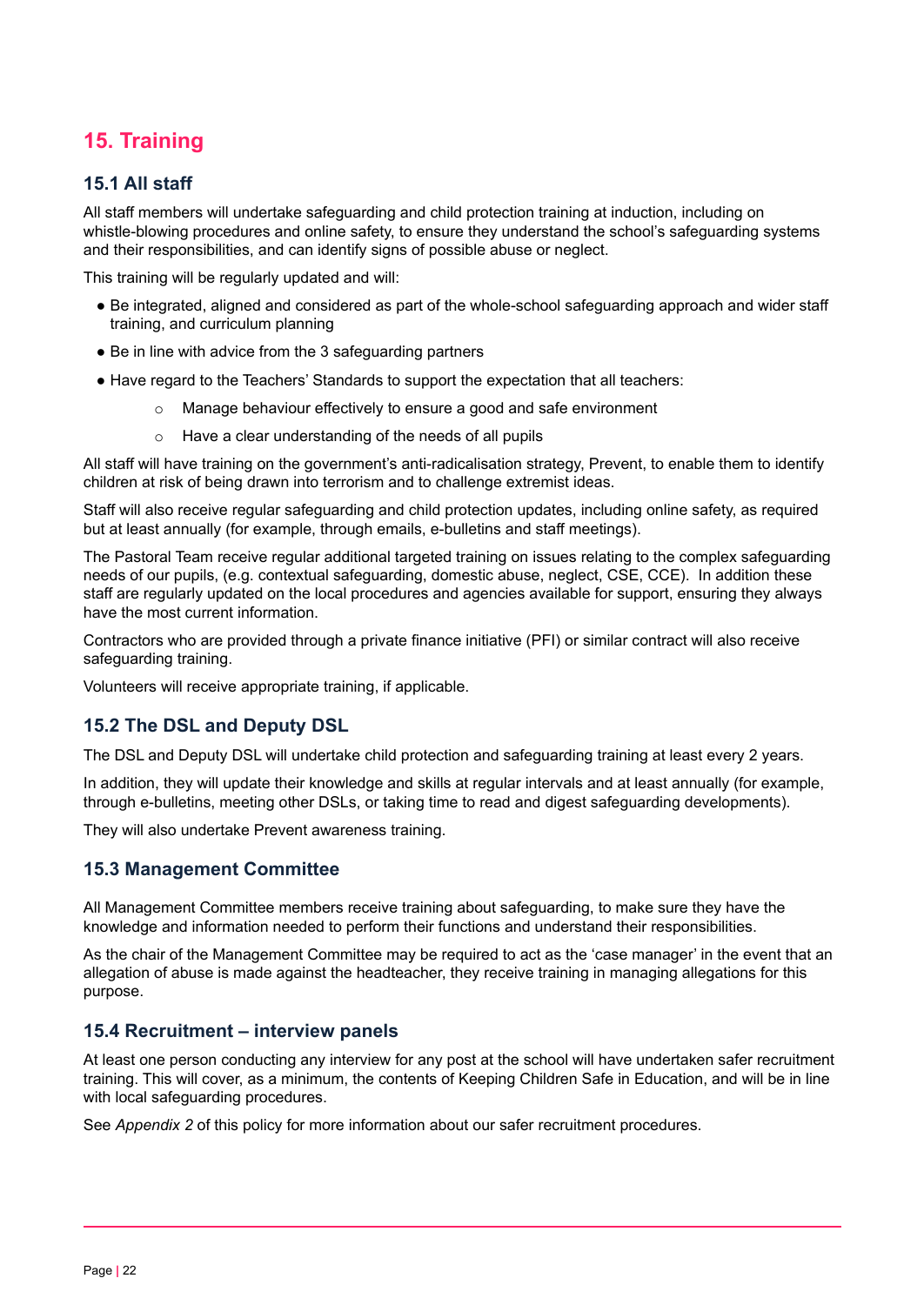#### **15.5 Staff who have contact with pupils and families**

All staff who have contact with children and families will have supervisions which will provide them with support, coaching and training, promote the interests of children and allow for confidential discussions of sensitive issues.

# <span id="page-22-0"></span>**16. Monitoring arrangements**

<span id="page-22-1"></span>This policy will be reviewed **annually**. At every review, it will be approved by the full governing board.

# **17. Links with other policies**

This policy links to the following policies and procedures:

- Relationships and behaviour
- Anti-bullying
- Staff behaviour / code of conduct
- Computer and network acceptable use
- Complaints
- Health and safety
- Attendance
- Online safety
- Work mobile phone use
- Equality
- Relationships and sex education
- First aid
- Curriculum
- Designated teacher for looked-after and previously looked-after children
- Privacy notices
- Whistleblowing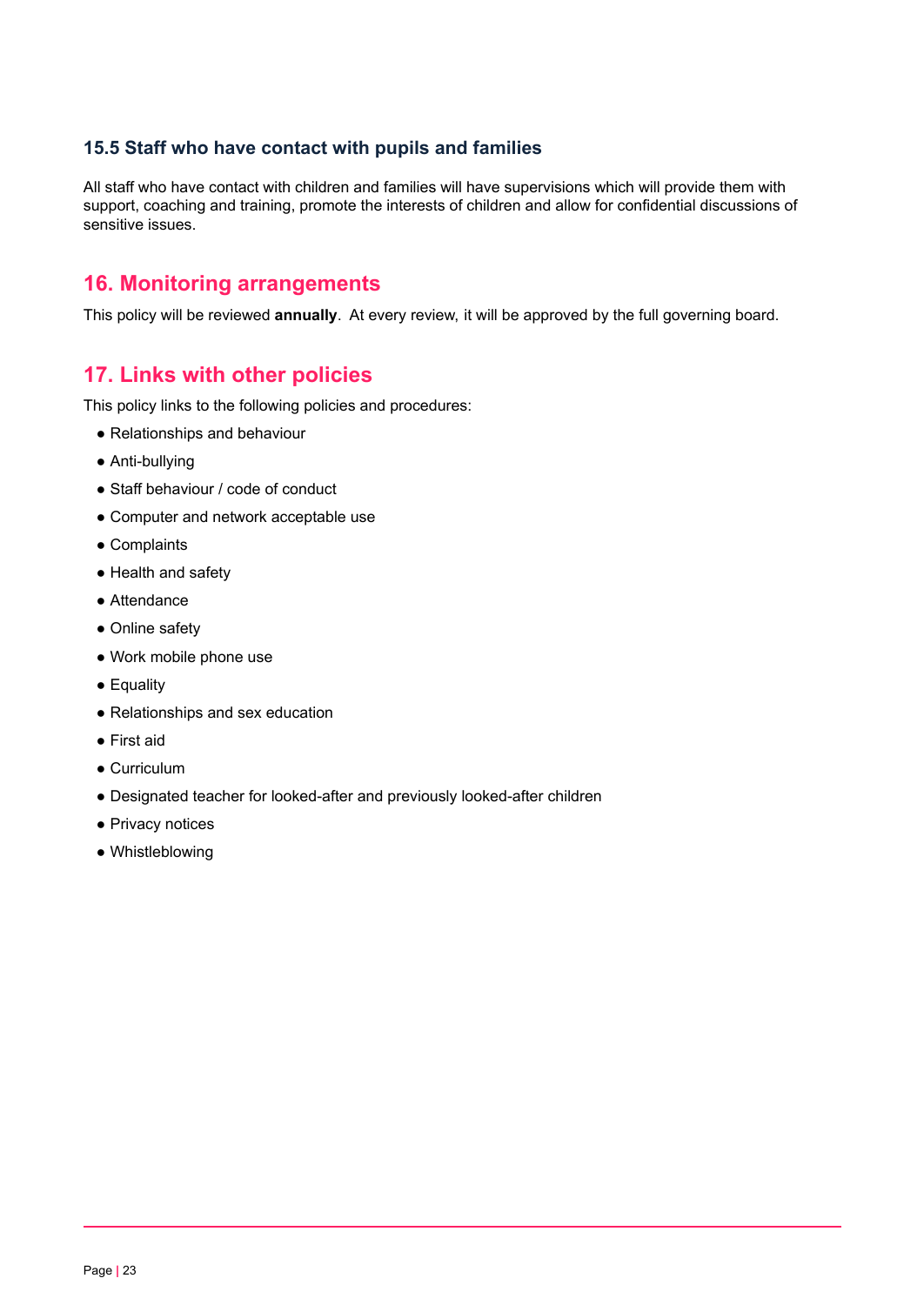#### <span id="page-23-0"></span>**These appendices are based on the Department for Education's statutory guidance, Keeping Children Safe in Education.**

#### **Appendix 1: types of abuse**

**Abuse**, including neglect, and safeguarding issues are rarely standalone events that can be covered by one definition or label. In most cases, multiple issues will overlap.

**Physical abuse** may involve hitting, shaking, throwing, poisoning, burning or scalding, drowning, suffocating or otherwise causing physical harm to a child. Physical harm may also be caused when a parent or carer fabricates the symptoms of, or deliberately induces, illness in a child.

**Emotional abuse** is the persistent emotional maltreatment of a child such as to cause severe and adverse effects on the child's emotional development. Some level of emotional abuse is involved in all types of maltreatment of a child, although it may occur alone.

Emotional abuse may involve:

- Conveying to a child that they are worthless or unloved, inadequate, or valued only insofar as they meet the needs of another person
- Not giving the child opportunities to express their views, deliberately silencing them or 'making fun' of what they say or how they communicate
- Age or developmentally inappropriate expectations being imposed on children. These may include interactions that are beyond a child's developmental capability, as well as overprotection and limitation of exploration and learning, or preventing the child participating in normal social interaction
- Seeing or hearing the ill-treatment of another
- Serious bullying (including cyber-bullying), causing children frequently to feel frightened or in danger, or the exploitation or corruption of children

**Sexual abuse** involves forcing or enticing a child or young person to take part in sexual activities, not necessarily involving a high level of violence, whether or not the child is aware of what is happening. The activities may involve:

- Physical contact, including assault by penetration (for example rape or oral sex) or non-penetrative acts such as masturbation, kissing, rubbing and touching outside of clothing
- Non-contact activities, such as involving children in looking at, or in the production of, sexual images, watching sexual activities, encouraging children to behave in sexually inappropriate ways, or grooming a child in preparation for abuse (including via the internet)

Sexual abuse is not solely perpetrated by adult males. Women can also commit acts of sexual abuse, as can other children.

**Neglect** is the persistent failure to meet a child's basic physical and/or psychological needs, likely to result in the serious impairment of the child's health or development. Neglect may occur during pregnancy as a result of maternal substance abuse.

Once a child is born, neglect may involve a parent or carer failing to:

- Provide adequate food, clothing and shelter (including exclusion from home or abandonment)
- Protect a child from physical and emotional harm or danger
- Ensure adequate supervision (including the use of inadequate care-givers)
- Ensure access to appropriate medical care or treatment

It may also include neglect of, or unresponsiveness to, a child's basic emotional needs.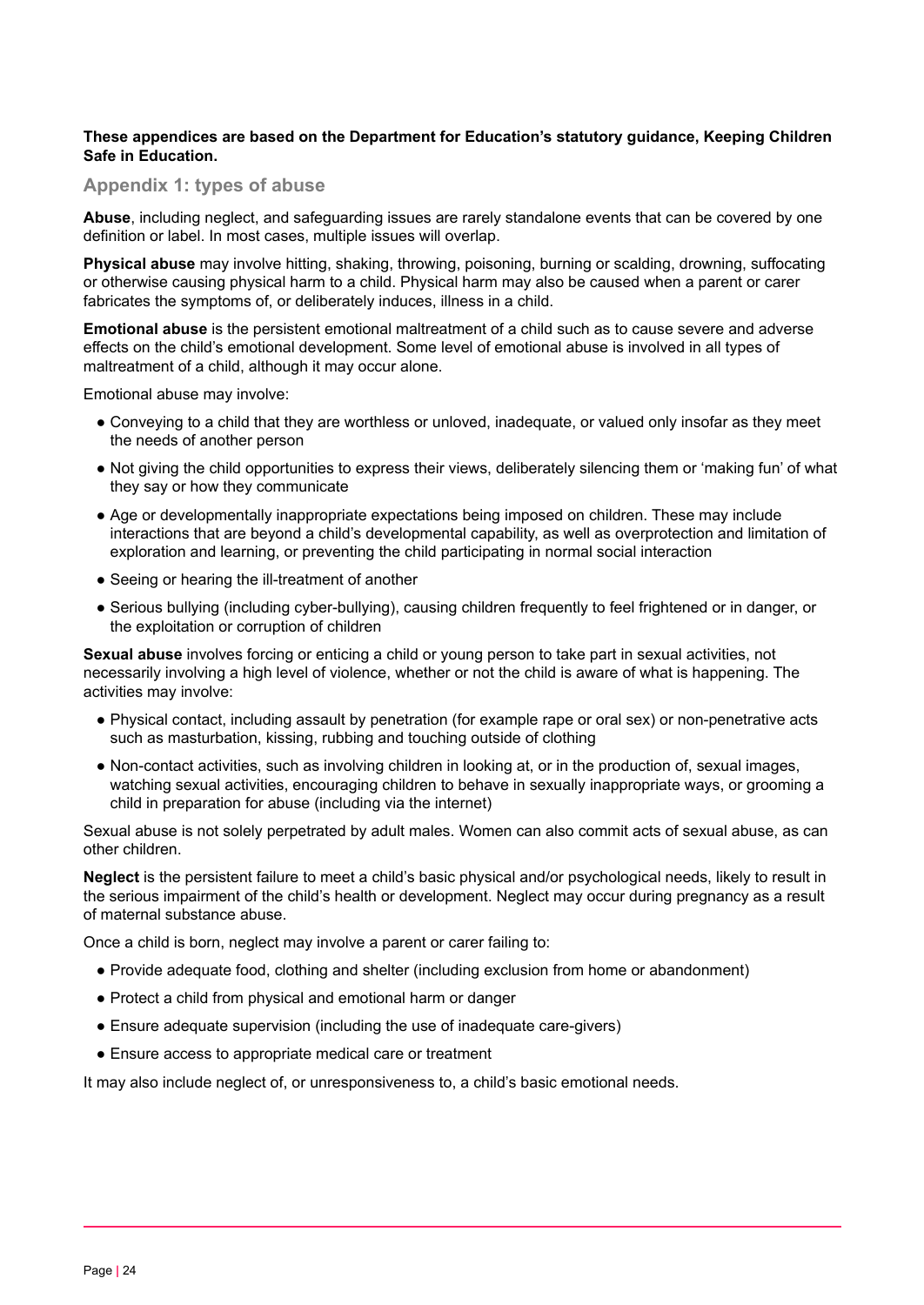#### <span id="page-24-0"></span>**Appendix 2: safer recruitment and DBS checks – policy and procedures**

#### **Recruitment and selection process**

At Educational Diversity to ensure we recruit suitable people, we will ensure that those involved in the recruitment and employment of staff to work with children have received appropriate safer recruitment training.

We have put the following steps in place during our recruitment and selection process to ensure we are committed to safeguarding and promoting the welfare of children.

#### **Advertising**

When advertising roles, we will make clear:

- Our school's commitment to safeguarding and promoting the welfare of children
- That safeguarding checks will be undertaken
- The safeguarding requirements and responsibilities of the role, such as the extent to which the role will involve contact with children
- Whether or not the role is exempt from the Rehabilitation of Offenders Act 1974 and the amendments to the Exceptions Order 1975, 2013 and 2020. If the role is exempt, certain spent convictions and cautions are 'protected', so they do not need to be disclosed, and if they are disclosed, we cannot take them into account

#### **Application forms**

Our application forms will:

- Include a statement saying that it is an offence to apply for the role if an applicant is barred from engaging in regulated activity relevant to children
- Include a copy of, or link to, our child protection and safeguarding policy and reference is made to the LA policy on the employment of ex-offenders
- Require applicants to complete a self-declaration of their criminal record or any information that would make them unsuitable to work with children, so that they have the opportunity to share relevant information and discuss it at interview stage, should they be shortlisted. This information will only be viewed once the applicant has been shortlisted. The information we will ask for includes:
	- $\circ$  If they have a criminal history
	- o Whether they are included on the barred list
	- o Whether they are prohibited from teaching
	- $\circ$  Information about any criminal offences committed in any country in line with the law as applicable in England and Wales
	- o Any relevant overseas information
- Require the applicants to sign a declaration confirming the information they have provided is true

#### **Shortlisting**

Our shortlisting process will involve at least 2 people and will:

- Consider any inconsistencies and look for gaps in employment and reasons given for them
- Explore all potential concerns

#### **Seeking references and checking employment history**

Educational Diversity will obtain references after the interview. Any concerns raised will be explored further with referees.

When seeking references we will: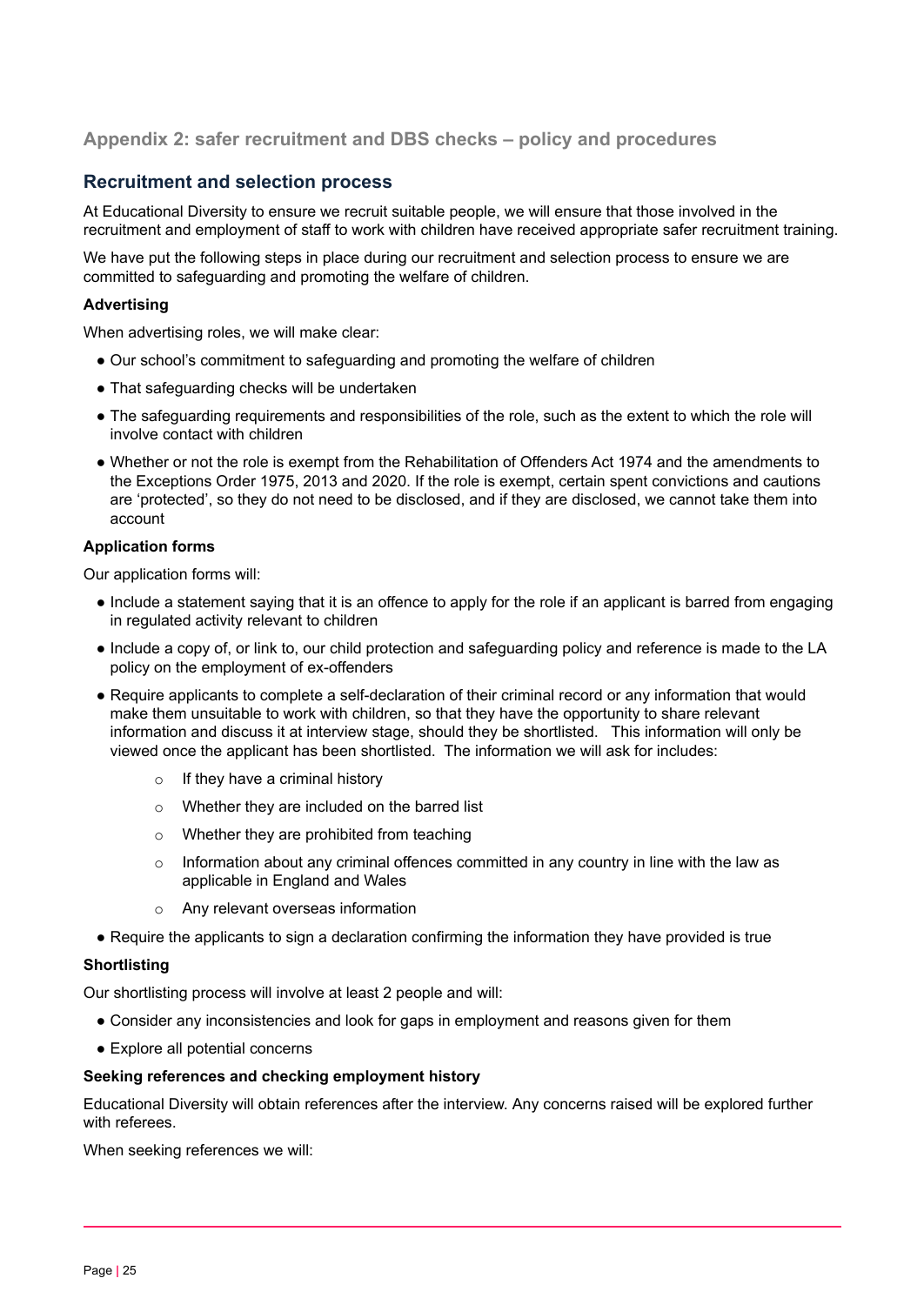- Not accept open references
- Liaise directly with referees and verify any information contained within references with the referees
- Ensure any references are from the candidate's current employer and completed by a senior person. Where the referee is school based, we will ask for the reference to be confirmed by the headteacher/principal as accurate in respect to disciplinary investigations
- Obtain verification of the candidate's most recent relevant period of employment if they are not currently employed
- Secure a reference from the relevant employer from the last time the candidate worked with children if they are not currently working with children
- Compare the information on the application form with that in the reference and take up any inconsistencies with the candidate
- Resolve any concerns before any appointment is confirmed

#### **Interview and selection**

When interviewing candidates, we will:

- Probe any gaps in employment, or where the candidate has changed employment or location frequently, and ask candidates to explain this
- Explore any potential areas of concern to determine the candidate's suitability to work with children
- Record all information considered and decisions made

#### **Pre-appointment vetting checks**

We will record all information on the checks carried out in the school's single central record (SCR). Copies of these checks, where appropriate, will be held in individuals' personnel files. We follow requirements and best practice in retaining copies of these checks, as set out below.

#### **New staff**

All offers of appointment will be conditional until satisfactory completion of the necessary pre-employment checks. When appointing new staff, we will:

- Verify their identity
- Obtain (via the applicant) an enhanced DBS certificate, including barred list information for those who will be engaging in regulated activity (see definition below). We will obtain the certificate before, or as soon as practicable after, appointment, including when using the DBS update service. We will not keep a copy of the certificate for longer than 6 months, but when the copy is destroyed we may still keep a record of the fact that vetting took place, the result of the check and recruitment decision taken
- Obtain a separate barred list check if they will start work in regulated activity before the DBS certificate is available. They will be required to register for the annual DBS update service
- Verify their mental and physical fitness to carry out their work responsibilities, via occupational health
- Verify their right to work in the UK. We will keep a copy of this verification for the duration of the member of staff's employment and for 2 years afterwards
- Verify their professional qualifications, as appropriate
- Ensure they are not subject to a prohibition order if they are employed to be a teacher
- Carry out further additional checks, as appropriate, on candidates who have lived or worked outside of the UK. Where available, these will include:
	- $\circ$  For all staff, including teaching positions: criminal records checks for overseas [applicants](https://www.gov.uk/government/publications/criminal-records-checks-for-overseas-applicants)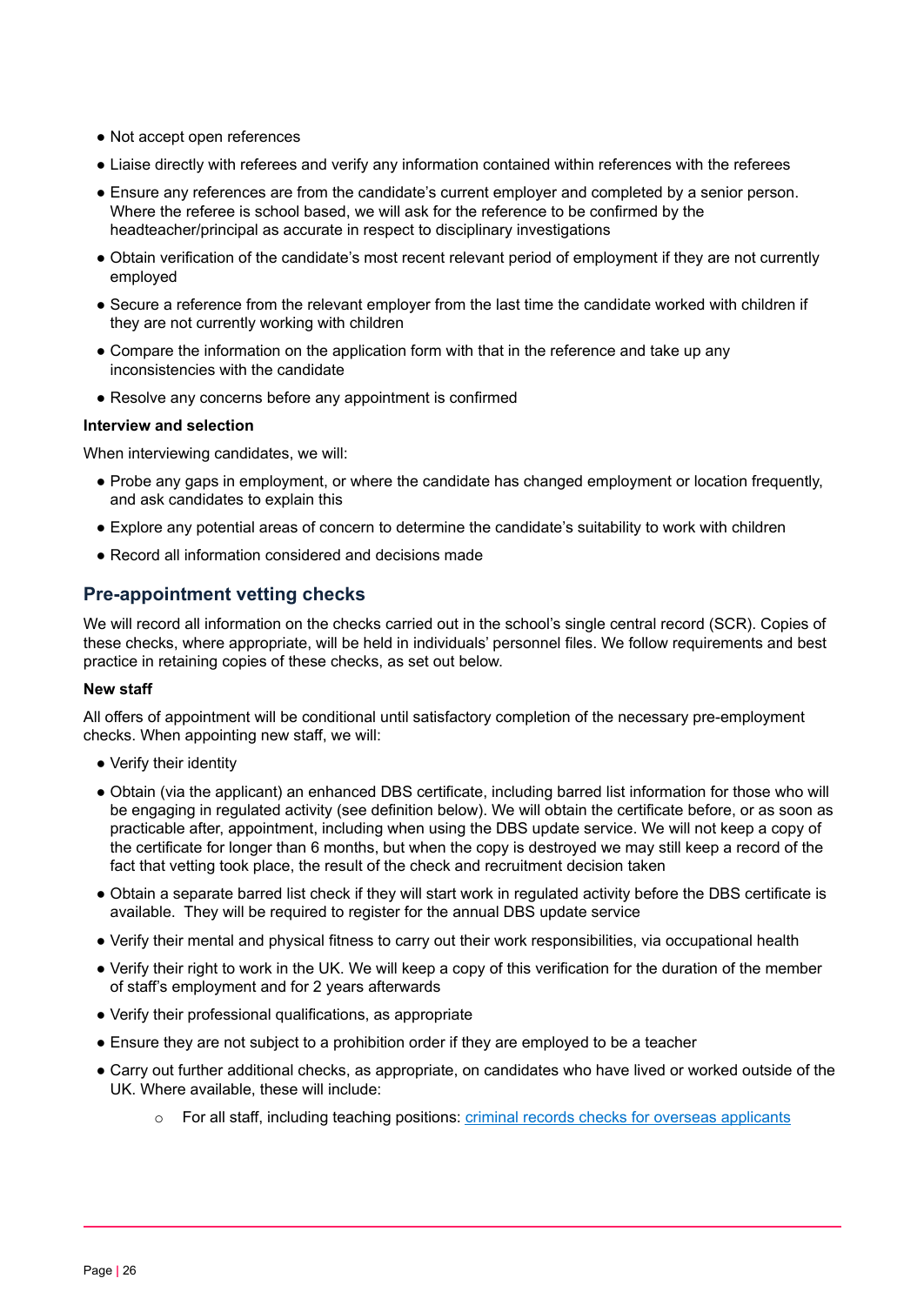$\circ$  For teaching positions: obtaining a letter of professional standing from the professional regulating authority in the country where the applicant has worked

We will ensure that appropriate checks are carried out to ensure that individuals are not disqualified under the 2018 Childcare Disqualification Regulations and Childcare Act 2006. Where we take a decision that an individual falls outside of the scope of these regulations and we do not carry out such checks, we will retain a record of our assessment on the individual's personnel file. This will include our evaluation of any risks and control measures put in place, and any advice sought.

**Regulated activity** means a person who will be:

- Responsible, on a regular basis in a school or college, for teaching, training, instructing, caring for or supervising children; or
- Carrying out paid, or unsupervised unpaid, work regularly in a school or college where that work provides an opportunity for contact with children; or
- Engaging in intimate or personal care or overnight activity, even if this happens only once and regardless of whether they are supervised or not

#### **Existing staff**

In certain circumstances we will carry out all the relevant checks on existing staff as if the individual was a new member of staff. These circumstances are when:

- There are concerns about an existing member of staff's suitability to work with children; or
- An individual moves from a post that is not regulated activity to one that is; or
- There has been a break in service of 12 weeks or more

In addition we will carry out regular checks for existing staff:

- Review DBS checks at least every 10 years
- Review barred list every year
- The Headteacher and DSL will check the Single Central Register (SCR) on a half termly basis

We will refer to the DBS anyone who has harmed, or poses a risk of harm, to a child or vulnerable adult where:

- We believe the individual has engaged in [relevant](https://www.gov.uk/guidance/making-barring-referrals-to-the-dbs#relevant-conduct-in-relation-to-children) conduct; or
- We believe the individual has received a caution or conviction for a relevant (automatic barring either with or without the right to make representations) offence, under the [Safeguarding](http://www.legislation.gov.uk/uksi/2009/37/contents/made) Vulnerable Groups Act 2006 (Prescribed Criteria and [Miscellaneous](http://www.legislation.gov.uk/uksi/2009/37/contents/made) Provisions) Regulations 2009; or
- We believe the 'harm test' is satisfied in respect of the individual (i.e. they may harm a child or vulnerable adult or put them at risk of harm); and
- The individual has been removed from working in regulated activity (paid or unpaid) or would have been removed if they had not left

#### **Agency and third-party staff**

We will obtain written notification from any agency or third-party organisation that it has carried out the necessary safer recruitment checks that we would otherwise perform. We will also check that the person presenting themselves for work is the same person on whom the checks have been made.

#### **Contractors**

Educational Diversity will ensure that any contractor, or any employee of the contractor, who is to work at the school has had the appropriate level of DBS check. This will be:

• An enhanced DBS check with barred list information for contractors engaging in regulated activity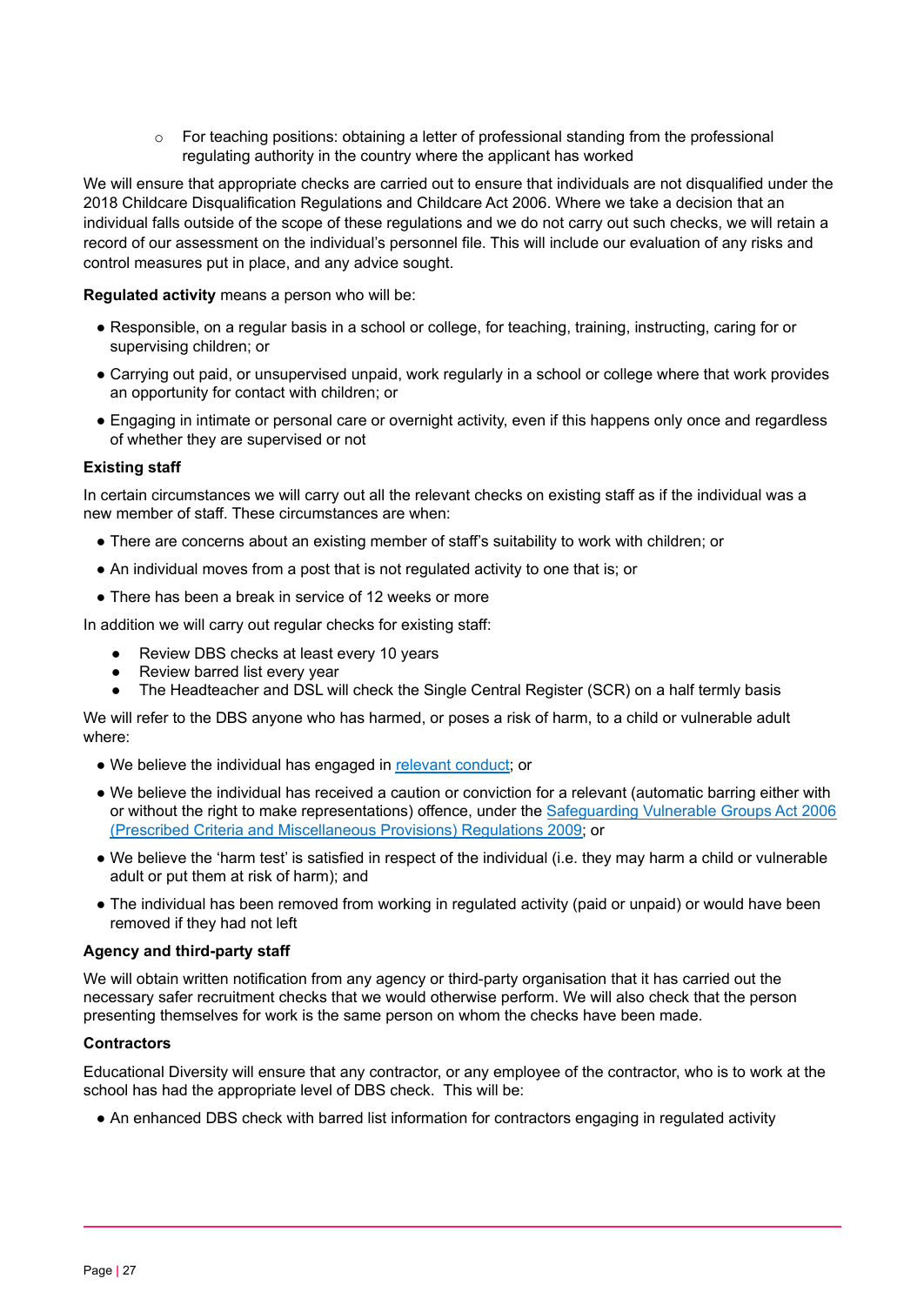• An enhanced DBS check, not including barred list information, for all other contractors who are not in regulated activity but whose work provides them with an opportunity for regular contact with children

We will obtain the DBS check for self-employed contractors.

We will not keep copies of such checks for longer than 6 months.

Contractors who have not had any checks will not be allowed to work unsupervised or engage in regulated activity under any circumstances.

We will check the identity of all contractors and their staff on arrival at the school.

For self-employed contractors such as music teachers or sports coaches, we will ensure that appropriate checks are carried out to ensure that individuals are not disqualified under the 2018 Childcare Disqualification Regulations and Childcare Act 2006. Where we decide that an individual falls outside of the scope of these regulations and we do not carry out such checks, we will retain a record of our assessment. This will include our evaluation of any risks and control measures put in place, and any advice sought.

#### **Trainee/student teachers**

Where applicants for initial teacher training are salaried by us, we will ensure that all necessary checks are carried out.

Where trainee teachers are fee-funded, we will obtain written confirmation from the training provider that necessary checks have been carried out and that the trainee has been judged by the provider to be suitable to work with children.

In both cases, this includes checks to ensure that individuals are not disqualified under the 2018 Childcare Disqualification Regulations and Childcare Act 2006.

#### **Volunteers**

We will:

- Never leave an unchecked volunteer unsupervised or allow them to work in regulated activity
- Obtain an enhanced DBS check with barred list information for all volunteers who are new to working in regulated activity
- Carry out a risk assessment when deciding whether to seek an enhanced DBS check without barred list information for any volunteers not engaging in regulated activity. We will retain a record of this risk assessment
- Ensure that appropriate checks are carried out to ensure that individuals are not disqualified under the 2018 Childcare Disqualification Regulations and Childcare Act 2006. Where we decide that an individual falls outside of the scope of these regulations and we do not carry out such checks, we will retain a record of our assessment. This will include our evaluation of any risks and control measures put in place, and any advice sought

#### **Management Committee**

All Management Committee members will have an enhanced DBS check without barred list information.

They will have an enhanced DBS check with barred list information if working in regulated activity.

All Management Committee members will also have a section 128 check (as a section 128 direction disqualifies an individual from being a maintained school governor).

#### **Staff working in alternative provision settings**

Where we place a pupil with an alternative provision provider, we obtain written confirmation from the provider that they have carried out the appropriate safeguarding checks on individuals working there that we would otherwise perform.

#### **Adults who supervise pupils on work experience**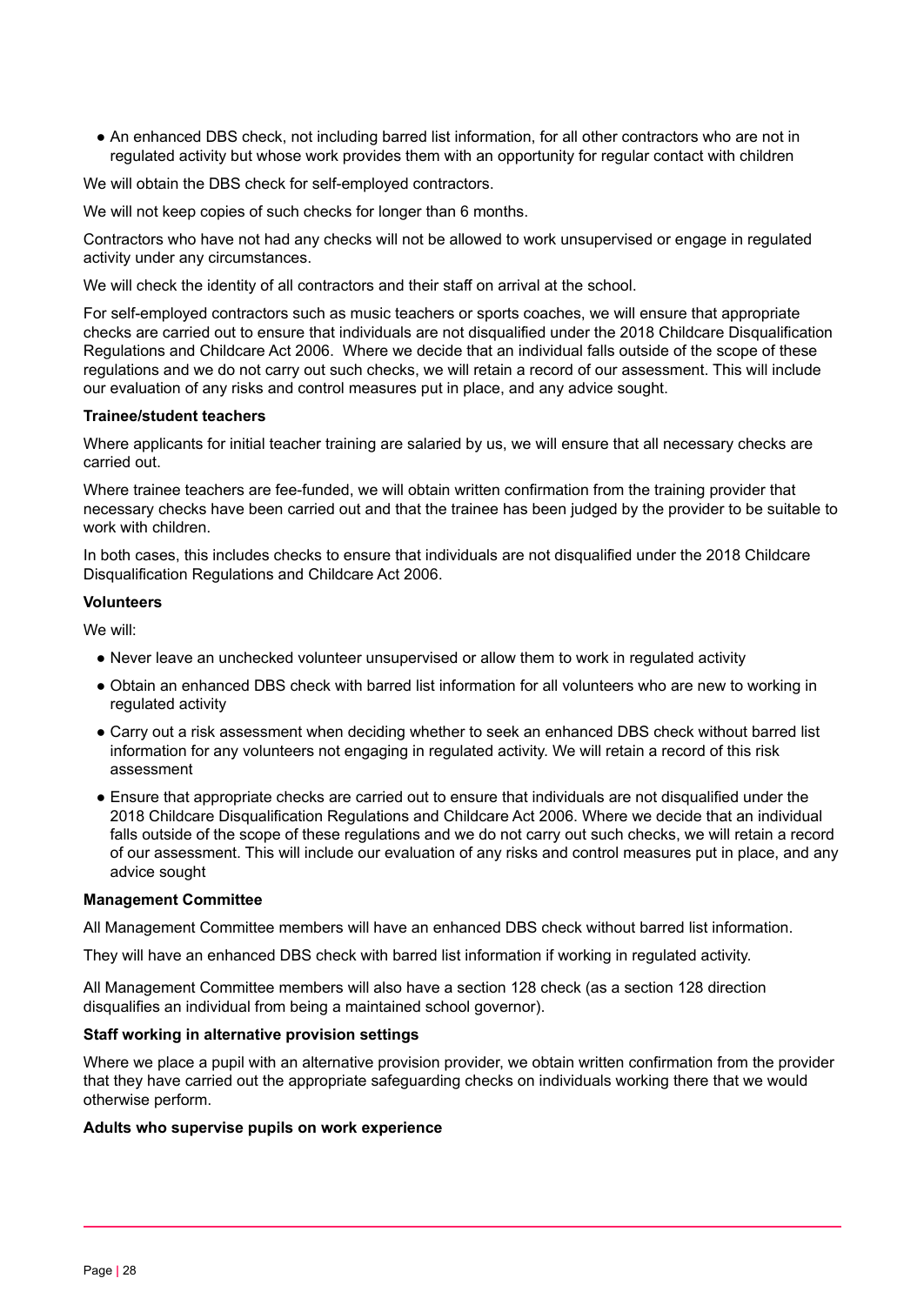When organising work experience, we will ensure that policies and procedures are in place to protect children from harm.

We will also consider whether it is necessary for barred list checks to be carried out on the individuals who supervise a pupil under 16 on work experience. This will depend on the specific circumstances of the work experience, including the nature of the supervision, the frequency of the activity being supervised, and whether the work is regulated activity.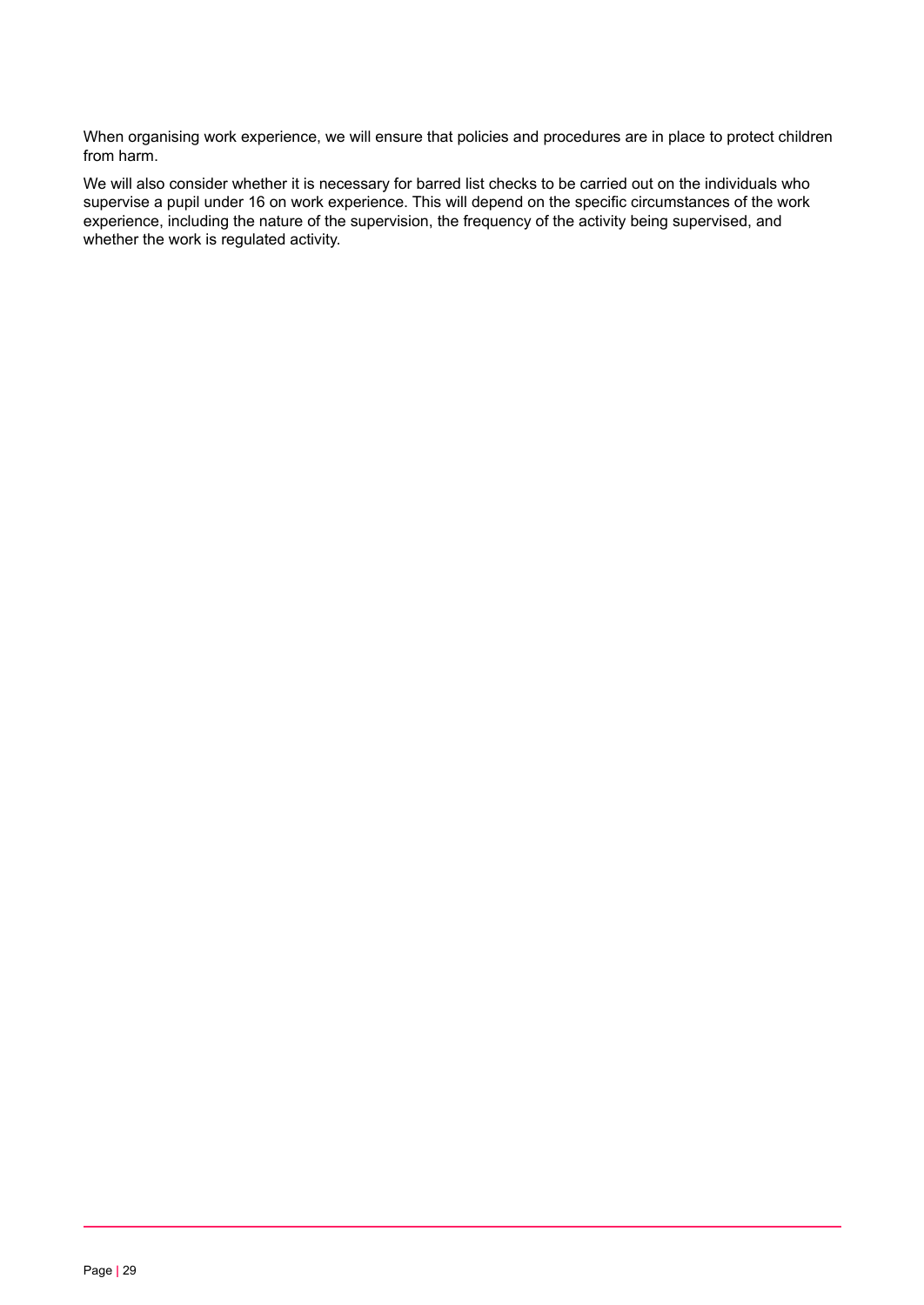<span id="page-29-0"></span>**Appendix 3: allegations of abuse made against staff**

#### **Section 1: allegations that may meet the harms threshold**

This section applies to all cases in which it is alleged that a current member of staff, including a supply teacher, volunteer or contractor, has:

- Behaved in a way that has harmed a child, or may have harmed a child, and/or
- Possibly committed a criminal offence against or related to a child, and/or
- Behaved towards a child or children in a way that indicates he or she may pose a risk of harm to children, and/or
- $\bullet$  Behaved or may have behaved in a way that indicates they may not be suitable to work with children this includes behaviour taking place both inside and outside of school

We will deal with any allegation of abuse quickly, in a fair and consistent way that provides effective child protection while also supporting the individual who is the subject of the allegation.

A 'case manager' will lead any investigation. This will be the headteacher, deputy head or the chair of the management committee where the headteacher is the subject of the allegation. The case manager will be identified at the earliest opportunity.

Our procedures for dealing with allegations will be applied with common sense and judgement.

#### **Suspension of the accused until the case is resolved**

Suspension of the accused will not be the default position, and will only be considered in cases where there is reason to suspect that a child or other children is/are at risk of harm, or the case is so serious that there might be grounds for dismissal. In such cases, we will only suspend an individual if we have considered all other options available and there is no reasonable alternative.

Based on an assessment of risk, we will consider alternatives such as:

- Redeployment within the school so that the individual does not have direct contact with the child or children concerned
- Providing an assistant to be present when the individual has contact with children
- Redeploying the individual to alternative work in the school so that they do not have unsupervised access to children
- Moving the child or children to classes where they will not come into contact with the individual, making it clear that this is not a punishment and parents/carers have been consulted
- Temporarily redeploying the individual to another role in a different location,
- If in doubt, the case manager will seek views from Educational Diversity's personnel adviser and the designated officer at the local authority, as well as the police and children's social care where they have been involved.

#### **Definitions for outcomes of allegation investigations**

- **Substantiated:** there is sufficient evidence to prove the allegation
- **Malicious:** there is sufficient evidence to disprove the allegation and there has been a deliberate act to deceive, or to cause harm to the subject of the allegation
- **False:** there is sufficient evidence to disprove the allegation
- **Unsubstantiated:** there is insufficient evidence to either prove or disprove the allegation (this does not imply guilt or innocence)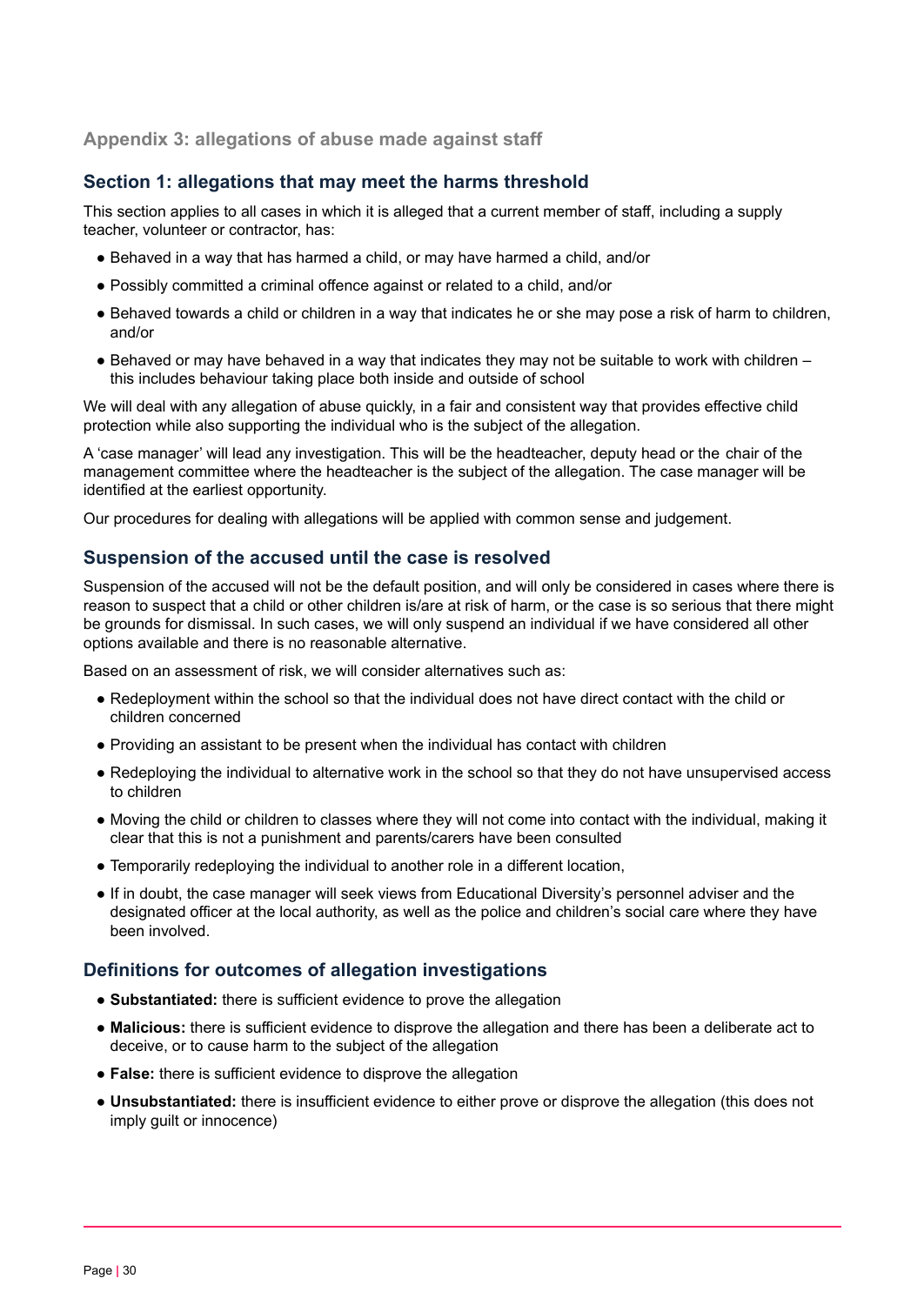● **Unfounded**: to reflect cases where there is no evidence or proper basis which supports the allegation being made

#### **Procedure for dealing with allegations**

In the event of an allegation that meets the criteria above, the case manager will take the following steps:

- Conduct basic enquiries in line with local procedures to establish the facts to help determine whether there is any foundation to the allegation before carrying on with the steps below
- Discuss the allegation with the designated officer at the local authority. This is to consider the nature, content and context of the allegation and agree a course of action, including whether further enquiries are necessary to enable a decision on how to proceed, and whether it is necessary to involve the police and/or children's social care services. (The case manager may, on occasion, consider it necessary to involve the police *before* consulting the designated officer – for example, if the accused individual is deemed to be an immediate risk to children or there is evidence of a possible criminal offence. In such cases, the case manager will notify the designated officer as soon as practicably possible after contacting the police)
- Inform the accused individual of the concerns or allegations and likely course of action as soon as possible after speaking to the designated officer (and the police or children's social care services, where necessary). Where the police and/or children's social care services are involved, the case manager will only share such information with the individual as has been agreed with those agencies
- Where appropriate (in the circumstances described above), carefully consider whether suspension of the individual from contact with children at the school is justified or whether alternative arrangements such as those outlined above can be put in place. Advice will be sought from the designated officer, police and/or children's social care services, as appropriate
- Where the case manager is concerned about the welfare of other children in the community or the individual's family, they will discuss these concerns with the DSL and make a risk assessment of the situation. If necessary, the DSL may make a referral to children's social care
- **If immediate suspension is considered necessary**, agree and record the rationale for this with the designated officer. The record will include information about the alternatives to suspension that have been considered, and why they were rejected. Written confirmation of the suspension will be provided to the individual facing the allegation or concern within 1 working day, and the individual will be given a named contact at the school and their contact details
- **If it is decided that no further action is to be taken** in regard to the subject of the allegation or concern, record this decision and the justification for it and agree with the designated officer what information should be put in writing to the individual and by whom, as well as what action should follow both in respect of the individual and those who made the initial allegation
- **If it is decided that further action is needed**, take steps as agreed with the designated officer to initiate the appropriate action in school and/or liaise with the police and/or children's social care services as appropriate
- Provide effective support for the individual facing the allegation or concern, including appointing a named representative to keep them informed of the progress of the case and considering what other support is appropriate.
- Inform the parents or carers of the child/children involved about the allegation as soon as possible if they do not already know (following agreement with children's social care services and/or the police, if applicable). The case manager will also inform the parents or carers of the requirement to maintain confidentiality about any allegations made against teachers (where this applies) while investigations are ongoing. Any parent or carer who wishes to have the confidentiality restrictions removed in respect of a teacher will be advised to seek legal advice
- Keep the parents or carers of the child/children involved informed of the progress of the case (only in relation to their child – no information will be shared regarding the staff member)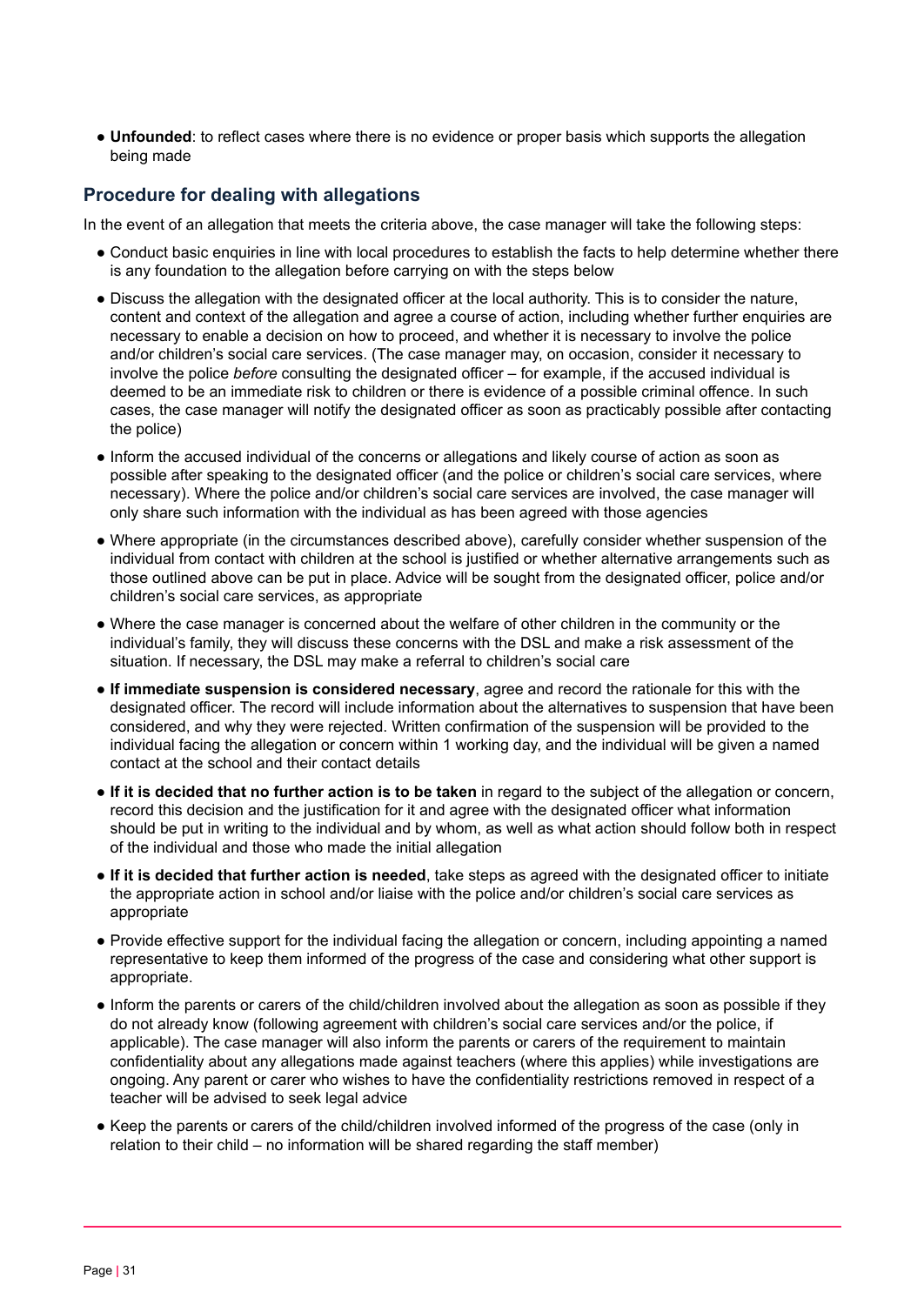• Make a referral to the DBS where it is thought that the individual facing the allegation or concern has engaged in conduct that harmed or is likely to harm a child, or if the individual otherwise poses a risk of harm to a child

If the school is made aware that the secretary of state has made an interim prohibition order in respect of an individual, we will immediately suspend that individual from teaching, pending the findings of the investigation by the Teaching Regulation Agency.

Where the police are involved, wherever possible the school will ask the police at the start of the investigation to obtain consent from the individuals involved to share their statements and evidence for use in the school's disciplinary process, should this be required at a later point.

#### **Additional considerations for supply teachers and all contracted staff**

- If there are concerns or an allegation is made against someone not directly employed by the school, such as a supply teacher or contracted staff member provided by an agency, we will take the actions below in addition to our standard procedures.
- We will not decide to stop using an individual due to safeguarding concerns without finding out the facts and liaising with our LADO to determine a suitable outcome
- The governing board will discuss with the agency whether it is appropriate to suspend the individual, or redeploy them to another part of the school, while the school carries out the investigation
- We will involve the agency fully, but the school will take the lead in collecting the necessary information and providing it to the LADO as required
- We will address issues such as information sharing, to ensure any previous concerns or allegations known to the agency are taken into account (we will do this, for example, as part of the allegations management meeting or by liaising directly with the agency where necessary)

When using an agency, we will inform them of our process for managing allegations, and keep them updated about our policies as necessary, and will invite the agency's HR manager or equivalent to meetings as appropriate.

#### **Timescales**

We will deal with all allegations as quickly and effectively as possible and will endeavour to comply with the following timescales, where reasonably practicable:

- Any cases where it is clear immediately that the allegation is unsubstantiated or malicious should be resolved within 1 week
- If the nature of an allegation does not require formal disciplinary action, appropriate action should be taken within 3 working days
- If a disciplinary hearing is required and can be held without further investigation, this should be held within 15 working days

However, these are objectives only and where they are not met, we will endeavour to take the required action as soon as possible thereafter.

#### **Specific actions**

#### **Action following a criminal investigation or prosecution**

The case manager will discuss with the local authority's designated officer whether any further action, including disciplinary action, is appropriate and, if so, how to proceed, taking into account information provided by the police and/or children's social care services.

#### **Conclusion of a case where the allegation is substantiated**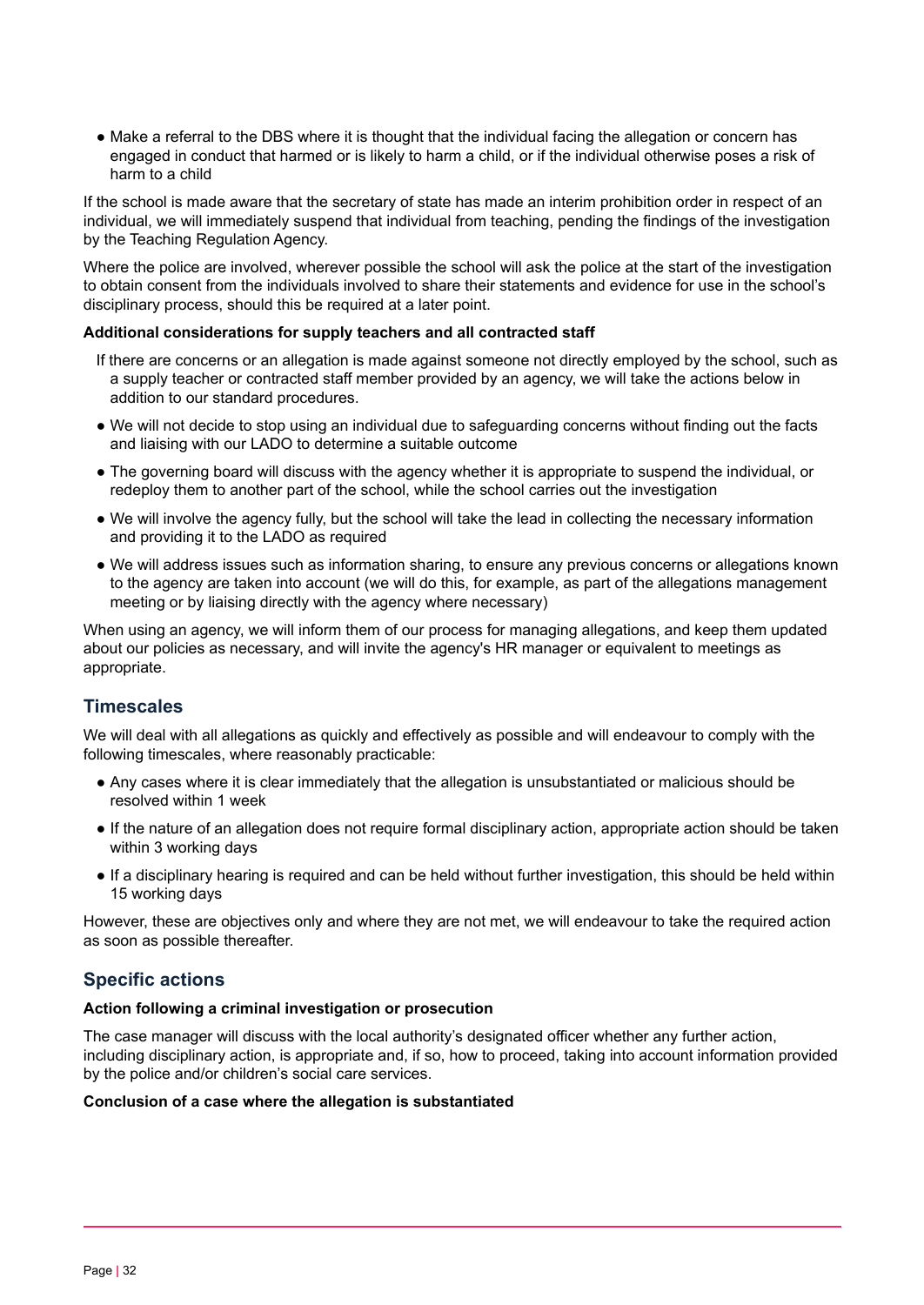If the allegation is substantiated and the individual is dismissed or the school ceases to use their services, or the individual resigns or otherwise ceases to provide their services, the school will make a referral to the DBS for consideration of whether inclusion on the barred lists is required.

If the individual concerned is a member of teaching staff, the school will consider whether to refer the matter to the Teaching Regulation Agency to consider prohibiting the individual from teaching.

#### **Individuals returning to work after suspension**

If it is decided on the conclusion of a case that an individual who has been suspended can return to work, the case manager will consider how best to facilitate this.

The case manager will also consider how best to manage the individual's contact with the child or children who made the allegation, if they are still attending the school.

#### **Unsubstantiated, unfounded, false or malicious reports**

If a report is:

- Determined to be unsubstantiated, unfounded, false or malicious, the DSL will consider the appropriate next steps. If they consider that the child and/or person who made the allegation is in need of help, or the allegation may have been a cry for help, a referral to children's social care may be appropriate
- Shown to be deliberately invented, or malicious, the school will consider whether any disciplinary action is appropriate against the individual(s) who made it

#### **Unsubstantiated, unfounded, false or malicious allegations**

If an allegation is:

- Determined to be unsubstantiated, unfounded, false or malicious, the LADO and case manager will consider the appropriate next steps. If they consider that the child and/or person who made the allegation is in need of help, or the allegation may have been a cry for help, a referral to children's social care may be appropriate
- Shown to be deliberately invented, or malicious, the school will consider whether any disciplinary action is appropriate against the individual(s) who made it

#### **Confidentiality and information sharing**

Educational Diversity will make every effort to maintain confidentiality and guard against unwanted publicity while an allegation is being investigated or considered.

The case manager will take advice from the LADO, police and children's social care services, as appropriate, to agree:

- Who needs to know about the allegation and what information can be shared
- How to manage speculation, leaks and gossip, including how to make parents or carers of a child/children involved aware of their obligations with respect to confidentiality
- What, if any, information can be reasonably given to the wider community to reduce speculation
- How to manage press interest if, and when, it arises

#### **Record-keeping**

The case manager will maintain clear records about any case where the allegation or concern meets the criteria above and store them on the individual's confidential personnel file for the duration of the case.

The records of any allegation that, following an investigation, is found to be malicious or false will be deleted from the individual's personnel file (unless the individual consents for the records to be retained on the file).

For all other allegations (which are not found to be malicious or false), the following information will be kept on the file of the individual concerned: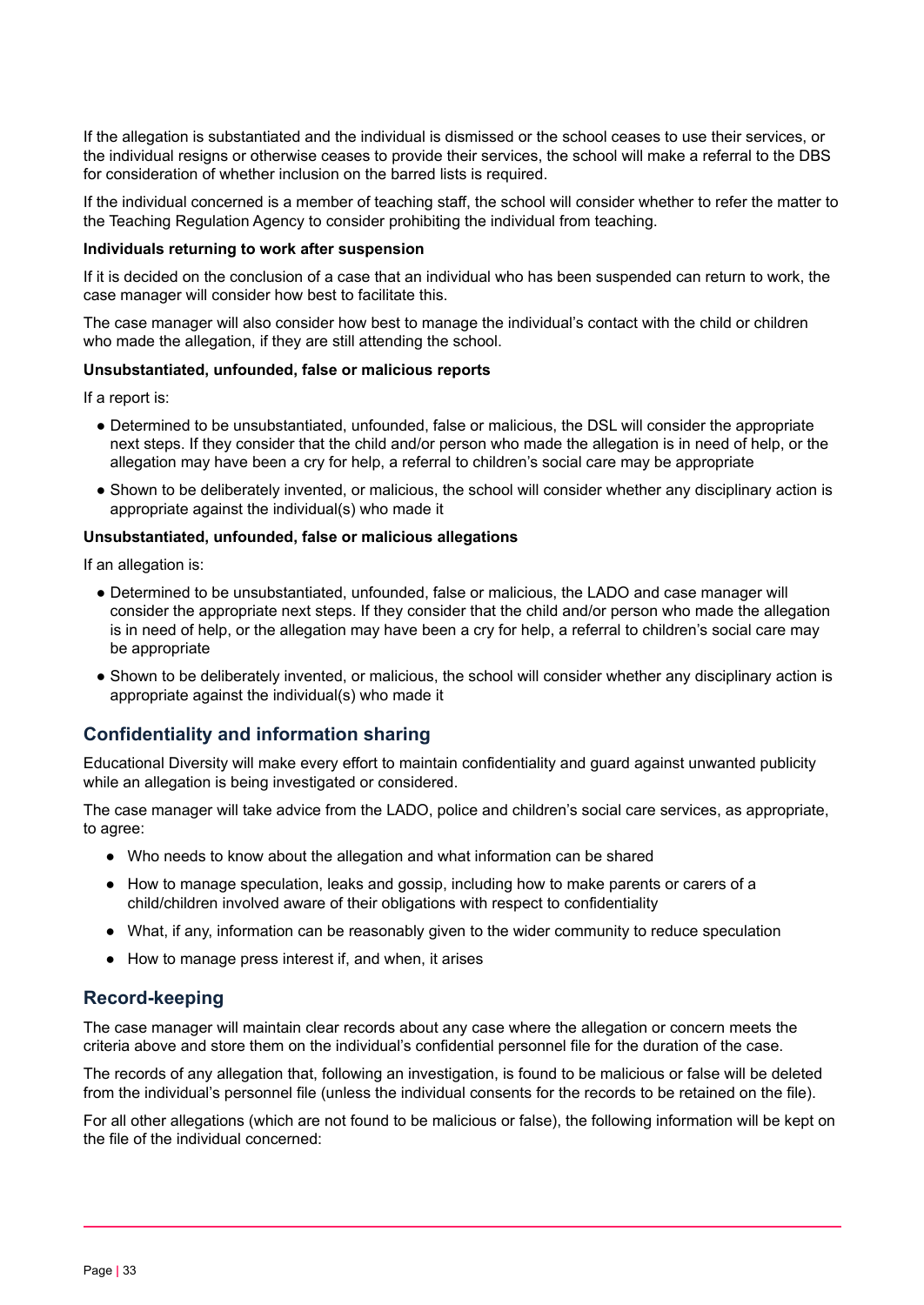- A clear and comprehensive summary of the allegation
- Details of how the allegation was followed up and resolved
- Notes of any action taken, decisions reached and the outcome
- A declaration on whether the information will be referred to in any future reference

In these cases, the school will provide a copy to the individual, in agreement with children's social care or the police as appropriate.

Where records contain information about allegations of sexual abuse, we will preserve these for the Independent Inquiry into Child Sexual Abuse (IICSA), for the term of the inquiry. We will retain all other records at least until the individual has reached normal pension age, or for 10 years from the date of the allegation if that is longer.

#### **References**

When providing employer references, we will:

- Not refer to any allegation that has been found to be false, unfounded, unsubstantiated or malicious, or any repeated allegations which have all been found to be false, unfounded, unsubstantiated or malicious
- Include substantiated allegations, provided that the information is factual and does not include opinions

#### **Learning lessons**

After any cases where the allegations are *substantiated*, the case manager will review the circumstances of the case with the local authority's designated officer to determine whether there are any improvements that we can make to the school's procedures or practice to help prevent similar events in the future.

This will include consideration of (as applicable):

- Issues arising from the decision to suspend the member of staff
- The duration of the suspension
- Whether or not the suspension was justified
- The use of suspension when the individual is subsequently reinstated. We will consider how future investigations of a similar nature could be carried out without suspending the individual

For all other cases, the case manager will consider the facts and determine whether any improvements can be made.

#### **Non-recent allegations**

Abuse can be reported, no matter how long ago it happened.

Educational Diversity will report any non-recent allegations made by a child to the LADO in line with our local authority's procedures for dealing with non-recent allegations.

Where an adult makes an allegation to the school that they were abused as a child, we will advise the individual to report the allegation to the police.

#### **Section 2: concerns that do not meet the harm threshold**

This section applies to all concerns (including allegations) about members of staff, including supply teachers, volunteers and contractors, which do not meet the harm threshold set out in section 1 above.

Concerns may arise through, for example:

- Suspicion
- Complaint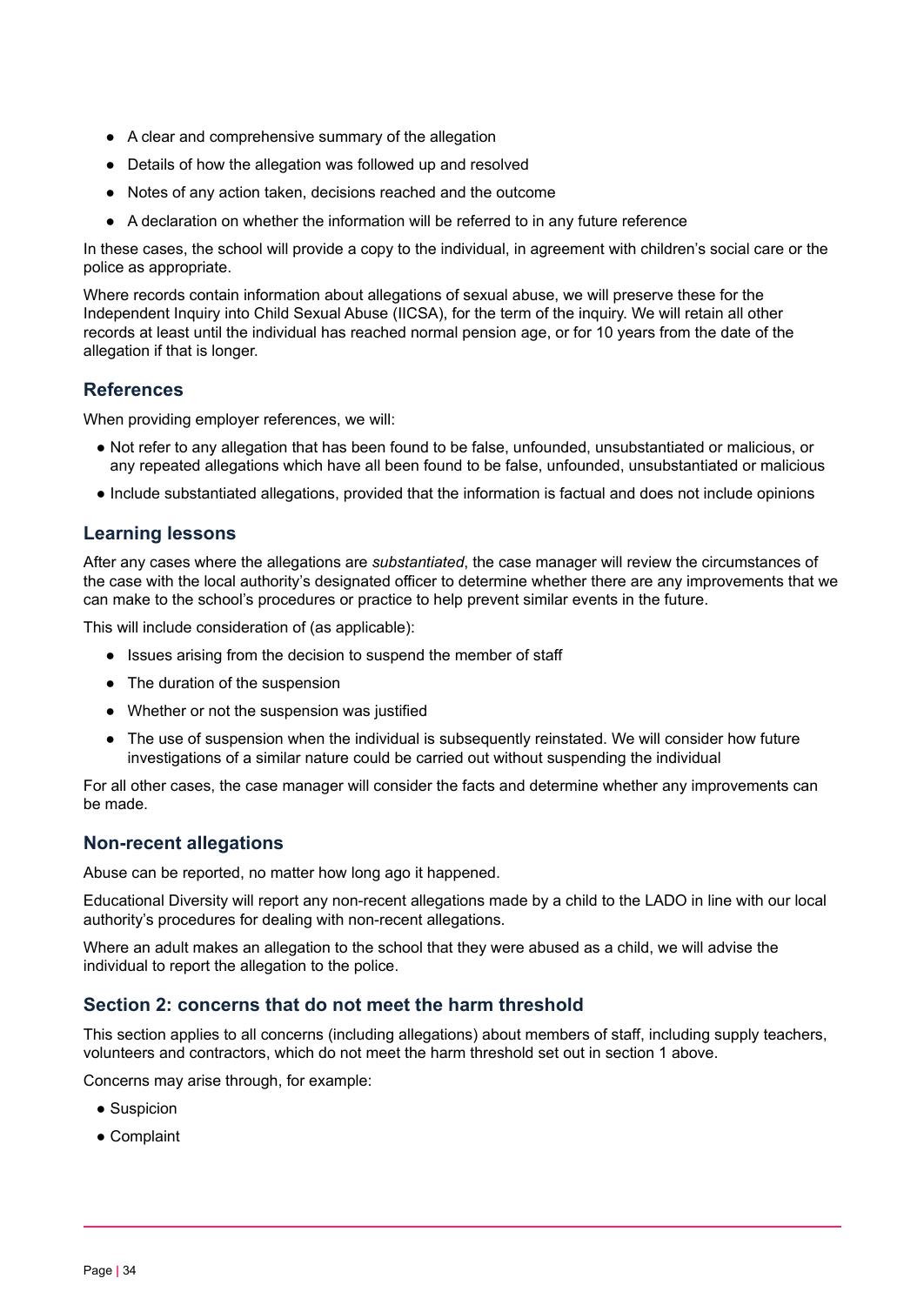- Disclosure made by a child, parent or other adult within or outside the school
- Pre-employment vetting checks

We recognise the importance of responding to and dealing with any concerns in a timely manner to safeguard the welfare of children.

#### **Definition of low-level concerns**

The term 'low-level' concern is any concern – no matter how small – that an adult working in or on behalf of the school may have acted in a way that:

- Is inconsistent with the staff code of conduct, including inappropriate conduct outside of work, **and**
- Does not meet the allegations threshold or is otherwise not considered serious enough to consider a referral to the designated officer at the local authority

Examples of such behaviour could include, but are not limited to:

- Being overly friendly with children
- Having favourites
- Taking photographs of children on their mobile phone
- Engaging with a child on a one-to-one basis in a secluded area or behind a closed door
- Using inappropriate sexualised, intimidating or offensive language

#### **Sharing low-level concerns**

We recognise the importance of creating a culture of openness, trust and transparency to encourage all staff to share low-level concerns so that they can be addressed appropriately.

We will create this culture by:

- Ensuring staff are clear about what appropriate behaviour is, and are confident in distinguishing expected and appropriate behaviour from concerning, problematic or inappropriate behaviour, in themselves and others
- Empowering staff to share any low-level concerns as per section 7.7 of this policy
- Empowering staff to self-refer
- Addressing unprofessional behaviour and supporting the individual to correct it at an early stage
- Providing a responsive, sensitive and proportionate handling of such concerns when they are raised
- Helping to identify any weakness in the school's safeguarding system

#### **Responding to low-level concerns**

If the concern is raised via a third party, the headteacher will collect evidence where necessary by speaking:

- Directly to the person who raised the concern, unless it has been raised anonymously
- To the individual involved and any witnesses

The headteacher will use the information collected to categorise the type of behaviour and determine any further action, in line with the school's staff behaviour policy/code of conduct.

#### **Record keeping**

All low-level concerns will be recorded in writing. In addition to details of the concern raised, records will include the context in which the concern arose, any action taken and the rationale for decisions and action taken.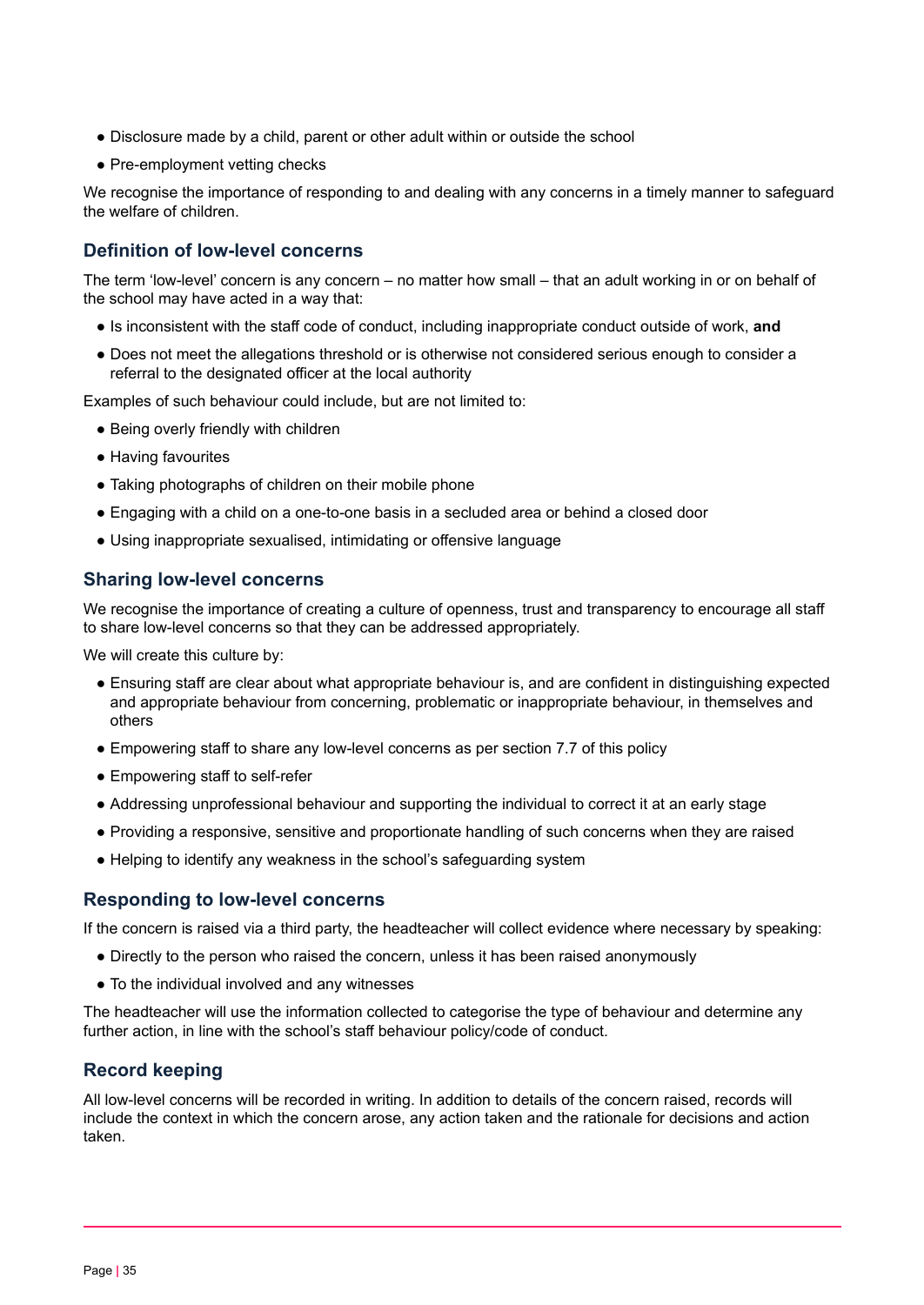Records will be:

- Kept confidential, held securely and comply with the DPA 2018 and UK GDPR
- Reviewed so that potential patterns of concerning, problematic or inappropriate behaviour can be identified. Where a pattern of such behaviour is identified, we will decide on a course of action, either through our disciplinary procedures or, where a pattern of behaviour moves from a concern to meeting the harms threshold as described in section 1 of this appendix, we will refer it to the designated officer at the local authority
- Retained at least until the individual leaves employment at the school

Where a low-level concern relates to a supply teacher or contractor, we will notify the individual's employer, so any potential patterns of inappropriate behaviour can be identified.

#### **References**

We will not include low-level concerns in references unless:

- The concern (or group of concerns) has met the threshold for referral to the designated officer at the local authority and is found to be substantiated; and/or
- The concern (or group of concerns) relates to issues which would ordinarily be included in a reference, such as misconduct or poor performance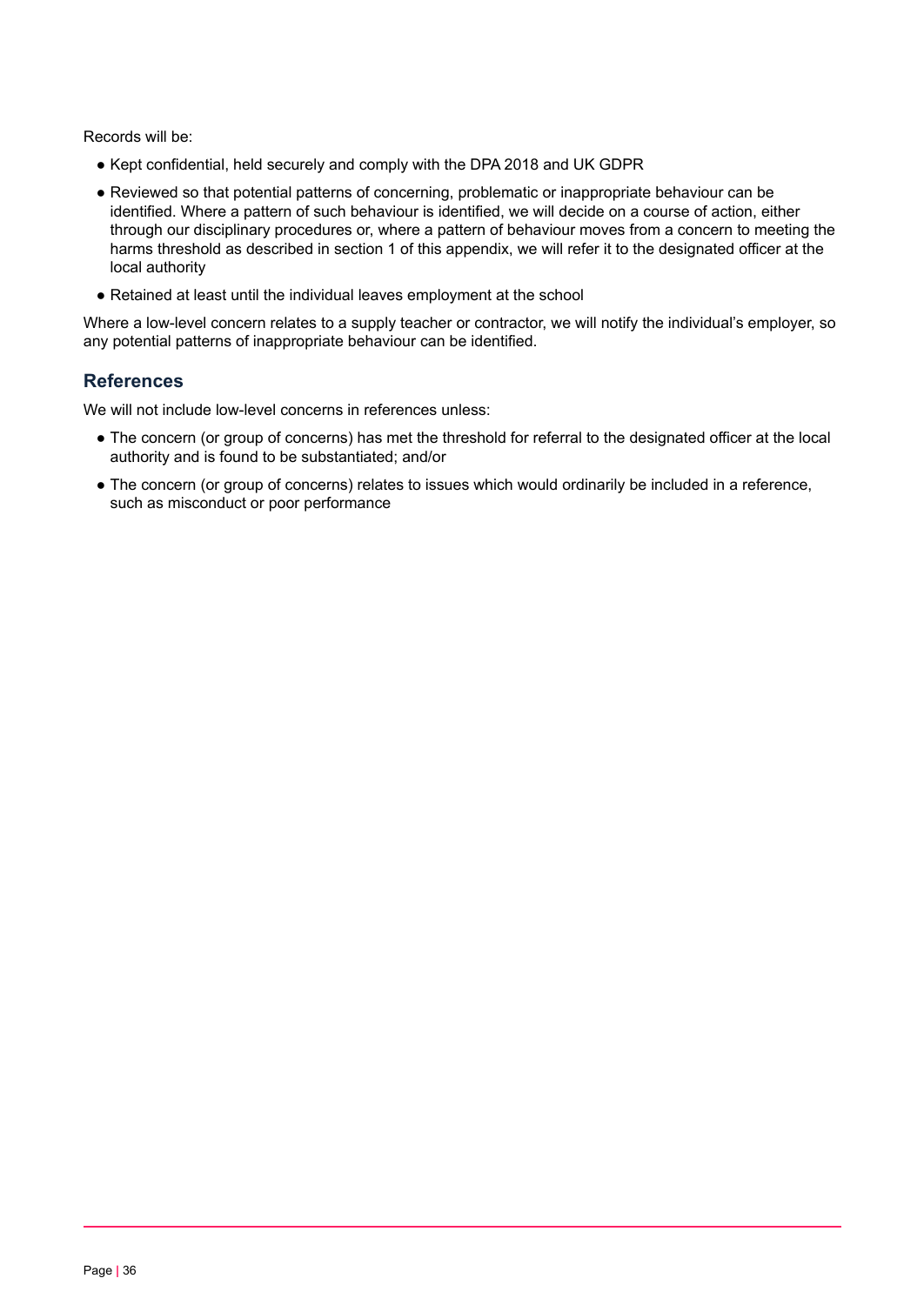#### **Appendix 4: specific safeguarding issues**

#### **Children missing from education**

A child going missing from education, particularly repeatedly, can be a warning sign of a range of safeguarding issues. This might include abuse or neglect, such as sexual abuse or exploitation or child criminal exploitation, or issues such as mental health problems, substance abuse, radicalisation, FGM or forced marriage.

There are many circumstances where a child may become missing from education, but some children are particularly at risk. These include children who:

- Are at risk of harm or neglect
- Are at risk of forced marriage or FGM
- Come from Gypsy, Roma, or Traveller families
- Come from the families of service personnel
- Go missing or run away from home or care
- Are supervised by the youth justice system
- Cease to attend a school
- Come from new migrant families

Educational Diversity will follow our procedures for unauthorised absence and for dealing with children who go missing from education, particularly on repeat occasions, to help identify the risk of abuse and neglect, including sexual exploitation, and to help prevent the risks of going missing in future. This includes informing the local authority if a child leaves the school without a new school being named, and adhering to requirements with respect to sharing information with the local authority, when applicable, when removing a child's name from the admission register at non-standard transition points.

Staff will be trained in signs to look out for and the individual triggers to be aware of when considering the risks of potential safeguarding concerns which may be related to being missing, such as travelling to conflict zones, FGM and forced marriage.

If a staff member suspects that a child is suffering from harm or neglect, we will follow local child protection procedures, including with respect to making reasonable enquiries. We will make an immediate referral to the local authority children's social care team, and the police, if the child is suffering or likely to suffer from harm, or in immediate danger.

#### **Child criminal exploitation**

Child criminal exploitation (CCE) is a form of abuse where an individual or group takes advantage of an imbalance of power to coerce, control, manipulate or deceive a child into criminal activity, in exchange for something the victim needs or wants, and/or for the financial or other advantage of the perpetrator or facilitator, and/or through violence or the threat of violence.

The abuse can be perpetrated by males or females, and children or adults. It can be a one-off occurrence or a series of incidents over time, and range from opportunistic to complex organised abuse.

The victim can be exploited even when the activity appears to be consensual. It does not always involve physical contact and can happen online. For example, young people may be forced to work in cannabis factories, coerced into moving drugs or money across the country (county lines), forced to shoplift or pickpocket, or to threaten other young people.

Indicators of CCE can include a child:

- Appearing with unexplained gifts or new possessions
- Associating with other young people involved in exploitation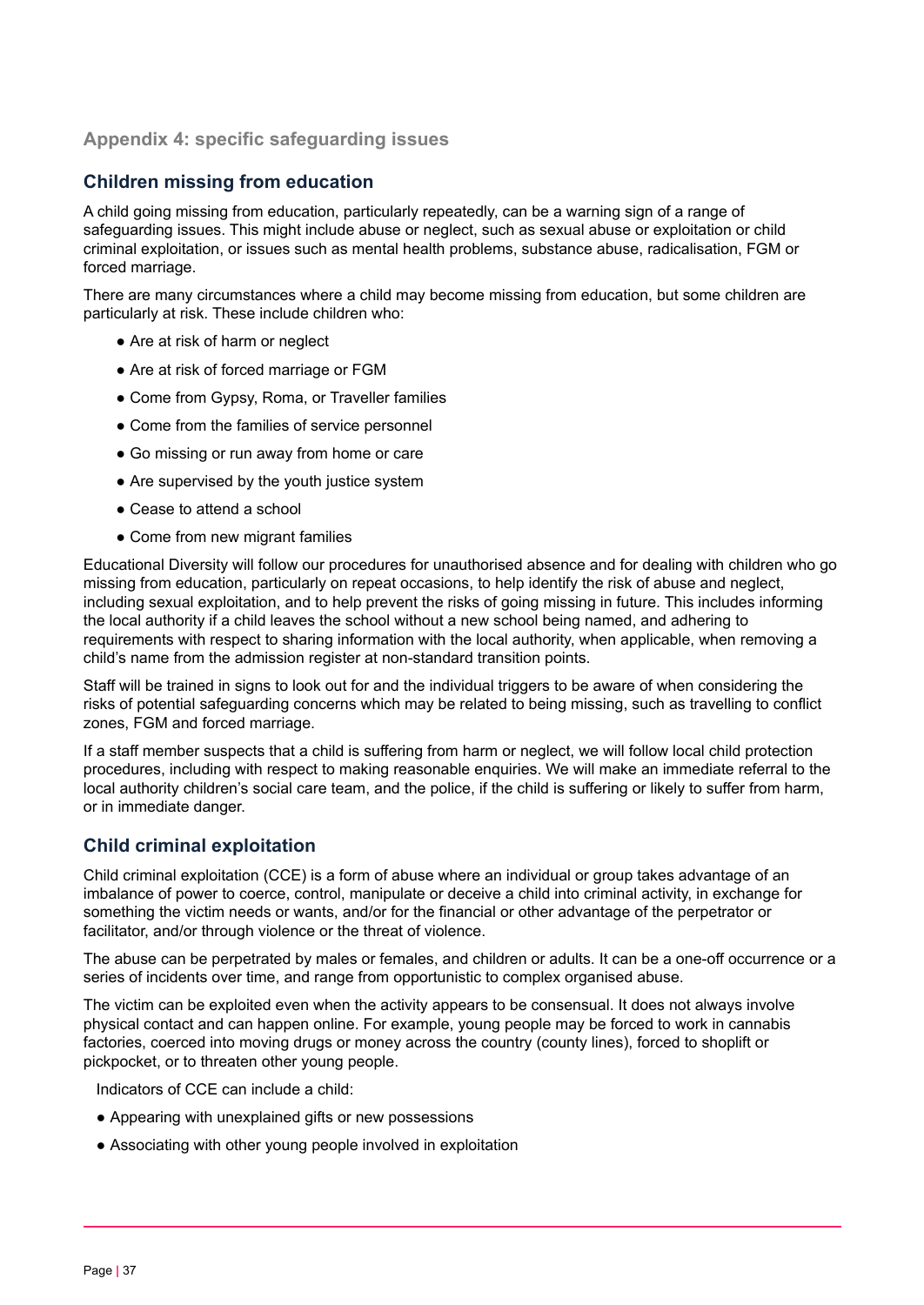- Suffering from changes in emotional wellbeing
- Misusing drugs and alcohol
- Going missing for periods of time or regularly coming home late
- Regularly missing school or education
- Not taking part in education

If a member of staff suspects CCE, they will discuss this with the Safeguarding support worker, DSL or Deputy DSL. These staff will then trigger the local safeguarding procedures, including a referral to the local authority's children's social care team and the police, if appropriate.

#### **Child sexual exploitation**

Child sexual exploitation (CSE) is a form of child sexual abuse where an individual or group takes advantage of an imbalance of power to coerce, manipulate or deceive a child into sexual activity, in exchange for something the victim needs or wants and/or for the financial advantage or increased status of the perpetrator or facilitator. It may, or may not, be accompanied by violence or threats of violence.

The abuse can be perpetrated by males or females, and children or adults. It can be a one-off occurrence or a series of incidents over time, and range from opportunistic to complex organised abuse.

The victim can be exploited even when the activity appears to be consensual. Children or young people who are being sexually exploited may not understand that they are being abused. They often trust their abuser and may be tricked into believing they are in a loving, consensual relationship.

CSE can include both physical contact (penetrative and non-penetrative acts) and non-contact sexual activity. It can also happen online. For example, young people may be persuaded or forced to share sexually explicit images of themselves, have sexual conversations by text, or take part in sexual activities using a webcam. CSE may also occur without the victim's immediate knowledge, for example through others copying videos or images.

In addition to the CCE indicators above, indicators of CSE can include a child:

- Having an older boyfriend or girlfriend
- Suffering from sexually transmitted infections or becoming pregnant

If a member of staff suspects CSE, they will discuss this with the Safeguarding support worker, DSL or Deputy DSL. These staff will trigger the local safeguarding procedures, including a referral to the local authority's children's social care team and the police, if appropriate.

#### **Domestic abuse**

Children can witness and be adversely affected by domestic abuse and/or violence at home where it occurs between family members. In some cases, a child may blame themselves for the abuse or may have had to leave the family home as a result.

Types of domestic abuse include intimate partner violence, abuse by family members, teenage relationship abuse and child/adolescent to parent violence and abuse. Anyone can be a victim of domestic abuse, regardless of gender, age, ethnicity, socioeconomic status, sexuality or background, and domestic abuse can take place inside or outside of the home.

Older children may also experience domestic abuse and/or violence in their own personal relationships.

Exposure to domestic abuse and/or violence can have a serious, long-lasting emotional and psychological impact on children.

If police are called to an incident of domestic abuse and any children in the household have experienced the incident, the police will inform the key adult in school (usually the designated safeguarding lead) before the child or children arrive at school the following day. This is the procedure where police forces are part of Operation [Encompass.](https://www.operationencompass.org/)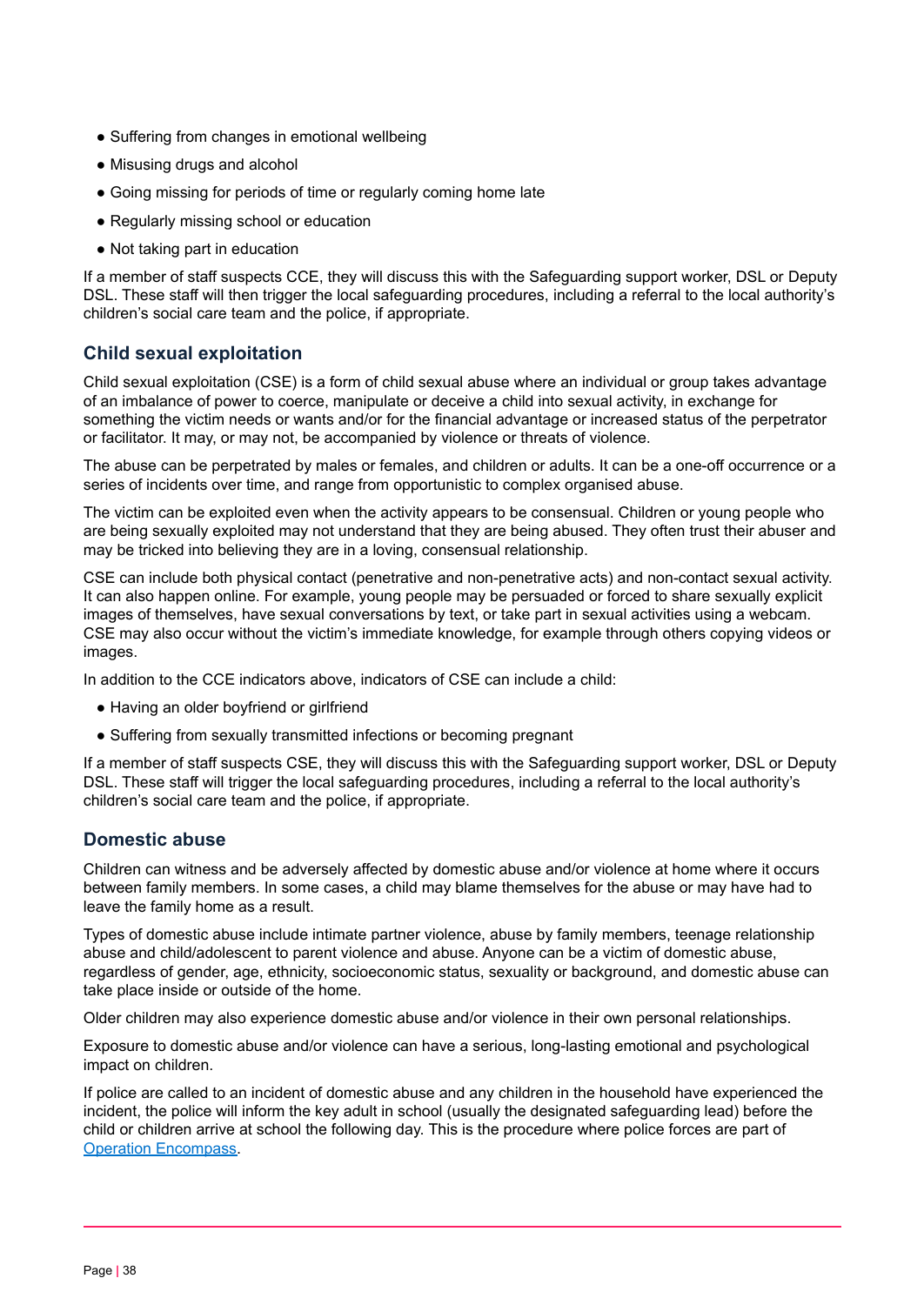The DSL or Deputy DSL will provide support according to the child's needs and update records about their circumstances.

#### **Homelessness**

Being homeless or being at risk of becoming homeless presents a real risk to a child's welfare.

The DSL and deputy DSL will be aware of contact details and referral routes into the local housing authority so they can raise/progress concerns at the earliest opportunity (where appropriate and in accordance with local procedures).

Where a child has been harmed or is at risk of harm, the centre safeguarding support worker, DSL or Deputy DSL will also make a referral to children's social care.

#### **So-called 'honour-based' abuse (including FGM and forced marriage)**

So-called 'honour-based' abuse (HBA) encompasses incidents or crimes committed to protect or defend the honour of the family and/or community, including FGM, forced marriage, and practices such as breast ironing.

Abuse committed in this context often involves a wider network of family or community pressure and can include multiple perpetrators.

All forms of HBA are abuse and will be handled and escalated as such. All staff will be alert to the possibility of a child being at risk of HBA or already having suffered it. If staff have a concern, they will speak to the DSL or deputy who will activate local safeguarding procedures.

#### **FGM**

The DSL will make sure that staff have access to appropriate training to equip them to be alert to children affected by FGM or at risk of FGM.

Section 7.3 of this policy sets out the procedures to be followed if a staff member discovers that an act of FGM appears to have been carried out or suspects that a pupil is at risk of FGM.

Indicators that FGM has already occurred include:

- A pupil confiding in a professional that FGM has taken place
- A mother/family member disclosing that FGM has been carried out
- A family/pupil already being known to social services in relation to other safeguarding issues
- A girl:
	- Having difficulty walking, sitting or standing, or looking uncomfortable
	- Finding it hard to sit still for long periods of time (where this was not a problem previously)
	- Spending longer than normal in the bathroom or toilet due to difficulties urinating
	- Having frequent urinary, menstrual or stomach problems
	- Avoiding physical exercise or missing PE
	- Being repeatedly absent from school, or absent for a prolonged period
	- Demonstrating increased emotional and psychological needs for example, withdrawal or depression, or significant change in behaviour
	- Being reluctant to undergo any medical examinations
	- Asking for help, but not being explicit about the problem
	- Talking about pain or discomfort between her legs

Potential signs that a pupil may be at risk of FGM include:

• The girl's family having a history of practising FGM (this is the biggest risk factor to consider)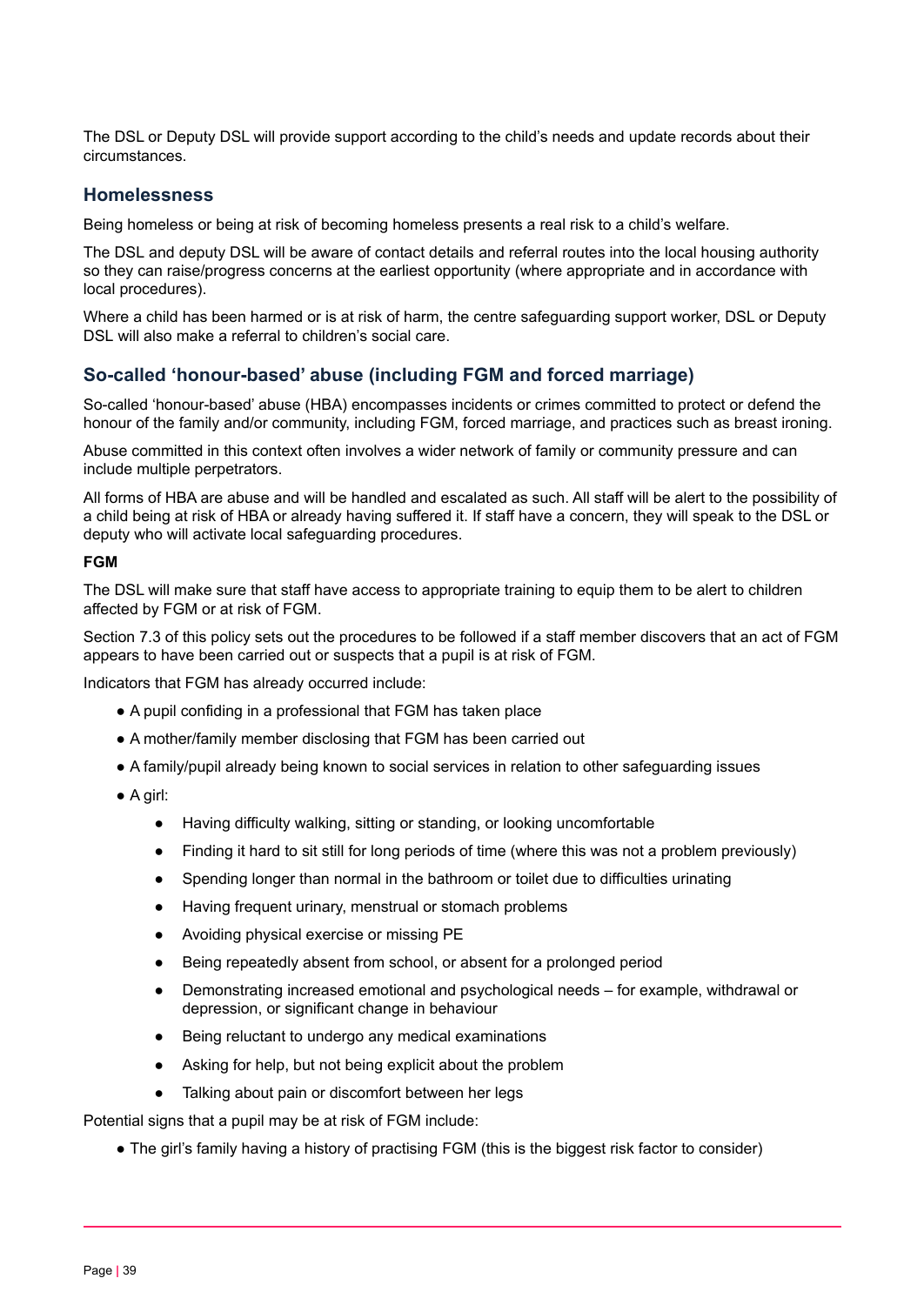- FGM being known to be practised in the girl's community or country of origin
- A parent or family member expressing concern that FGM may be carried out
- A family not engaging with professionals (health, education or other) or already being known to social care in relation to other safeguarding issues
- A girl:
	- Having a mother, older sibling or cousin who has undergone FGM
	- Having limited level of integration within UK society
	- Confiding to a professional that she is to have a "special procedure" or to attend a special occasion to "become a woman"
	- Talking about a long holiday to her country of origin or another country where the practice is prevalent, or parents/carers stating that they or a relative will take the girl out of the country for a prolonged period
	- Requesting help from a teacher or another adult because she is aware or suspects that she is at immediate risk of FGM
	- Talking about FGM in conversation for example, a girl may tell other children about it (although it is important to take into account the context of the discussion)
	- Being unexpectedly absent from school
	- Having sections missing from her 'red book' (child health record) and/or attending a travel clinic or equivalent for vaccinations/anti-malarial medication

The above indicators and risk factors are not intended to be exhaustive.

#### **Forced marriage**

Forcing a person into marriage is a crime. A forced marriage is one entered into without the full and free consent of one or both parties and where violence, threats, or any other form of coercion is used to cause a person to enter into a marriage. Threats can be physical or emotional and psychological.

Staff will receive training around forced marriage and the presenting symptoms. We are aware of the 'one chance' rule, i.e. we may only have one chance to speak to the potential victim and only one chance to save them.

If a member of staff suspects that a pupil is being forced into marriage, they will speak to the pupil about their concerns in a secure and private place. They will then report this to the Safeguarding support worker, DSL or deputy DSL.

The DSL or Deputy DSL will:

- Speak to the pupil about the concerns in a secure and private place
- Activate the local safeguarding procedures and refer the case to the local authority's designated officer
- Seek advice from the Forced Marriage Unit on 020 7008 0151 or [fmu@fco.gov.uk](mailto:fmu@fco.gov.uk)
- Refer the pupil to an education welfare officer, pastoral tutor, learning mentor, or school counsellor, as appropriate

#### **Preventing radicalisation**

- **Radicalisation** refers to the process by which a person comes to support terrorism and extremist ideologies associated with terrorist groups
- **Extremism** is vocal or active opposition to fundamental British values, such as democracy, the rule of law, individual liberty, and mutual respect and tolerance of different faiths and beliefs. This also includes calling for the death of members of the armed forces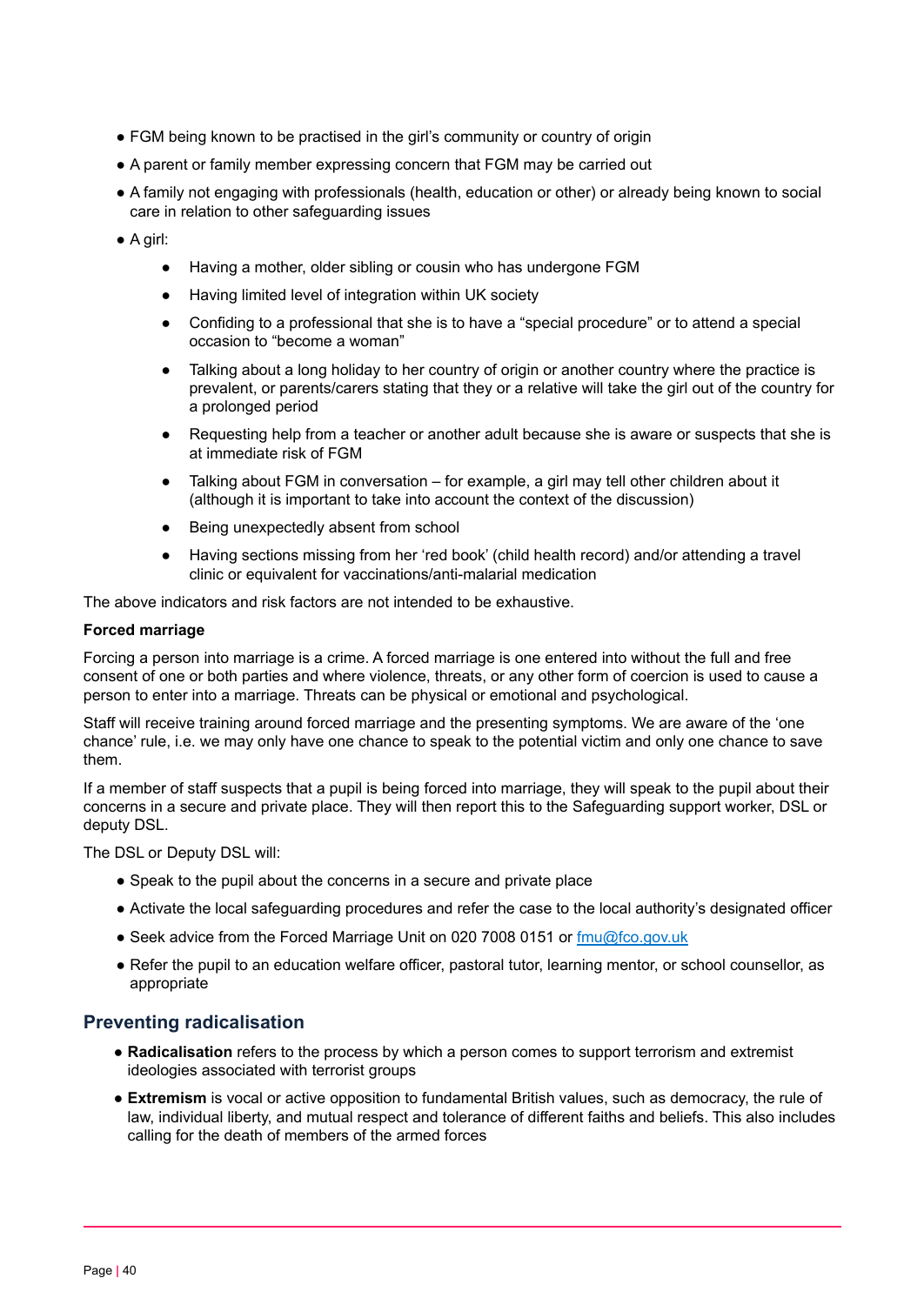- **Terrorism** is an action that:
	- Endangers or causes serious violence to a person/people;
	- Causes serious damage to property; or
	- Seriously interferes or disrupts an electronic system

The use or threat of terrorism must be designed to influence the government or to intimidate the public and is made for the purpose of advancing a political, religious or ideological cause.

Schools have a duty to prevent children from being drawn into terrorism. The DSL will undertake Prevent awareness training and make sure that staff have access to appropriate training to equip them to identify children at risk.

Educational Diversity will assess the risk of children in our school being drawn into terrorism. This assessment will be based on an understanding of the potential risk in our local area, in collaboration with our local safeguarding partners and local police force.

We will ensure that suitable internet filtering is in place, and equip our pupils to stay safe online at school and at home.

There is no single way of identifying an individual who is likely to be susceptible to an extremist ideology. Radicalisation can occur quickly or over a long period.

Staff will be alert to changes in pupils' behaviour.

The government website [Educate](http://educateagainsthate.com/parents/what-are-the-warning-signs/) Against Hate and charity [NSPCC](https://www.nspcc.org.uk/what-you-can-do/report-abuse/dedicated-helplines/protecting-children-from-radicalisation/) say that signs that a pupil is being radicalised can include:

- Refusal to engage with, or becoming abusive to, peers who are different from themselves
- Becoming susceptible to conspiracy theories and feelings of persecution
- Changes in friendship groups and appearance
- Rejecting activities they used to enjoy
- Converting to a new religion
- Isolating themselves from family and friends
- Talking as if from a scripted speech
- An unwillingness or inability to discuss their views
- A sudden disrespectful attitude towards others
- Increased levels of anger
- Increased secretiveness, especially around internet use
- Expressions of sympathy for extremist ideologies and groups, or justification of their actions
- Accessing extremist material online, including on Facebook or Twitter
- Possessing extremist literature
- Being in contact with extremist recruiters and joining, or seeking to join, extremist organisations

Children who are at risk of radicalisation may have low self-esteem, or be victims of bullying or discrimination. It is important to note that these signs can also be part of normal teenage behaviour – staff should have confidence in their instincts and seek advice if something feels wrong.

If staff are concerned about a pupil, they will follow our procedures set out in section 7.5 of this policy, including discussing their concerns with the DSL.

Staff should **always** take action if they are worried.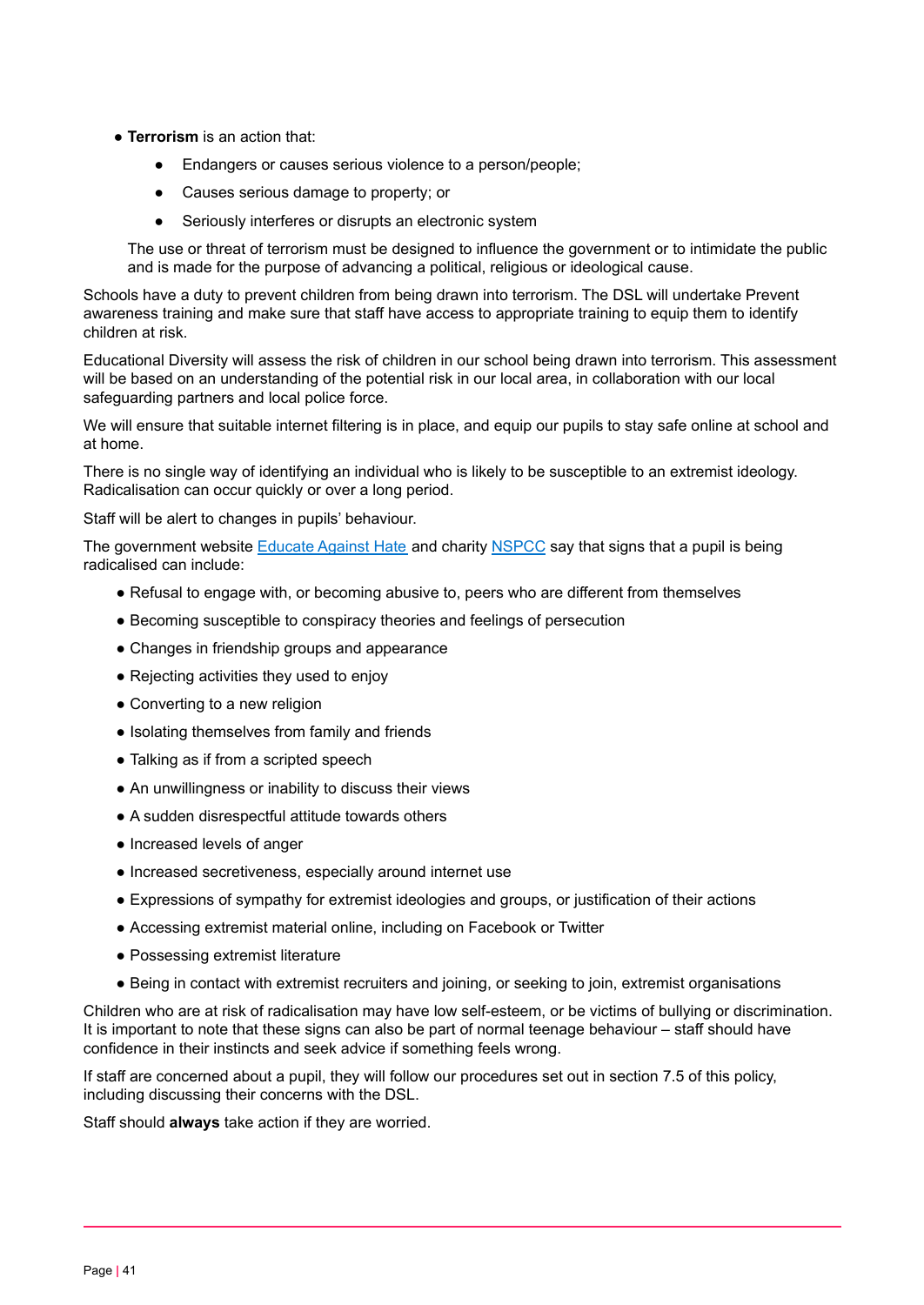#### **Peer-on-peer abuse**

Peer-on-peer abuse is when children abuse other children. This type of abuse can take place inside and outside of school and online.

Peer-on-peer abuse is most likely to include, but may not be limited to:

- Bullying (including cyber-bullying, prejudice-based and discriminatory bullying)
- Abuse in intimate personal relationships between peers
- Physical abuse such as hitting, kicking, shaking, biting, hair pulling, or otherwise causing physical harm (this may include an online element which facilitates, threatens and/or encourages physical abuse)
- Sexual violence, such as rape, assault by penetration and sexual assault (this may include an online element which facilitates, threatens and/or encourages sexual violence)
- Sexual harassment, such as sexual comments, remarks, jokes and online sexual harassment, which may be standalone or part of a broader pattern of abuse
- Causing someone to engage in sexual activity without consent, such as forcing someone to strip, touch themselves sexually, or to engage in sexual activity with a third party
- Consensual and non-consensual sharing of nudes and semi nudes images and/or videos (also known as sexting or youth produced sexual imagery)
- Upskirting, which typically involves taking a picture under a person's clothing without their permission, with the intention of viewing their genitals or buttocks to obtain sexual gratification, or cause the victim humiliation, distress or alarm
- Initiation/hazing type violence and rituals (this could include activities involving harassment, abuse or humiliation used as a way of initiating a person into a group and may also include an online element)

Where children abuse their peers online, this can take the form of, for example, abusive, harassing, and misogynistic messages; the non-consensual sharing of indecent images, especially around chat groups; and the sharing of abusive images and pornography, to those who don't want to receive such content.

If staff have any concerns about peer-on-peer abuse, or a child makes a report to them, they will follow the procedures set out in section 7 of this policy, as appropriate. In particular, section 7.8 and 7.9 set out more detail about our school's approach to this type of abuse.

#### **Sexual violence and sexual harassment between children in schools**

Sexual violence and sexual harassment can occur:

- Between 2 children of any age and sex
- Through a group of children sexually assaulting or sexually harassing a single child or group of children
- Online and face to face (both physically and verbally)

Sexual violence and sexual harassment exist on a continuum and may overlap.

Children who are victims of sexual violence and sexual harassment will likely find the experience stressful and distressing. This will, in all likelihood, adversely affect their educational attainment and will be exacerbated if the alleged perpetrator(s) attends the same school.

If a victim reports an incident, it is essential that staff make sure they are reassured that they are being taken seriously and that they will be supported and kept safe. A victim should never be given the impression that they are creating a problem by reporting sexual violence or sexual harassment. Nor should a victim ever be made to feel ashamed for making a report.

Some groups are potentially more at risk. Evidence shows that girls, children with SEN and/or disabilities, and lesbian, gay, bisexual and transgender (LGBT) children are at greater risk.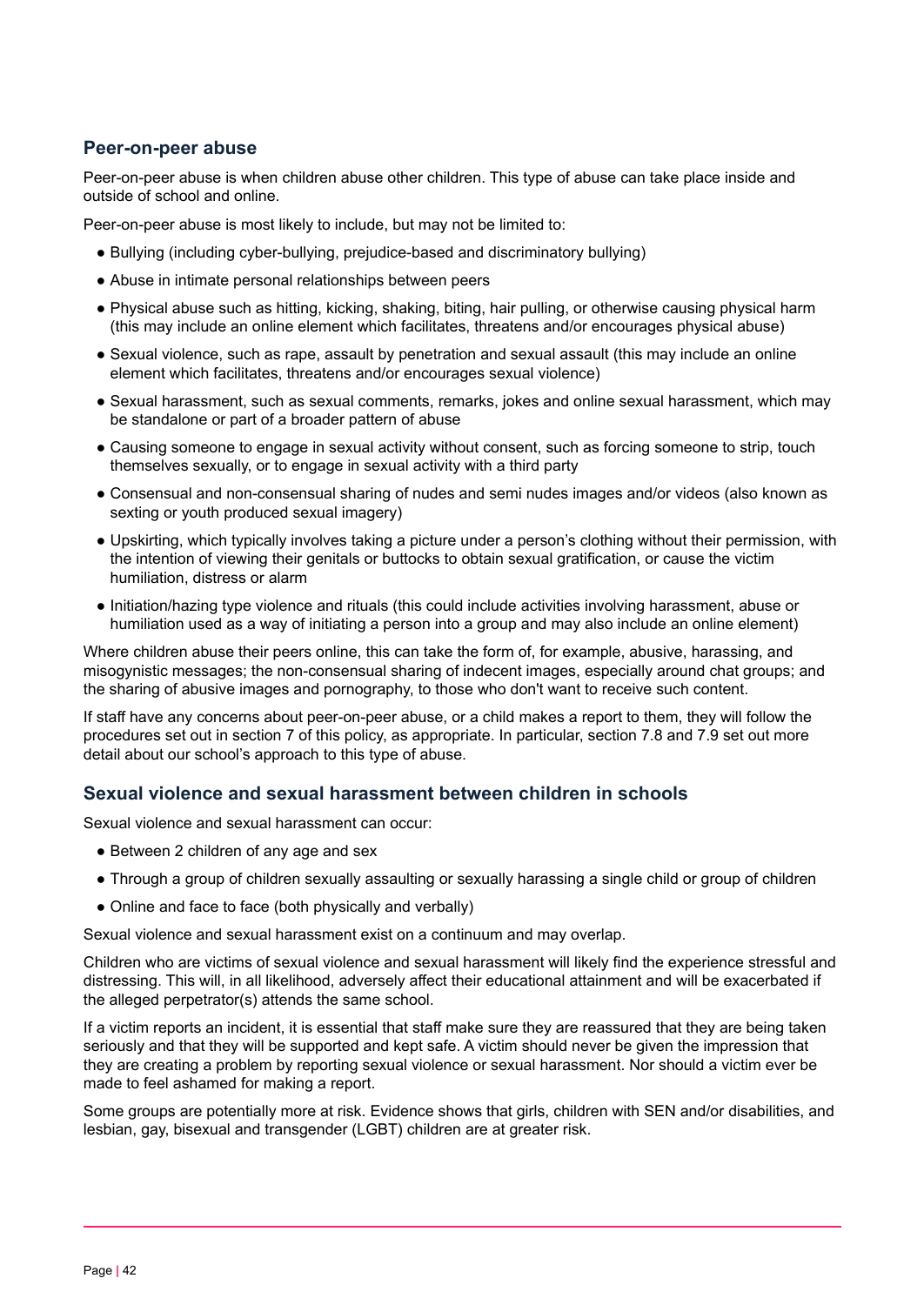Staff should be aware of the importance of:

- Challenging inappropriate behaviours
- Making clear that sexual violence and sexual harassment is not acceptable, will never be tolerated and is not an inevitable part of growing up
- Challenging physical behaviours (potentially criminal in nature), such as grabbing bottoms, breasts and genitalia, pulling down trousers, flicking bras and lifting up skirts. Dismissing or tolerating such behaviours risks normalising them

If staff have any concerns about sexual violence or sexual harassment, or a child makes a report to them, they will follow the procedures set out in section 7 of this policy, as appropriate. In particular, section 7.8 and 7.9 set out more detail about our school's approach to this type of abuse.

#### **Serious violence**

Indicators which may signal that a child is at risk from, or involved with, serious violent crime may include:

- Increased absence from school
- Change in friendships or relationships with older individuals or groups
- Significant decline in performance
- Signs of self-harm or a significant change in wellbeing
- Signs of assault or unexplained injuries
- Unexplained gifts or new possessions (this could indicate that the child has been approached by, or is involved with, individuals associated with criminal networks or gangs and may be at risk of criminal exploitation (see above))

Risk factors which increase the likelihood of involvement in serious violence include:

- Being male
- Having been frequently absent or permanently excluded from school
- Having experienced child maltreatment
- Having been involved in offending, such as theft or robbery
- Staff will be aware of these indicators and risk factors. If a member of staff has a concern about a pupil being involved in, or at risk of, serious violence, they will report this to the Safeguarding Support Worker, DSL or Deputy DSL.

#### **Checking the identity and suitability of visitors**

All visitors will be required to verify their identity to the satisfaction of Senior leadership staff

If the visitor is unknown to the setting, senior leadership staff will check their credentials and reason for visiting before allowing them to enter the setting. Visitors should be ready to produce identification.

Visitors are expected to sign in and wear a visitor's badge.

Visitors to the school who are visiting for a professional purpose, such as educational psychologists and school improvement officers, will be asked to show photo ID and:

- Will be asked to show their DBS certificate, which will be checked alongside their photo ID; or
- The organisation sending the professional, such as the LA or educational psychology service, will provide prior written confirmation that an appropriate level of DBS check has been carried out

All other visitors, including visiting speakers, will be accompanied by a member of staff at all times. We will not invite into the school any speaker who is known to disseminate extremist views, and will carry out appropriate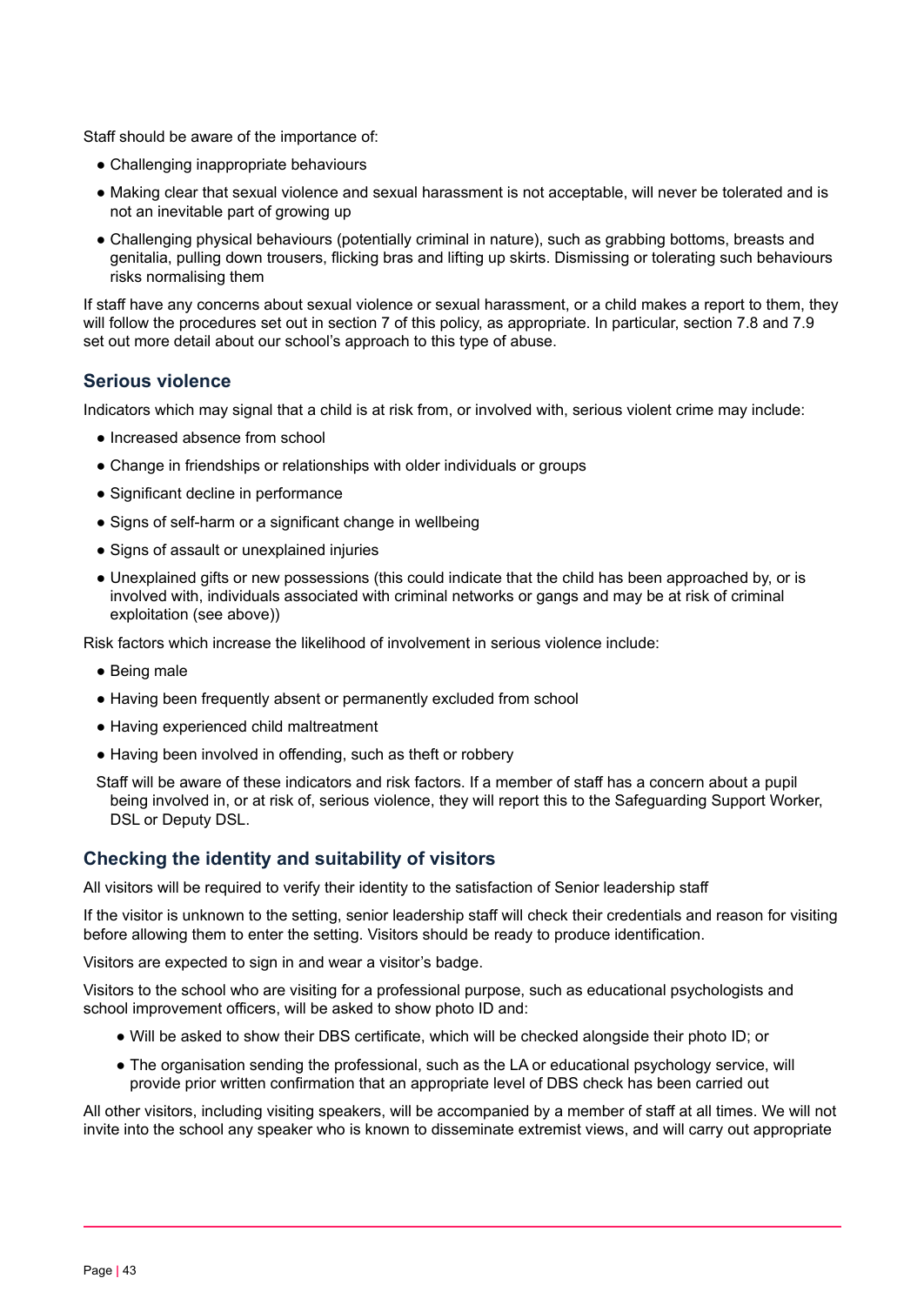checks to ensure that any individual or organisation using school facilities is not seeking to disseminate extremist views or radicalise pupils or staff.

#### **Non-collection of children**

If a child is not collected at the end of the session/day, Educational Diversity will take action to ensure that the young person gets home safely. This could include:

- a phone call home to parents / carers to try and resolve the situation
- contact with agencies involved with the family (such as social worker, family support worker) to try and resolve the issue
- a referral to social care, using the duty line detailed in section 7 of this policy
- while awaiting a resolution to the situation, the DSL or Deputy DSL will supervise the child in school, if after school hours

A record of the incident will be recorded using our usual systems detailed in section 14 of this policy.

#### **Missing pupils**

Our procedures are designed to ensure that a missing child is found and returned to effective supervision as soon as possible. If a child goes missing, we will inform the Police, parents/carers and if relevant other agencies such as social services straight away.

A record of the incident will be recorded using our usual systems detailed in section 14 of this policy.

#### **Child abduction and community safety incidents**

Child abduction is the unauthorised removal or retention of a minor from a parent or anyone with legal responsibility for the child. Child abduction can be committed by parents or other family members; by people known but not related to the victim (such as neighbours, friends and acquaintances); and by strangers.

Other community safety incidents in the vicinity of a school can raise concerns amongst children and parents, for example, people loitering nearby or unknown adults engaging children in conversation.

As children get older and are granted more independence (for example, as they start walking to school on their own) it is important they are given practical advice on how to keep themselves safe. Educational Diversity's PSHE curriculum provides opportunities to educate pupils on keeping safe in the community.

Further information is available at: [www.actionagainstabduction.org](http://www.actionagainstabduction.org) and [www.clevernevergoes.org](http://www.clevernevergoes.org).

If a member of staff has a concern about a pupil being at risk of child abduction or other community safety incidents, they will report this to the Safeguarding Support Worker, DSL or Deputy DSL.

If a staff member observes an unknown person / people loitering in the vicinity of the school, they will:

immediately alert the senior leadership staff on site who will take action to manage the immediate security of the building and safety of pupils and staff

Further action may include:

- Safeguarding Support Worker and / or DSL will inform family members and / or relevant agencies
- Safeguarding Supporting Worker and DSL will agree and put in place an immediate safety plan

#### **Children's involvement in the court system**

Children are sometimes required to give evidence in criminal courts, either for crimes committed against them or for crimes they have witnessed. There are two age appropriate guides to support children [5-11-year](https://www.gov.uk/government/publications/young-witness-booklet-for-5-to-11-year-olds) olds and [12-17](https://www.gov.uk/government/publications/young-witness-booklet-for-12-to-17-year-olds) year olds. The guides explain each step of the process, support and special measures that are available. There are diagrams illustrating the courtroom structure and the use of video links is explained.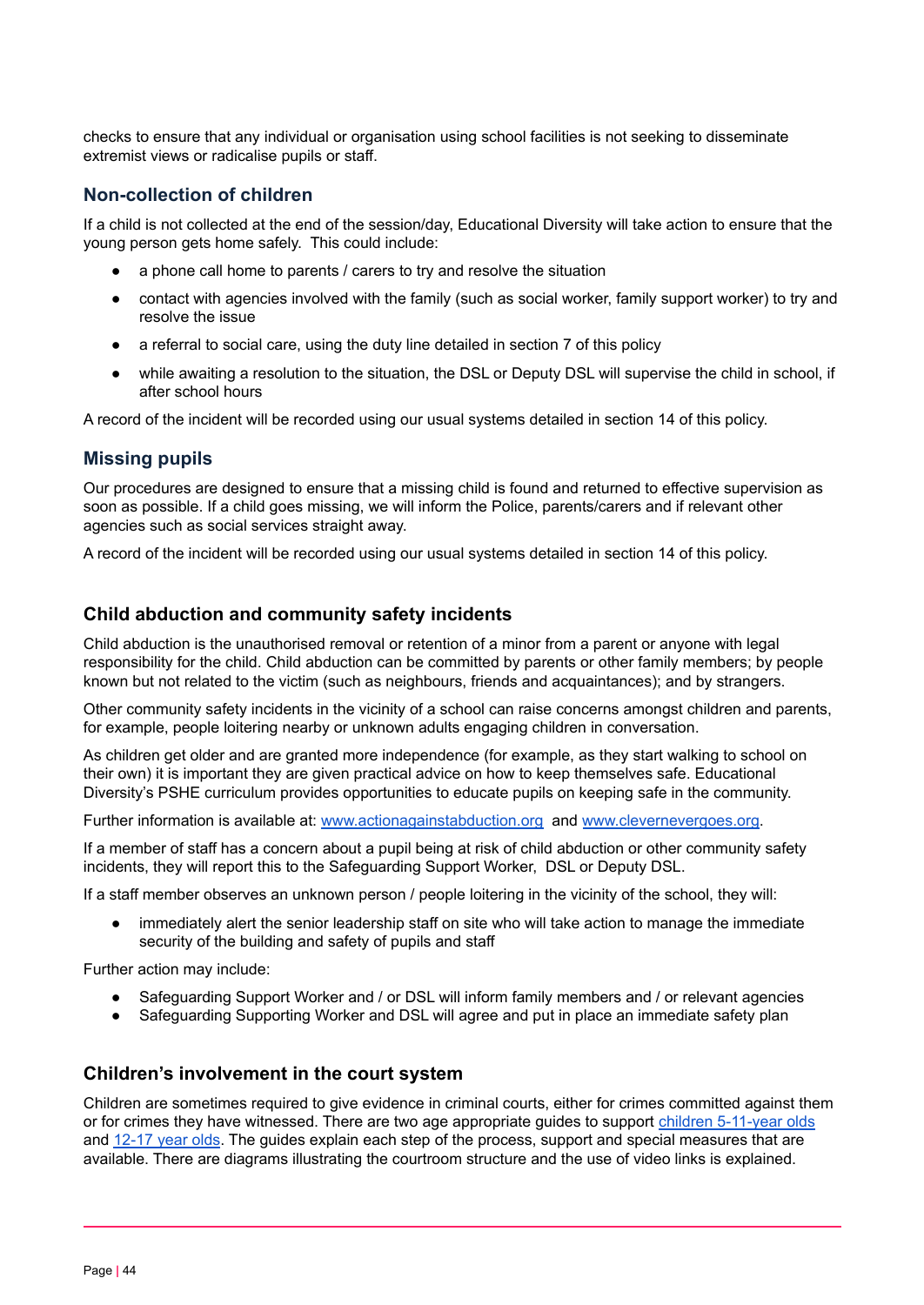Making child arrangements via the family courts following separation can be stressful and entrench conflict in families. This can be stressful for children.

We work closely with agencies to ensure the pupil and their family are supported. In Educational Diversity using key staff, we provide pastoral support and aim to maintain normality as much as possible. Where appropriate, relevant staff are made aware of pending court cases and know to provide reasonable adjustments to ensure the wellbeing of pupils involved. This can include:

- 1:1 support
- therapeutic interventions
- temporary adapted timetable and curriculum
- access to transport

#### **Children with family members in prison**

Approximately 200,000 children in England and Wales have a parent sent to prison each year. These children are at risk of poor outcomes including poverty, stigma, isolation and poor mental health. The National Information Centre on Children of Offenders, [NICCO](https://www.nicco.org.uk/) provides information designed to support professionals working with offenders and their children, to help mitigate negative consequences for those children.

Staff work closely with agencies, such as social care, to ensure pupils are supported. We understand that coping with transitions relating to family members being in prison can be challenging for the child and their family:

- arrests leading to court cases and incarceration can be traumatic
- family members returning home after a period of time in prison can cause either joy or concern, depending upon the circumstances and relationship within the family

As a result, staff work together to both understand and support the individuals involved.

If staff have any concerns about the wellbeing or safeguarding of a pupil in relation to a family member they will report this to the Safeguarding Support Worker, DSL or Deputy DSL.

#### **County lines**

County lines is a term used to describe gangs and organised criminal networks involved in exporting illegal drugs using dedicated mobile phone lines or other form of "deal line". This activity can happen locally as well as across the UK - no specified distance of travel is required. Children and vulnerable adults are exploited to move, store and sell drugs and money. Offenders will often use coercion, intimidation, violence (including sexual violence) and weapons to ensure compliance of victims.

Children can be targeted and recruited into county lines in a number of locations including schools (mainstream and special), further and higher educational institutions, pupil referral units, children's homes and care homes.

Children are also increasingly being targeted and recruited online using social media. Children can easily become trapped by this type of exploitation as county lines gangs can manufacture drug debts which need to be worked off or threaten serious violence and kidnap towards victims (and their families) if they attempt to leave the county lines network.

A number of the indicators for CSE and CCE as detailed above may be applicable to where children are involved in county lines. Some additional specific indicators that may be present where a child is criminally exploited through involvement in county lines are children who:

- go missing and are subsequently found in areas away from their home;
- have been the victim or perpetrator of serious violence (e.g. knife crime);
- are involved in receiving requests for drugs via a phone line, moving drugs, handing over and collecting money for drugs;
- are exposed to techniques such as 'plugging', where drugs are concealed internally to avoid detection;